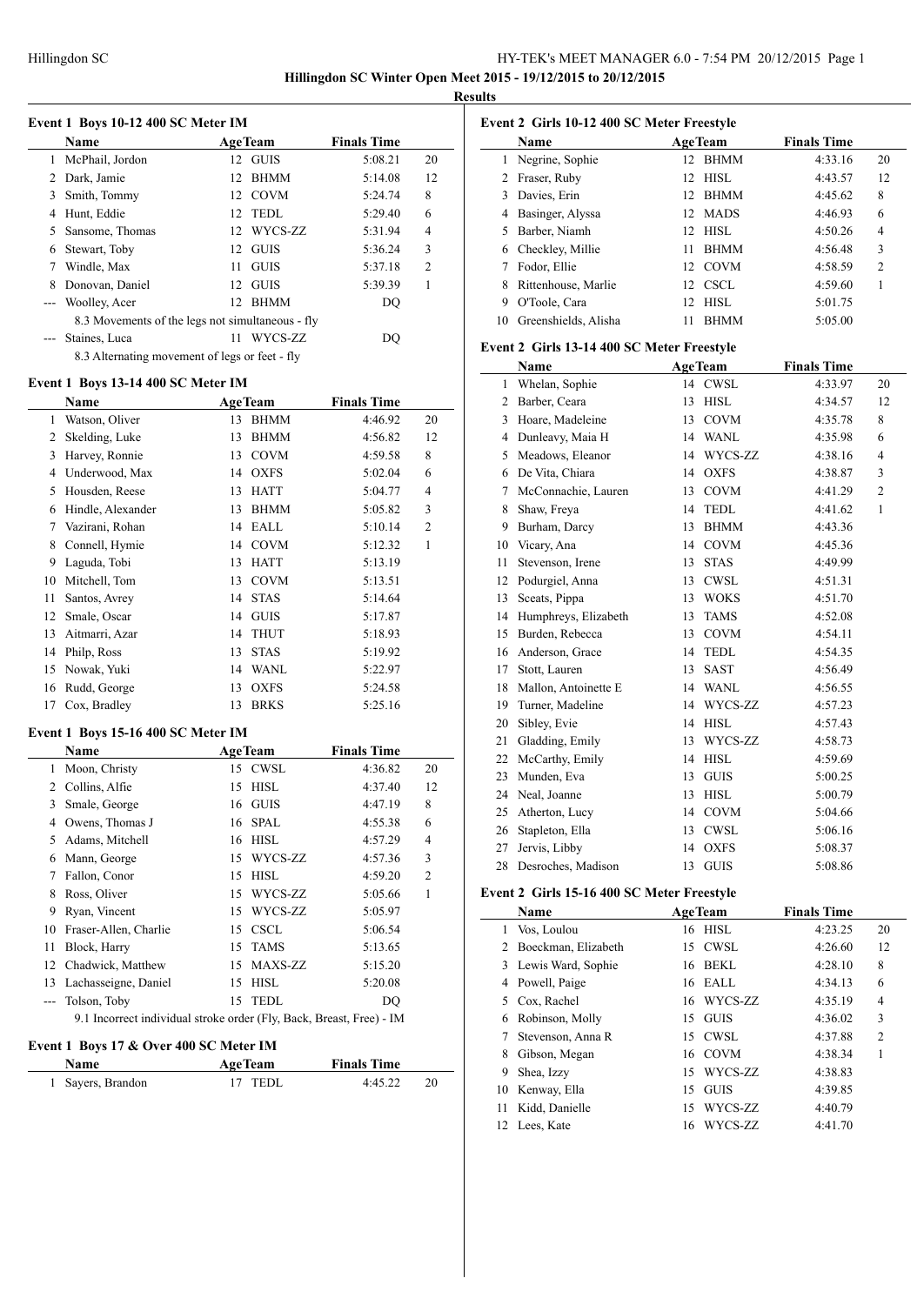# HY-TEK's MEET MANAGER 6.0 - 7:54 PM 20/12/2015 Page 2 **Hillingdon SC Winter Open Meet 2015 - 19/12/2015 to 20/12/2015**

| (Event 2 Girls 15-16 400 SC Meter Freestyle) |                                                |          |                            |                    |    |  |  |
|----------------------------------------------|------------------------------------------------|----------|----------------------------|--------------------|----|--|--|
|                                              | Name                                           |          | <b>AgeTeam</b>             | <b>Finals Time</b> |    |  |  |
| 13                                           | Bradley, Georgina                              |          | 15 ASC                     | 4:41.77            |    |  |  |
| 14                                           |                                                |          |                            |                    |    |  |  |
|                                              | Hoyland, Maya                                  |          | 15 CHAS                    | 4:43.41            |    |  |  |
|                                              | 15 Grantham, Abbie                             |          | 15 COVM                    | 4:43.73            |    |  |  |
| 16                                           | Anderson, Sissel                               |          | 16 CSCL                    | 4:46.22            |    |  |  |
|                                              | --- Farnfield, Sammy L                         |          | 15 CHAS                    | DQ                 |    |  |  |
|                                              | Event 2 Girls 17 & Over 400 SC Meter Freestyle |          |                            |                    |    |  |  |
|                                              | Name                                           |          | <b>AgeTeam</b>             | <b>Finals Time</b> |    |  |  |
| 1                                            | Windle, Ella N                                 | 17       | <b>GUIS</b>                | 4:25.94            | 20 |  |  |
| 2                                            | Tedeschi-Atkins, Sofia                         | 17       | EALL                       | 4:42.98            | 12 |  |  |
| 3                                            | Nyaulingo, Neema                               |          | 18 BEKL                    | 4:44.32            | 8  |  |  |
| 4                                            | Ashworth, Becca                                | 17       | MAXS-ZZ                    | 4:45.23            | 6  |  |  |
|                                              | Event 3 Boys 10-14 100 SC Meter Breaststroke   |          |                            |                    |    |  |  |
|                                              |                                                |          |                            | <b>Finals Time</b> |    |  |  |
|                                              | Name                                           |          | <b>AgeTeam</b>             |                    |    |  |  |
| <b>Finals</b><br>1                           |                                                | 13       |                            |                    |    |  |  |
|                                              | Housden, Reese                                 |          | HATT                       | 1:09.88            | 20 |  |  |
| 2                                            | James, Cole                                    |          | 14 HATT                    | 1:10.24            | 12 |  |  |
| 3                                            | Wilkinson, Freddie                             |          | 14 OXFS                    | 1:12.02            | 8  |  |  |
| 4                                            | Vazirani, Rohan                                |          | 14 EALL                    | 1:13.03            | 6  |  |  |
| 5                                            | Barnes, George                                 |          | 14 EALL                    | 1:13.29            | 4  |  |  |
| 6                                            | Wotton, Billy                                  |          | 12 OXFS                    | 1:14.19            | 3  |  |  |
| 7                                            | Harvey, Ronnie                                 | 13       | <b>COVM</b>                | 1:14.32            | 2  |  |  |
| 8                                            | Santos, Avrey                                  | 14       | <b>STAS</b>                | 1:15.65            | 1  |  |  |
|                                              | Event 3 Boys 10-14 100 SC Meter Breaststroke   |          |                            |                    |    |  |  |
|                                              | Name                                           |          | <b>AgeTeam</b>             | <b>Prelim Time</b> |    |  |  |
|                                              | <b>Preliminaries</b>                           |          |                            |                    |    |  |  |
| 1                                            | Housden, Reese                                 |          | 13 HATT                    | 1:10.73            | q  |  |  |
| 2                                            | James, Cole                                    |          | 14 HATT                    | 1:11.46            | q  |  |  |
| 3                                            | Wilkinson, Freddie                             |          | 14 OXFS                    | 1:12.65            | q  |  |  |
| 4                                            | Barnes, George                                 |          | 14 EALL                    | 1:13.08            | q  |  |  |
| 5                                            | Vazirani, Rohan                                | 14       | EALL                       | 1:13.91            | q  |  |  |
| 6                                            | Santos, Avrey                                  |          | 14 STAS                    | 1:14.02            | q  |  |  |
| 7                                            | Wotton, Billy                                  |          | 12 OXFS                    | 1:14.19            | q  |  |  |
| 8                                            | Harvey, Ronnie                                 |          | 13 COVM                    | 1:14.43            | q  |  |  |
| 9                                            | Skelding, Luke                                 | 13       | <b>BHMM</b>                | 1:14.51            |    |  |  |
| 10                                           | Bainbridge, Teo                                | 14       | <b>TEDL</b>                | 1:14.55            |    |  |  |
| 11                                           | Bateman, Ciaran                                | 14       | <b>HISL</b>                | 1:14.89            |    |  |  |
| 12                                           | Lombardo, Pietro                               | 12       | EALL                       | 1:15.09            |    |  |  |
| 13                                           | Owen, Jamie                                    | 13       | ASC                        | 1:15.49            |    |  |  |
| 14                                           | Ellington, William                             | 12       | <b>ALTS</b>                | 1:15.75            |    |  |  |
| 15                                           | Filby, Harrison                                | 13       | EALL                       | 1:16.87            |    |  |  |
| 16                                           | McCarthy, Kieran                               | 13       | SAST                       | 1:17.14            |    |  |  |
| 17                                           | Doest, Noa                                     | 13       | <b>GUIS</b>                | 1:18.03            |    |  |  |
| 18                                           | Lane, Hugo J                                   | 14       | CHAS                       |                    |    |  |  |
| 19                                           | Brennan, Ciaran                                | 14       | <b>CROL</b>                | 1:18.08<br>1:18.38 |    |  |  |
|                                              |                                                |          | <b>GUIS</b>                |                    |    |  |  |
| 20                                           |                                                |          |                            |                    |    |  |  |
|                                              | Macdonald, Alexander                           | 13       |                            | 1:18.45            |    |  |  |
| 21                                           | Brooker, Cameron                               | 13       | WYCS-ZZ                    | 1:18.96            |    |  |  |
| 22                                           | Fenton, Christian                              | 14       | <b>CWSL</b>                | 1:19.12            |    |  |  |
| 23                                           | Smale, Oscar                                   | 14       | <b>GUIS</b>                | 1:19.30            |    |  |  |
| 24                                           | Windle, Max                                    | 11       | <b>GUIS</b>                | 1:19.44            |    |  |  |
| 25                                           | Stearn, Callum                                 | 14       | <b>STAS</b>                | 1:20.02            |    |  |  |
| 26                                           | Hindle, Alexander                              | 13       | BHMM                       | 1:20.10            |    |  |  |
| 27<br>28                                     | Dark, Jamie<br>Smith, Tommy                    | 12<br>12 | <b>BHMM</b><br><b>COVM</b> | 1:20.22<br>1:20.47 |    |  |  |

| <b>Results</b> |                   |          |             |         |
|----------------|-------------------|----------|-------------|---------|
| 29             | Degen, Harry      | 13       | <b>STAS</b> | 1:20.48 |
| 30             | Aitmarri, Azar    | 14       | <b>THUT</b> | 1:20.84 |
| 31             | Pirie, Luca X     | 13       | <b>CSCL</b> | 1:22.42 |
| 32             | Wong, Vincent     | 12       | <b>HISL</b> | 1:22.43 |
| 33             | Cox, Bradley      | 13       | <b>BRKS</b> | 1:22.50 |
| 34             | Taylor, Ewan      | 13       | <b>STAS</b> | 1:22.84 |
| 35             | Stearn, Oliver    | 12       | <b>STAS</b> | 1:25.37 |
| 36             | Bedworth, Ollie   | 12       | <b>STAS</b> | 1:26.20 |
| 37             | Latham, Oliver    | 12       | <b>HISL</b> | 1:27.36 |
| 38             | Everett, Timothy  |          | 12 ASC      | 1:28.08 |
| 39             | Jarvis, Harrison  | 11       | <b>THUT</b> | 1:28.16 |
| 40             | Chen, Philip      | 12       | HAWL        | 1:28.35 |
| 41             | Hicks, Jono       | 11       | <b>GUIS</b> | 1:28.55 |
| 42             | Mahmutogli, Jason | 11       | EALL        | 1:28.61 |
| 43             | Wareing, Henry    | 12       | HISL        | 1:31.94 |
|                | Rowson, Alex      | 13       | CWSL        | DQ      |
|                | $\mathbf{1}$      | $\cdots$ |             |         |

#### 7.6 Touch not simultaneous and/or hands not separated

# **Event 3 Boys 15 & Over 100 SC Meter Breaststroke**

| <b>Name</b>   |                       |    | <b>AgeTeam</b> | <b>Finals Time</b> |               |
|---------------|-----------------------|----|----------------|--------------------|---------------|
| <b>Finals</b> |                       |    |                |                    |               |
|               | Spain, Luke           | 23 | HISL           | 1:02.10            | 20            |
|               | 2 Rogers, Alexander   |    | 16 BHMM        | 1:06.20            | 12            |
| 3.            | Chete, Sergiu         | 17 | <b>GUIS</b>    | 1:06.78            | 8             |
|               | 4 Simmons, George     |    | 16 WYCS-ZZ     | 1:07.18            | 6             |
|               | Hall, Oliver          | 18 | <b>COVM</b>    | 1:07.91            | 4             |
| 6             | Wood, Christopher     | 16 | <b>OXFS</b>    | 1:08.50            | 3             |
|               | Winchcombe, Cameron T |    | MAXS-ZZ        | 1:08.72            | $\mathcal{D}$ |
|               | Parker, Harry         |    | <b>HATT</b>    | 1:08.83            |               |

# **Event 3 Boys 15 & Over 100 SC Meter Breaststroke**

|      | Name                  | <b>AgeTeam</b>    | <b>Prelim Time</b> |   |
|------|-----------------------|-------------------|--------------------|---|
|      | <b>Preliminaries</b>  |                   |                    |   |
| 1    | Spain, Luke           | <b>HISL</b><br>23 | 1:04.92            | q |
| 2    | Green, Chris G        | <b>GUIS</b><br>18 | 1:04.93            | q |
| 3    | Rogers, Alexander     | <b>BHMM</b><br>16 | 1:06.14            | q |
| 4    | Chete, Sergiu         | <b>GUIS</b><br>17 | 1:06.81            | q |
| 5    | Simmons, George       | WYCS-ZZ<br>16     | 1:07.28            | q |
| 6    | Wood, Christopher     | <b>OXFS</b><br>16 | 1:07.61            | q |
| $*7$ | Winchcombe, Cameron T | MAXS-ZZ<br>17     | 1:07.93            | q |
| $*7$ | Parker, Harry         | <b>HATT</b><br>17 | 1:07.93            | q |
| 9    | Hall, Oliver          | <b>COVM</b><br>18 | 1:07.98            |   |
| 10   | Pullen, Aaron M       | <b>EALL</b><br>18 | 1:08.75            |   |
| 11   | Simms, James          | <b>CROL</b><br>17 | 1:08.79            |   |
| 12   | Collins, Alfie        | <b>HISL</b><br>15 | 1:09.55            |   |
| 13   | Aydin, Oscar          | <b>TEDL</b><br>15 | 1:09.68            |   |
| 14   | Lezard, Alex J        | <b>CSCL</b><br>16 | 1:10.21            |   |
| 15   | Manser, George        | MAXS-ZZ<br>16     | 1:10.29            |   |
| 16   | Adams, James          | <b>TEDL</b><br>23 | 1:10.89            |   |
| 17   | McLean, Joseph        | <b>OXFS</b><br>15 | 1:11.68            |   |
| 18   | Loveman, George G     | <b>SAST</b><br>15 | 1:11.85            |   |
| 19   | Armstrong, Nathanael  | <b>OXFS</b><br>18 | 1:11.90            |   |
| 20   | Ni Yan, Eric          | <b>EALL</b><br>17 | 1:12.11            |   |
| 21   | Cox, Jack             | WYCS-ZZ<br>16     | 1:12.87            |   |
| 22   | Chadwick, Matthew     | MAXS-ZZ<br>15     | 1:13.14            |   |
| 23   | McAvoy, Terry R       | <b>CSCL</b><br>15 | 1:13.99            |   |
| 24   | Tolson, Toby          | <b>TEDL</b><br>15 | 1:14.52            |   |
|      |                       |                   |                    |   |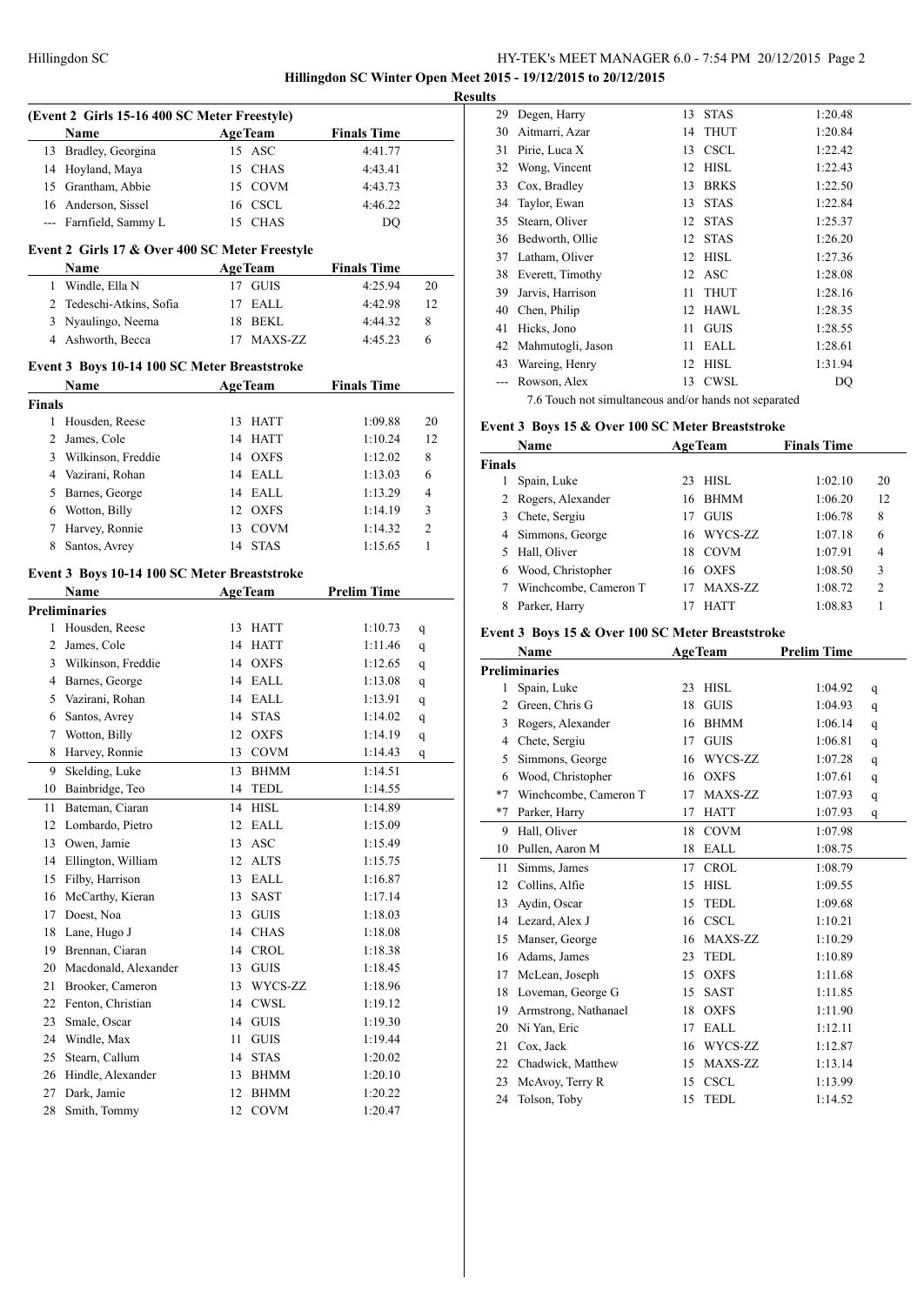**Hillingdon SC Winter Open Meet 2015 - 19/12/2015 to 20/12/2015**

|               | Preliminaries  (Event 3 Boys 15 & Over 100 SC Meter Breaststroke) |          |                            |                    |    |
|---------------|-------------------------------------------------------------------|----------|----------------------------|--------------------|----|
|               | Name                                                              |          | <b>AgeTeam</b>             | <b>Prelim Time</b> |    |
| 25            | Ross, Oliver                                                      |          | 15 WYCS-ZZ                 | 1:14.78            |    |
| 26            | Liew, Brendon                                                     | 16       | <b>TEDL</b>                | 1:15.85            |    |
|               |                                                                   |          |                            |                    |    |
|               | Event 4 Girls 10-14 100 SC Meter Butterfly                        |          |                            |                    |    |
|               | Name                                                              |          | <b>AgeTeam</b>             | <b>Finals Time</b> |    |
| <b>Finals</b> |                                                                   |          |                            |                    |    |
| 1             | Stephenson, Alisha                                                | 13       | <b>BHMM</b>                | 1:06.49            | 20 |
| 2             | Little, Delphine                                                  | 12       | <b>OXFS</b>                | 1:07.01            | 12 |
| 3             | Whelan, Sophie                                                    |          | 14 CWSL                    | 1:07.70            | 8  |
| 4             | Tran, Martine                                                     | 14       | <b>THUT</b>                | 1:08.63            | 6  |
| 5             | Goodgame, Dotty                                                   |          | 14 OXFS                    | 1:08.92            | 4  |
| 6             | Rigg, Charlotte                                                   | 13       | BHMM                       | 1:09.41            | 3  |
| 7             | Fraser, Ruby                                                      | 12       | HISL                       | 1:10.06            | 2  |
| 8             | Michaelis, Rowena                                                 | 13       | CWSL                       | 1:12.37            | 1  |
|               | Event 4 Girls 10-14 100 SC Meter Butterfly                        |          |                            |                    |    |
|               | Name                                                              |          | <b>AgeTeam</b>             | <b>Prelim Time</b> |    |
|               | <b>Preliminaries</b>                                              |          |                            |                    |    |
| 1             | Stephenson, Alisha                                                | 13       | <b>BHMM</b>                | 1:06.59            |    |
| 2             | Whelan, Sophie                                                    |          | 14 CWSL                    | 1:07.61            | q  |
| 3             | Little, Delphine                                                  | 12       | <b>OXFS</b>                | 1:08.05            | q  |
| 4             | Goodgame, Dotty                                                   |          | 14 OXFS                    | 1:08.12            | q  |
| 5             | Dunleavy, Maia H                                                  |          | 14 WANL                    |                    | q  |
| 6             | Tran, Martine                                                     | 14       | THUT                       | 1:08.76<br>1:09.74 | q  |
| 7             |                                                                   | 12       | HISL                       |                    | q  |
| 8             | Fraser, Ruby<br>Corbett, Daisy                                    |          |                            | 1:09.80            | q  |
|               |                                                                   |          | 14 GUIS                    | 1:10.39            | q  |
| 9             | Hunter-Young, Olivia                                              |          | 14 WANL                    | 1:10.65            |    |
| 10            | Rigg, Charlotte                                                   | 13       | <b>BHMM</b>                | 1:10.71            |    |
| 11            | Michaelis, Rowena                                                 |          | 13 CWSL                    | 1:10.87            |    |
| 12            | Dill, Drew                                                        | 13       | <b>CSCL</b>                | 1:11.61            |    |
| 13            | Rowlands, Jessica                                                 |          | 12 GUIS                    | 1:11.75            |    |
| 14            | Porter, Tiana                                                     | 13       | <b>OXFS</b>                | 1:11.76            |    |
| 15            | Lewitt, Caroline                                                  |          | 12 CWSL                    | 1:11.92            |    |
| 16            | Caprera, Alessandra                                               | 14       | SPAL                       | 1:12.11            |    |
| 17            | Smit, Megan                                                       | 12       | OXFS                       | 1:12.34            |    |
| 18            | Basinger, Alyssa                                                  | 12       | <b>MADS</b>                | 1:12.65            |    |
|               | 19 Wallis, Megan                                                  |          | 14 GUIS                    | 1:12.78            |    |
| 20<br>21      | Lambropoulos, Athena<br>Von Opel, Clara T                         | 13<br>11 | CSCL<br>CWSL               | 1:12.81            |    |
| 22            | Vicary, Ana                                                       | 14       | $\rm COVM$                 | 1:12.91<br>1:13.12 |    |
| 23            | Booth, Merissa                                                    | 10       | MAXS-ZZ                    | 1:13.40            |    |
| 24            | Olesen, Alex                                                      | 14       | <b>STAS</b>                | 1:13.82            |    |
| 25            | Lee, Olivia G                                                     | 11       | CHAS                       | 1:13.89            |    |
| 26            | Lewitt, Isabelle                                                  | 14       | <b>CWSL</b>                | 1:14.52            |    |
| 27            | Stott, Lauren                                                     | 13       | SAST                       | 1:14.57            |    |
| 28            | Jarman, Megan F                                                   | 14       | SAST                       | 1:15.01            |    |
| 29            | Patrick, Jessica                                                  | 12       | SAST                       | 1:15.63            |    |
| 30            | Broad, Sophie                                                     | 12       | <b>GUIS</b>                | 1:16.84            |    |
| 31            | Marais, Kiara                                                     | 12       |                            |                    |    |
| 32            | Agius, Zara                                                       | 11       | THUT<br><b>GUIS</b>        | 1:17.08<br>1:17.74 |    |
| 33            | Desroches, Madison                                                | 13       | <b>GUIS</b>                | 1:18.40            |    |
| 34            | Greenshields, Alisha                                              |          |                            |                    |    |
| 35            | Anderson, Grace                                                   | 11<br>14 | <b>BHMM</b><br><b>TEDL</b> | 1:18.60            |    |
|               | Richmond, Hollie                                                  |          |                            | 1:18.80            |    |
| 36            |                                                                   | 13       | BHMM                       | 1:21.76            |    |

| <b>Results</b> |                                                |    |                |                    |                |
|----------------|------------------------------------------------|----|----------------|--------------------|----------------|
|                | Barber, Niamh                                  |    | 12 HISL        | DO                 |                |
|                | 8.3 Alternating movement of legs or feet       |    |                |                    |                |
|                | Event 4 Girls 15 & Over 100 SC Meter Butterfly |    |                |                    |                |
|                | Name                                           |    | <b>AgeTeam</b> | <b>Finals Time</b> |                |
| <b>Finals</b>  |                                                |    |                |                    |                |
| 1              | Grimshaw, Amy                                  |    | 16 HISL        | 1:00.70            | 20             |
| 2              | Gowing, Leah                                   |    | 18 COVM        | 1:04.08            | 12             |
| 3              | Smith, Georgia                                 | 17 | <b>GUIS</b>    | 1:05.83            | 8              |
| 4              | Hanson, Harriet                                |    | 16 MILW        | 1:06.26            | 6              |
| 5              | Windle, Kate                                   | 15 | GUIS           | 1:06.32            | $\overline{4}$ |
| 6              | Lawrence, Sophie                               |    | 15 ASC         | 1:06.83            | 3              |
|                | Baxter, Issy                                   |    | 18 WYCS-ZZ     | 1:06.90            | $\mathfrak{D}$ |
| 8              | Lees, Kate                                     | 16 | WYCS-ZZ        | 1:07.11            | 1              |
|                | Event 4 Girls 15 & Over 100 SC Meter Butterfly |    |                |                    |                |
|                | Name                                           |    | <b>AgeTeam</b> | <b>Prelim Time</b> |                |

|    | <b>Preliminaries</b>    |    |             |         |   |
|----|-------------------------|----|-------------|---------|---|
|    | 1 Grimshaw, Amy         |    | 16 HISL     | 1:02.17 | q |
|    | 2 Gowing, Leah          |    | 18 COVM     | 1:05.32 | q |
| 3  | Smith, Georgia          |    | 17 GUIS     | 1:05.71 | q |
|    | 4 Hanson, Harriet       |    | 16 MILW     | 1:06.32 | q |
| 5  | Lawrence, Sophie        |    | 15 ASC      | 1:06.57 | q |
| 6  | Baxter, Issy            |    | 18 WYCS-ZZ  | 1:06.81 | q |
| 7  | Windle, Kate            | 15 | <b>GUIS</b> | 1:06.88 | q |
| 8  | Lees, Kate              | 16 | WYCS-ZZ     | 1:07.49 | q |
| 9  | Fox, Madeline           | 15 | <b>COVM</b> | 1:07.53 |   |
| 10 | Armitage, Niamh         | 16 | <b>GUIS</b> | 1:07.61 |   |
| 11 | Ng, Olivia              | 15 | <b>GUIS</b> | 1:07.74 |   |
| 12 | Ashworth, Becca         | 17 | MAXS-ZZ     | 1:07.91 |   |
| 13 | Walsh, Ciara            |    | 15 GUIS     | 1:08.11 |   |
| 14 | Philp, Chloe            | 17 | <b>STAS</b> | 1:08.13 |   |
| 15 | Ryan, Nicole            |    | 17 WYCS-ZZ  | 1:08.22 |   |
| 16 | Glover, Lucy            | 17 | <b>COVM</b> | 1:08.43 |   |
| 17 | McDonnell, Sian         | 17 | <b>EALL</b> | 1:08.81 |   |
| 18 | Jones, Lauren           |    | 16 WYCS-ZZ  | 1:08.82 |   |
| 19 | Kenway, Ella            | 15 | <b>GUIS</b> | 1:09.33 |   |
| 20 | Kidd, Danielle          |    | 15 WYCS-ZZ  | 1:09.50 |   |
| 21 | Shea, Izzy              |    | 15 WYCS-ZZ  | 1:09.69 |   |
| 22 | Seymour, Bella          |    | 15 WANL     | 1:09.76 |   |
| 23 | Farnfield, Sammy L      |    | 15 CHAS     | 1:09.77 |   |
| 24 | Webster, Olivia         |    | 15 OXFS     | 1:09.97 |   |
| 25 | Elphick, Chloe          |    | 15 GUIS     | 1:10.07 |   |
| 26 | Handley, Olivia         |    | 19 BEKL     | 1:10.08 |   |
| 27 | Gotta, Lucy             |    | 15 OXFS     | 1:10.13 |   |
| 28 | Green, Emma             |    | 15 TEDL     | 1:10.28 |   |
| 29 | Stevenson, Anna R       |    | 15 CWSL     | 1:10.61 |   |
| 30 | Winchcombe, Caitlin M   |    | 15 MAXS-ZZ  | 1:10.67 |   |
| 31 | Clarke, Alissa          | 15 | <b>OXFS</b> | 1:12.31 |   |
| 32 | Ramos-Yamasaki, Akemi A | 15 | <b>STAS</b> | 1:12.84 |   |
| 33 | Morley, Neve            | 15 | <b>CROL</b> | 1:13.47 |   |
| 34 | Cox, Rachel             | 16 | WYCS-ZZ     | 1:14.39 |   |
|    |                         |    |             |         |   |

# **Event 5 Boys 10-12 50 SC Meter Backstroke**

| <b>Name</b>          | <b>AgeTeam</b> | <b>Finals Time</b> |    |
|----------------------|----------------|--------------------|----|
| 1 Skelton, Nicholas  | 12 OXFS        | 30.75              | 20 |
| 2 Lee-Knowles, Billy | $12$ HISL      | 31.80              |    |
| 3 Stewart, Toby      | 12 GUIS        | 32.62              |    |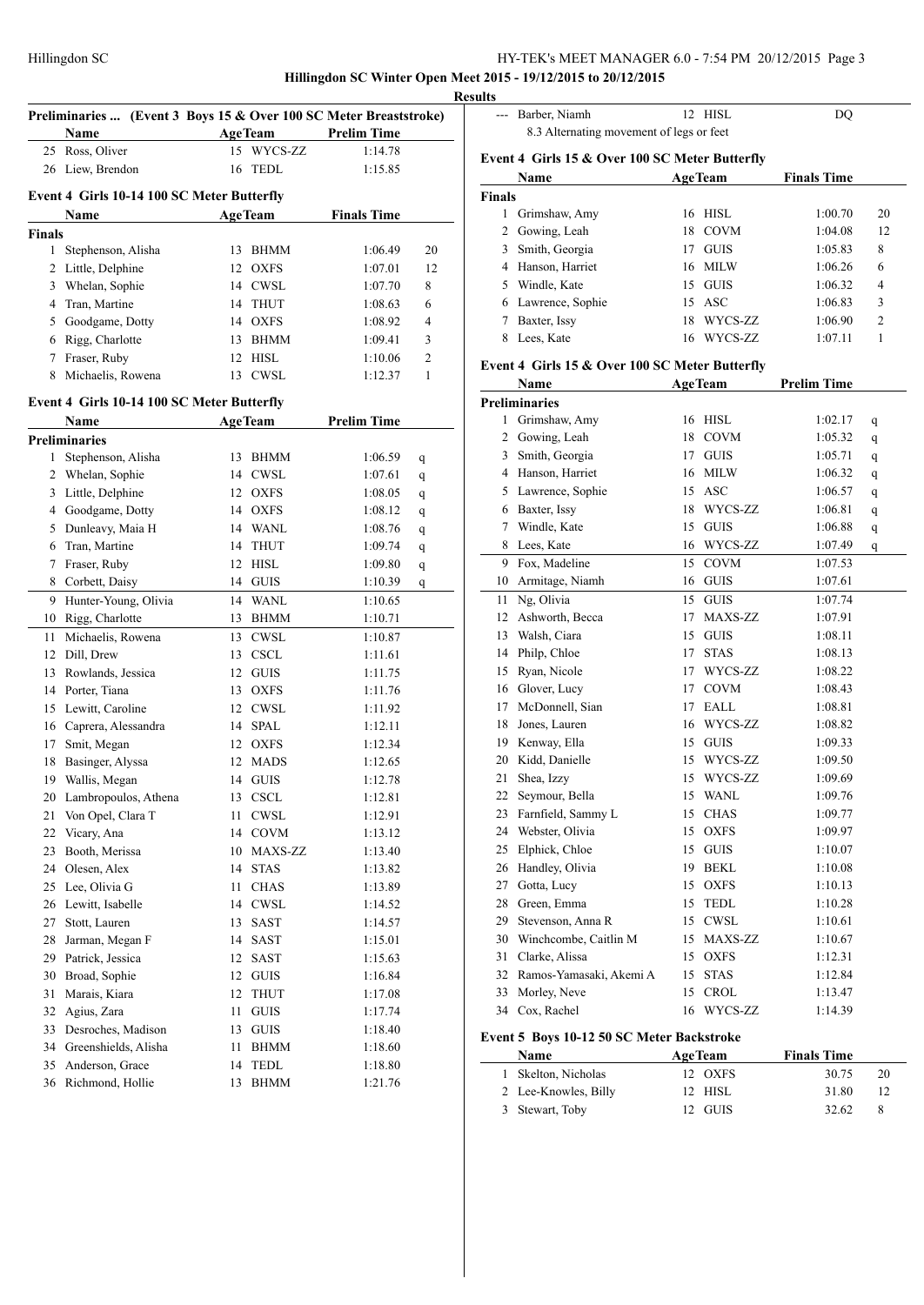**Hillingdon SC Winter Open Meet 2015 - 19/12/2015 to 20/12/2015 Results**

| (Event 5 Boys 10-12 50 SC Meter Backstroke) |  |
|---------------------------------------------|--|
|                                             |  |

|              | Name                  | <b>AgeTeam</b> |             | <b>Finals Time</b> |              |
|--------------|-----------------------|----------------|-------------|--------------------|--------------|
| 4            | Ellington, William    | 12             | <b>ALTS</b> | 32.94              | 6            |
| 5            | Shaw, Joshua          | 11             | <b>GUIS</b> | 33.15              | 4            |
| 6            | Ubertalli, Pietro     | 11             | <b>CWSL</b> | 33.31              | 3            |
| 7            | Divet, Yann           | 12             | <b>CSCL</b> | 33.40              | 2            |
| 8            | Lombardo, Pietro      | 12             | EALL        | 33.66              | $\mathbf{1}$ |
| 9            | Sansome, Thomas       | 12             | WYCS-ZZ     | 33.67              |              |
| 10           | Hunt, Eddie           | 12             | <b>TEDL</b> | 33.74              |              |
| 11           | Bingham, Herbert T    | 12             | <b>CWSL</b> | 33.85              |              |
| $12^{\circ}$ | Cohen, Malachi        | 12             | <b>SPAL</b> | 34.69              |              |
| 13           | Page, Tom H           | 11             | <b>WANL</b> | 34.82              |              |
| 14           | McGarvie, Max E       | 12             | <b>CHAS</b> | 34.97              |              |
| 15           | Wareing, Henry        | 12             | <b>HISL</b> | 35.03              |              |
| 16           | Staines, Luca         | 11             | WYCS-ZZ     | 35.09              |              |
| 17           | Drew, Sam A           | 12             | MAXS-ZZ     | 35.12              |              |
| 18           | Klimaszewski, Michael | 11             | <b>HATT</b> | 35.32              |              |
| 19           | Hurrell, Jenson       | 10             | <b>THUT</b> | 35.34              |              |
| 20           | Churchill, Joseph     | 11             | <b>STAS</b> | 35.44              |              |
| 21           | Lee-Knowles, Harry    | 10             | <b>HISL</b> | 35.89              |              |
| 22           | Markov, Danny         | 12             | <b>CSCL</b> | 36.02              |              |
| 23           | Coupland, Ben         | 12             | <b>HAWL</b> | 36.29              |              |
| 24           | Colling, Logan        | 12             | <b>HISL</b> | 36.35              |              |
| 25           | Chen, Philip          | 12             | <b>HAWL</b> | 36.56              |              |
| 26           | Latham, Oliver        | 12             | <b>HISL</b> | 37.03              |              |
| 27           | Biss, Brandon         | 10             | <b>CSCL</b> | 37.09              |              |
| 28           | Clark, Henry          | 12             | WYCS-ZZ     | 37.26              |              |
| 29           | Stearn, Oliver        | 12             | <b>STAS</b> | 37.60              |              |
| 30           | Wong, Vincent         | 12             | <b>HISL</b> | 37.88              |              |
| 31           | Hensman, Will         | 11             | <b>HISL</b> | 37.96              |              |
|              |                       |                |             |                    |              |

# **Event 5 Boys 13-14 50 SC Meter Backstroke**

|    | Name                 | <b>AgeTeam</b> |             | <b>Finals Time</b> |                |
|----|----------------------|----------------|-------------|--------------------|----------------|
| 1  | Jones, Stanley       | 14             | <b>CROL</b> | 30.36              | 20             |
| 2  | Mitchell, Tom        | 13             | <b>COVM</b> | 30.42              | 12             |
| 3  | Kibblewhite, Joe     | 14             | <b>BEKL</b> | 30.75              | 8              |
| 4  | Akopian, Anton       | 14             | EALL        | 30.79              | 6              |
| 5  | White, Auryn         | 13             | EALL        | 30.83              | 4              |
| 6  | Hunter-Young, James  | 14             | <b>WANL</b> | 31.08              | 3              |
| 7  | Brooker, Cameron     | 13             | WYCS-ZZ     | 31.41              | $\overline{2}$ |
| 8  | Laguda, Tobi         | 13             | <b>HATT</b> | 31.48              | 1              |
| 9  | Stearn, Callum       | 14             | <b>STAS</b> | 31.49              |                |
| 10 | Connell, Hymie       | 14             | <b>COVM</b> | 31.56              |                |
| 11 | Pullan, George       | 14             | <b>GUIS</b> | 31.72              |                |
| 12 | Williams, Joshua     | 13             | <b>TAMS</b> | 31.82              |                |
| 13 | Philp, Ross          | 13             | <b>STAS</b> | 32.42              |                |
| 14 | Lancaster, Josh      | 14             | WYCS-ZZ     | 32.50              |                |
| 15 | Wilson, Alexander    | 14             | <b>CWSL</b> | 32.54              |                |
| 16 | Almadin, Oscar       | 14             | MAXS-ZZ     | 32.69              |                |
| 17 | Bainbridge, Teo      | 14             | <b>TEDL</b> | 32.96              |                |
| 18 | Thomas, Joshua       | 13             | <b>STAS</b> | 33.18              |                |
| 19 | Brennan, Ciaran      | 14             | <b>CROL</b> | 33.43              |                |
| 20 | Cozier, Hallam       | 14             | <b>TAMS</b> | 33.78              |                |
| 21 | Macdonald, Alexander | 13             | <b>GUIS</b> | 33.88              |                |
| 22 | Rudd, George         | 13             | <b>OXFS</b> | 34.03              |                |
| 23 | Cadenhead, Thomas    | 13             | <b>SAST</b> | 34.19              |                |
| 24 | Taylor, Ewan         | 13             | <b>STAS</b> | 34.34              |                |
| 25 | Zabarsky, Pavel      | 14             | <b>GUIS</b> | 34.42              |                |

|      | 26 Nghiem, Anthony                                                             | 13<br><b>COVM</b> |         | 34.44              |                |
|------|--------------------------------------------------------------------------------|-------------------|---------|--------------------|----------------|
|      | Event 5 Boys 15-16 50 SC Meter Backstroke                                      |                   |         |                    |                |
|      | Name                                                                           | <b>AgeTeam</b>    |         | <b>Finals Time</b> |                |
| 1    | Campbell-Maughan, Zach                                                         | 16 CWSL           |         | 27.71              | 20             |
| 2    | Hadjazi, Rabah                                                                 | EALL<br>15        |         | 28.31              | 12             |
| 3    | Wilby, Luke                                                                    | <b>OXFS</b><br>15 |         | 28.93              | 8              |
| 4    | Mann, George                                                                   | 15                | WYCS-ZZ | 28.98              | 6              |
| 5    | Cox, Jack                                                                      | 16                | WYCS-ZZ | 29.18              | 4              |
| 6    | Gilchrist, Lewis                                                               | <b>OXFS</b><br>15 |         | 29.59              | 3              |
| 7    | Irwin, Jamie                                                                   | ASC<br>15         |         | 29.62              | $\overline{2}$ |
| *8   | Fallon, Conor                                                                  | HISL<br>15        |         | 29.72              | 0.5            |
| $*8$ | Williams, Benjamin                                                             | <b>TAMS</b><br>16 |         | 29.72              | 0.5            |
| 10   | Scott, Christian                                                               | <b>STAS</b><br>16 |         | 29.88              |                |
| 11   | Longhurst, George                                                              | 16                | WYCS-ZZ | 29.91              |                |
| 12   | Lundie-Sadd, Tom                                                               | 15                | WYCS-ZZ | 30.04              |                |
| 13   | Aydin, Oscar                                                                   | <b>TEDL</b><br>15 |         | 30.43              |                |
| 14   | Davis, Ben N                                                                   | <b>WANL</b><br>16 |         | 30.76              |                |
| 15   | Loveman, George G                                                              | <b>SAST</b><br>15 |         | 33.01              |                |
| ---  | Moloney, Luke E                                                                | <b>CHAS</b><br>16 |         | DQ                 |                |
|      | 6.4 Totally submerged, (except for 1st 15m following the start or turn) during |                   |         |                    |                |

### **Event 5 Boys 17 & Over 50 SC Meter Backstroke**

|   | Name                   |     | <b>AgeTeam</b> | <b>Finals Time</b> |    |
|---|------------------------|-----|----------------|--------------------|----|
| L | Pullan, Charlie        |     | <b>GUIS</b>    | 27.17              | 20 |
|   | 2 Singleton, Rhys      |     | <b>BEKL</b>    | 27.35              | 12 |
|   | 3 Wheeler, Tor         | 19. | - CROL         | 28.31              | 8  |
|   | 4 Isidoro, Alex        |     | <b>BEKL</b>    | 28.60              | 6  |
|   | 5 Taylor, Ross         |     | <b>STAS</b>    | 30.04              | 4  |
|   | 6 Armstrong, Nathanael | 18  | <b>OXFS</b>    | 30.43              | ٦  |

#### **Event 6 Girls 10-12 200 SC Meter Breaststroke**

|    | Name                                                                          |    | <b>AgeTeam</b> | <b>Finals Time</b> |                |
|----|-------------------------------------------------------------------------------|----|----------------|--------------------|----------------|
| 1  | Davies, Erin                                                                  | 12 | <b>BHMM</b>    | 2:44.57            | 20             |
| 2  | Negrine, Sophie                                                               | 12 | <b>BHMM</b>    | 2:50.86            | 12             |
| 3  | Bryant, Izzy                                                                  |    | 12 GUIS        | 2:53.71            | 8              |
| 4  | Dixon, Hanna                                                                  |    | 12 COVM        | 2:54.12            | 6              |
| 5  | Checkley, Millie                                                              | 11 | <b>BHMM</b>    | 2:54.20            | 4              |
| 6  | Von Opel, Clara T                                                             | 11 | <b>CWSL</b>    | 2:56.62            | 3              |
| 7  | Basinger, Alyssa                                                              | 12 | <b>MADS</b>    | 2:56.77            | $\overline{2}$ |
| 8  | Chan, Alice                                                                   |    | 12 GUIS        | 2:57.51            | 1              |
| 9  | Boeckman, Olivia C                                                            |    | 12 CWSL        | 2:59.53            |                |
| 10 | Barber, Niamh                                                                 | 12 | <b>HISL</b>    | 2:59.69            |                |
| 11 | Martin, Gracie Mae                                                            | 12 | <b>THUT</b>    | 3:03.00            |                |
| 12 | Sillah, Safiya E                                                              |    | 12 OXFS        | 3:04.13            |                |
|    | Jones, Erin                                                                   |    | 12 COVM        | DQ                 |                |
|    | 7.6 Touch not simultaneous and/or hands not separated                         |    |                |                    |                |
|    | O'Toole, Cara                                                                 | 12 | HISL           | DQ                 |                |
|    | 7.2 Stroke cycle not one arm stroke to one leg kick excluding last single arm |    |                |                    |                |

#### **Event 6 Girls 13-14 200 SC Meter Breaststroke**

|   | Name                 |     | <b>AgeTeam</b> | <b>Finals Time</b> |               |
|---|----------------------|-----|----------------|--------------------|---------------|
| 1 | Belonogoff, Tatiana  | 14  | <b>GUIS</b>    | 2:33.16            | 20            |
|   | 2 Surminski, Emily   | 13. | CWSL           | 2:42.02            | 12            |
|   | 3 Rigg, Charlotte    | 13  | <b>BHMM</b>    | 2:42.17            | 8             |
|   | 4 Stephenson, Alisha | 13  | <b>BHMM</b>    | 2:44.31            | 6             |
|   | 5 Laba, Kendra       | 14  | HISL           | 2:45.41            | 4             |
|   | 6 Thompson, Molly    |     | 14 HISL        | 2:46.37            | 3             |
|   | Drinkall, Lucy       | 14  | <b>STAS</b>    | 2:46.54            | $\mathcal{D}$ |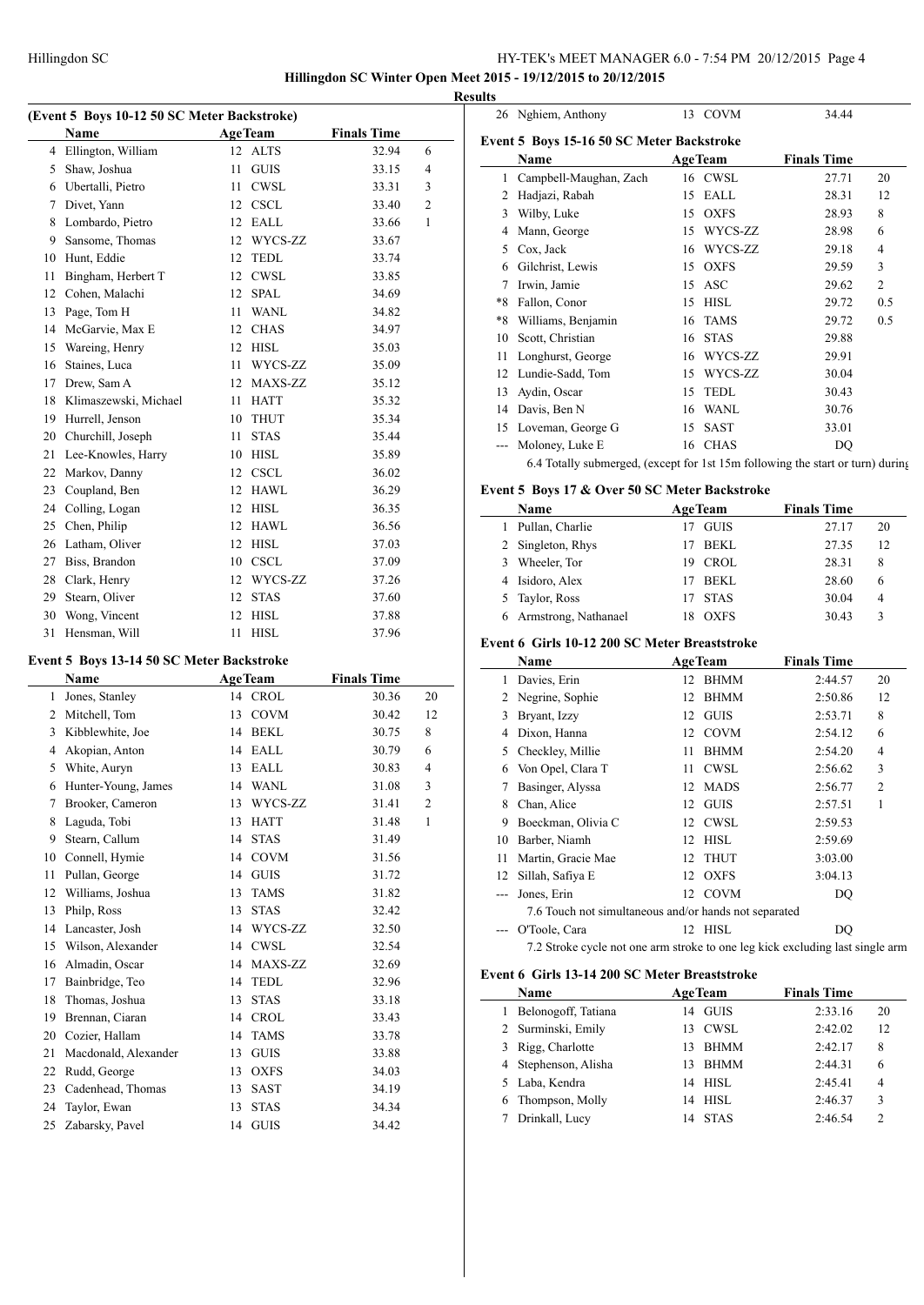# HY-TEK's MEET MANAGER 6.0 - 7:54 PM 20/12/2015 Page 5 **Hillingdon SC Winter Open Meet 2015 - 19/12/2015 to 20/12/2015**

# **(Event 6 Girls 13-14 200 SC Meter Breaststroke) Name Age Team Finals Time** 8 Molloy, Erin 13 BHMM 2:46.64 1 Payne, Sophie G 13 HATT 2:49.77 McConnachie, Lauren 13 COVM 2:50.62 Newport, Caitlin 13 COVM 2:50.81 12 Hansen-Hamilton, Tilly 13 GUIS 2:53.06 Shouksmith, Maia 14 GUIS 2:54.68 Knightley, Alyssa 14 HISL 2:54.73 Wallis, Megan 14 GUIS 2:54.74 Joslin, Rosie 13 HISL 2:56.12 De Vita, Chiara 14 OXFS 2:56.74 Sceats, Pippa 13 WOKS 2:57.22 Richards, Lauren 13 BRKS 2:58.47 Ementon, Georgia 14 COVM 2:59.98 Crawshaw, India 14 WYCS-ZZ 3:00.18 Moon, Agnes 14 CWSL 3:01.20 Burden, Rebecca 13 COVM 3:02.15

#### **Event 6 Girls 15-16 200 SC Meter Breaststroke**

|    | <b>Name</b>         | <b>AgeTeam</b> |             | <b>Finals Time</b> |         |                |
|----|---------------------|----------------|-------------|--------------------|---------|----------------|
|    | Werner, Alex        | 15 CWSL        |             |                    | 2:37.85 | 20             |
| 2  | Winn, Rebecca       | 15 COVM        |             |                    | 2:42.64 | 12             |
| 3  | Windle, Kate        | 15 GUIS        |             |                    | 2:44.32 | 8              |
| 4  | Bench, Emily        |                | 16 WYCS-ZZ  |                    | 2:44.67 | 6              |
| 5. | Boeckman, Elizabeth | 15 CWSL        |             |                    | 2:46.40 | 4              |
| 6  | Goodliffe, Faith    | 15 COVM        |             |                    | 2:46.77 | 3              |
|    | Barnes, Isabel      | $16$ EALL      |             |                    | 2:50.32 | $\overline{c}$ |
| 8  | Seymour, Bella      | 15             | <b>WANL</b> |                    | 2:50.97 |                |
| 9  | Hoyland, Maya       | 15             | <b>CHAS</b> |                    | 2:58.13 |                |

#### **Event 6 Girls 17 & Over 200 SC Meter Breaststroke**

| <b>Name</b>     | AgeTeam    | <b>Finals Time</b> |    |
|-----------------|------------|--------------------|----|
| 1 McQuaid, Kate | 17 HATT    | 2:45.57            | 20 |
| 2 Reed, Lara    | 17 WYCS-ZZ | 2:47.38            |    |

#### **Event 7 Boys 10-14 100 SC Meter Freestyle**

|        | <b>Name</b>     |    | <b>AgeTeam</b> | <b>Finals Time</b> |                |
|--------|-----------------|----|----------------|--------------------|----------------|
| Finals |                 |    |                |                    |                |
| 1      | Akopian, Anton  | 14 | EALL           | 54.64              | 20             |
| 2      | Bowden, Piers   | 14 | GUIS           | 55.31              | 12             |
| 3      | Jenkins, Daniel |    | 14 OXFS        | 55.78              | 8              |
| 4      | Burton, Matthew |    | 14 EALL        | 57.11              | 6              |
| 5.     | Housden, Reese  | 13 | HATT           | 57.40              | 4              |
| 6      | Doest, Noa      | 13 | <b>GUIS</b>    | 57.44              | 3              |
| 7      | Watson, Oliver  | 13 | <b>BHMM</b>    | 58.11              | $\overline{c}$ |
| 8      | Connell, Hymie  | 14 | COVM           | 59.87              |                |
|        |                 |    |                |                    |                |

#### **Event 7 Boys 10-14 100 SC Meter Freestyle**

|    | <b>Name</b>     |    | <b>AgeTeam</b> | <b>Prelim Time</b> |   |
|----|-----------------|----|----------------|--------------------|---|
|    | Preliminaries   |    |                |                    |   |
| 1  | Akopian, Anton  | 14 | EALL           | 55.38              | q |
| 2  | Housden, Reese  | 13 | <b>HATT</b>    | 55.58              | q |
| 3  | Bowden, Piers   | 14 | <b>GUIS</b>    | 55.71              | q |
| 4  | Jenkins, Daniel | 14 | OXFS           | 55.73              | q |
| 5. | Burton, Matthew | 14 | EALL           | 56.80              | q |
| 6  | Watson, Oliver  | 13 | <b>BHMM</b>    | 57.47              | q |
|    | Doest, Noa      | 13 | <b>GUIS</b>    | 57.62              | q |
| 8  | Connell, Hymie  | 14 | <b>COVM</b>    | 58.09              | q |

| <b>Results</b> |                           |    |             |         |
|----------------|---------------------------|----|-------------|---------|
| 9              | Kibblewhite, Joe          |    | 14 BEKL     | 58.13   |
|                | 10 Rowson, Alex           |    | 13 CWSL     | 58.19   |
| 11             | Bradshaw, Benjamin L      |    | 14 CWSL     | 58.38   |
| 12             | James, Cole               |    | 14 HATT     | 58.43   |
| *13            | Maxwell, Finlay           | 13 | <b>BEKL</b> | 58.58   |
| *13            | Lane, Hugo J              |    | 14 CHAS     | 58.58   |
| 15             | Cozier, Hallam            | 14 | TAMS        | 59.08   |
|                | 16 Fitzpatrick-Suen, Mika |    | 14 CSCL     | 59.23   |
|                | 17 Brooker, Cameron       |    | 13 WYCS-ZZ  | 59.24   |
| 18             | McGowan, Sean-Patrick     |    | 12 HISL     | 59.25   |
|                | 19 Harvey, Ronnie         |    | 13 COVM     | 59.34   |
| 20             | Taylor, Ewan              | 13 | <b>STAS</b> | 59.47   |
| 21             | Selby, Tom E              |    | 13 MAXS-ZZ  | 59.48   |
|                | 22 Lee-Knowles, Billy     |    | 12 HISL     | 59.65   |
|                | 23 Rowett, Ben            |    | 14 GUIS     | 59.69   |
|                | 24 Vazirani, Rohan        |    | 14 EALL     | 59.72   |
| 25             | White, Auryn              |    | 13 EALL     | 59.79   |
| 26             | Skelding, Luke            |    | 13 BHMM     | 59.99   |
|                | 27 Nowak, Yuki            |    | 14 WANL     | 1:00.00 |
|                | 28 Fenton, Christian      |    | 14 CWSL     | 1:00.10 |
|                | 29 Pullan, George         |    | 14 GUIS     | 1:00.15 |
| 30             | Thornton, Samuel          | 14 | EALL        | 1:00.16 |
| *31            | Mitchell, Tom             |    | 13 COVM     | 1:00.36 |
| *31            | Wilkinson, Freddie        |    | 14 OXFS     | 1:00.36 |
| 33             | Santos, Avrey             |    | 14 STAS     | 1:00.53 |
|                | 34 McBain, Ewan           |    | 14 OXFS     | 1:00.57 |
|                | 35 Gherman, Andreas       |    | 13 EALL     | 1:00.63 |
|                | 36 Ellington, William     |    | 12 ALTS     | 1:00.77 |
| 37             | Wotton, Billy             |    | 12 OXFS     | 1:01.00 |
|                | 38 Hindle, Alexander      |    | 13 BHMM     | 1:01.04 |
| 39             | Morgan, Ellis             | 12 | <b>ASC</b>  | 1:01.24 |
|                | *40 Bateman, Ciaran       |    | 14 HISL     | 1:01.58 |
|                | *40 Lombardo, Pietro      |    | 12 EALL     | 1:01.58 |
|                | 42 Skelton, Nicholas      |    | 12 OXFS     | 1:01.69 |
| 43             | Barnes, George            |    | 14 EALL     | 1:01.71 |
|                | 44 Dark, Jamie            |    | 12 BHMM     | 1:02.34 |
| 45             | Smale, Oscar              |    | 14 GUIS     | 1:02.43 |
| 46             | Philp, Ross               | 13 | <b>STAS</b> | 1:02.48 |
| 47             | Macdonald, Alexander      | 13 | GUIS        | 1:02.53 |
| 48             | Smith, Tommy              | 12 | COVM        | 1:02.70 |
| 49             | Windle, Max               | 11 | <b>GUIS</b> | 1:03.43 |
| 50             | Speers, James             | 12 | <b>THUT</b> | 1:03.47 |
| 51             | Sansome, Thomas           | 12 | WYCS-ZZ     | 1:03.67 |
| 52             | Bedworth, Ollie           | 12 | $\rm STAS$  | 1:04.48 |
| 53             | Woolley, Acer             | 12 | <b>BHMM</b> | 1:04.50 |
| 54             | Page, Tom H               | 11 | <b>WANL</b> | 1:04.60 |
| 55             | Burton, Luke              | 12 | EALL        | 1:04.70 |
| 56             | Wareing, Henry            | 12 | <b>HISL</b> | 1:05.23 |
| 57             | Everett, Timothy          | 12 | ASC         | 1:05.83 |
| 58             | Stewart, Toby             | 12 | <b>GUIS</b> | 1:06.15 |
| 59             | Churchill, Joseph         | 11 | <b>STAS</b> | 1:06.79 |
| 60             | Latham, Oliver            | 12 | <b>HISL</b> | 1:07.97 |
|                |                           |    |             |         |

#### **Event 7 Boys 15 & Over 100 SC Meter Freestyle**

| Name              | <b>AgeTeam</b> | <b>Finals Time</b> |    |  |
|-------------------|----------------|--------------------|----|--|
| <b>Finals</b>     |                |                    |    |  |
| 1 Pullan. Charlie | 17 GUIS        | 50.25              | 20 |  |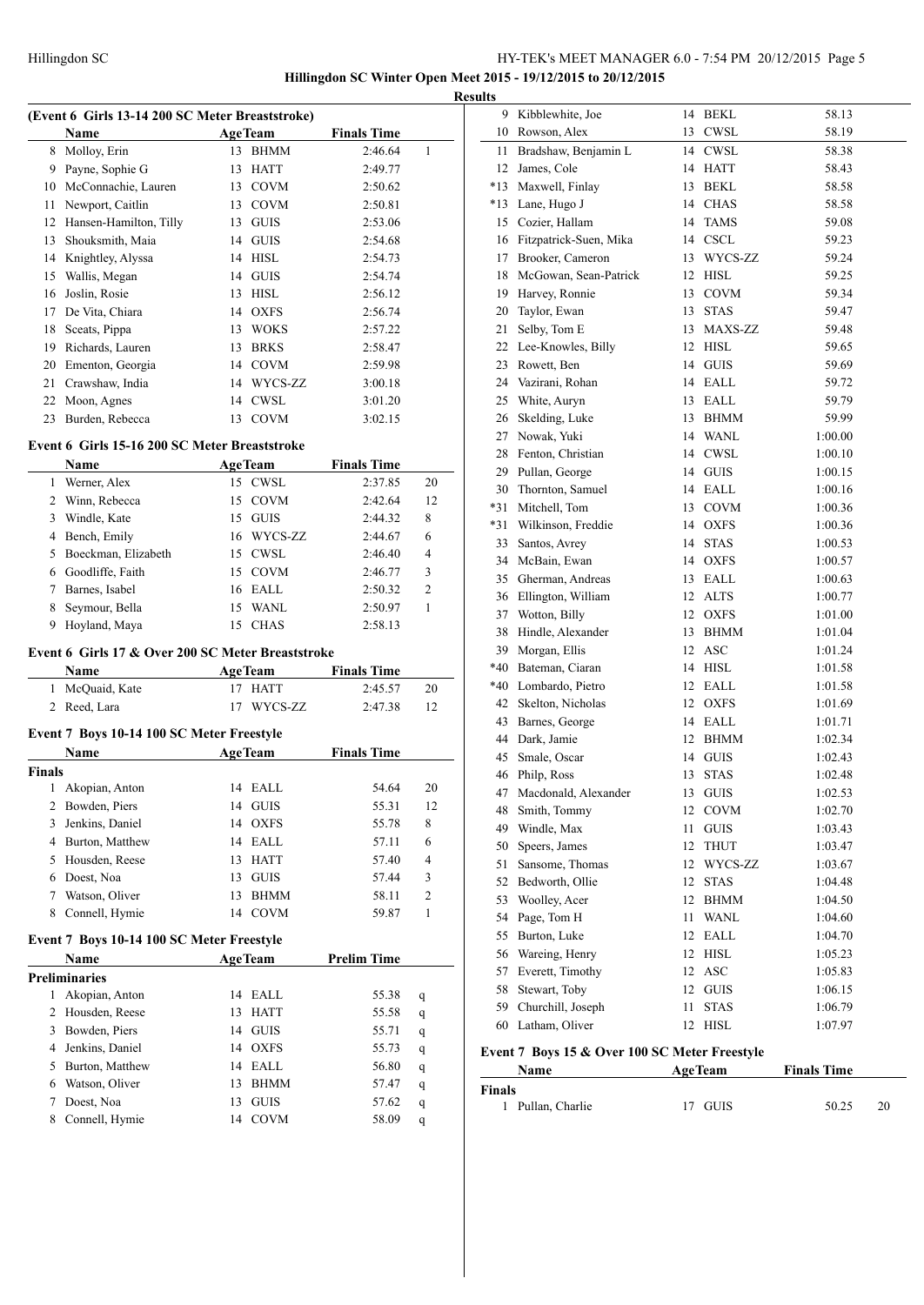# HY-TEK's MEET MANAGER 6.0 - 7:54 PM 20/12/2015 Page 6 **Hillingdon SC Winter Open Meet 2015 - 19/12/2015 to 20/12/2015**

**Results**

|                | Finals  (Event 7 Boys 15 & Over 100 SC Meter Freestyle) |    |                |                    |    |
|----------------|---------------------------------------------------------|----|----------------|--------------------|----|
|                | Name                                                    |    | <b>AgeTeam</b> | <b>Finals Time</b> |    |
| $\overline{2}$ | Berchie, Leon                                           | 18 | <b>HISL</b>    | 51.46              | 12 |
| 3              | Baxter, James                                           | 17 | WYCS-ZZ        | 52.68              | 8  |
| 4              | Imani, Crispin                                          | 18 | <b>HISL</b>    | 52.97              | 6  |
| 5              | Dallimore, Samuel                                       | 24 | <b>HATT</b>    | 53.04              | 4  |
|                | 6 Garcia, Andrew M                                      |    | 16 CSCL        | 53.45              | 3  |
| 7              | Ramsey, Matthew                                         | 17 | <b>STAS</b>    | 53.57              | 2  |
| 8              | Slattery, Finn                                          | 16 | <b>BEKL</b>    | 54.58              | 1  |
|                |                                                         |    |                |                    |    |
|                | Event 7 Boys 15 & Over 100 SC Meter Freestyle           |    |                |                    |    |
|                | Name                                                    |    | <b>AgeTeam</b> | <b>Prelim Time</b> |    |
|                | <b>Preliminaries</b>                                    |    |                |                    |    |
| 1              | Pullan, Charlie                                         | 17 | <b>GUIS</b>    | 50.19              | q  |
| 2              | Berchie, Leon                                           | 18 | <b>HISL</b>    | 51.48              | q  |
| 3              | Baxter, James                                           |    | 17 WYCS-ZZ     | 52.75              | q  |
| 4              | Adams, James                                            | 23 | TEDL           | 53.18              | q  |
| 5              | Imani, Crispin                                          | 18 | <b>HISL</b>    | 53.20              | q  |
| 6              | Ramsey, Matthew                                         | 17 | <b>STAS</b>    | 53.33              | q  |
| 7              | Dallimore, Samuel                                       | 24 | <b>HATT</b>    | 53.40              | q  |
| 8              | Garcia, Andrew M                                        |    | 16 CSCL        | 53.80              | q  |
| 9              | Curran, Liam                                            | 17 | SAST           | 53.81              |    |
| 10             | Slattery, Finn                                          |    | 16 BEKL        | 54.05              |    |
| 11             | Sheehan, Joseph                                         | 18 | EALL           | 54.48              |    |
| 12             | Sayers, Brandon                                         | 17 | <b>TEDL</b>    | 54.60              |    |
| 13             | Singleton, Rhys                                         | 17 | <b>BEKL</b>    | 54.72              |    |
| 14             | Hall, Oliver                                            |    | 18 COVM        | 54.90              |    |
| 15             | Robinson, Timothy D                                     |    | 19 WANL        | 54.93              |    |
| 16             | Hodgson, Mike                                           | 48 | GUIS           | 55.10              |    |
| $*17$          | Chete, Sergiu                                           |    | 17 GUIS        | 55.13              |    |
| *17            | Cox, Jack                                               | 16 | WYCS-ZZ        | 55.13              |    |
| 19             | Kelly, Joe                                              | 16 | EALL           | 55.33              |    |
| 20             | Pullen, Aaron M                                         |    | 18 EALL        | 55.37              |    |
| 21             | Goriup, Charlie                                         |    | 16 CROL        | 55.42              |    |
| 22             | Minchella - Cochran, Harry                              | 17 | BEKL           | 55.48              |    |
| 23             | Wood, Christopher                                       | 16 | <b>OXFS</b>    | 55.55              |    |
| 24             | Lezard, Alex J                                          |    | 16 CSCL        | 55.60              |    |
| 25             | Simmons, George                                         | 16 | WYCS-ZZ        | 55.72              |    |
| 26             | Morgan, Aaron                                           | 18 | <b>HISL</b>    | 55.76              |    |
| 27             | Williams, Benjamin                                      | 16 | <b>TAMS</b>    | 55.81              |    |
| 28             | Moon, Christy                                           | 15 | CWSL           | 55.89              |    |
| 29             | Goldfinch, Benjamin                                     | 17 | WYCS-ZZ        | 55.91              |    |
|                |                                                         |    | <b>BEKL</b>    |                    |    |
| 30             | Maxwell, Henry                                          | 16 |                | 56.10              |    |
| 31             | Winchcombe, Cameron T                                   | 17 | MAXS-ZZ        | 56.45              |    |
| 32             | Smale, George                                           | 16 | <b>GUIS</b>    | 56.64              |    |
| 33             | Owens, Thomas J                                         | 16 | <b>SPAL</b>    | 56.92              |    |
| *34            | Scott, Christian                                        | 16 | <b>STAS</b>    | 57.10              |    |
| *34            | Lowell, Hugo                                            | 16 | <b>CSCL</b>    | 57.10              |    |
| *36            | Smith, George                                           | 16 | <b>GUIS</b>    | 57.24              |    |
| *36            | Liew, Brendon                                           | 16 | <b>TEDL</b>    | 57.24              |    |
| 38             | Aydin, Oscar                                            | 15 | TEDL           | 57.34              |    |
| 39             | Brantley, Graham E                                      | 15 | <b>CSCL</b>    | 57.59              |    |
| 40             | Karavis, Harvey                                         | 15 | <b>MADS</b>    | 57.94              |    |
| 41             | Davis, Ben N                                            | 16 | <b>WANL</b>    | 58.11              |    |
| 42             | McLean, Joseph                                          | 15 | <b>OXFS</b>    | 1:01.28            |    |

| Event 8 Girls 10-14 100 SC Meter Backstroke |                                             |    |                |                    |    |
|---------------------------------------------|---------------------------------------------|----|----------------|--------------------|----|
|                                             | Name                                        |    | <b>AgeTeam</b> | <b>Finals Time</b> |    |
| <b>Finals</b>                               |                                             |    |                |                    |    |
|                                             | 1 Barber, Ceara                             | 13 | <b>HISL</b>    | 1:03.08            | 20 |
|                                             | 2 Podurgiel, Anna                           | 13 | <b>CWSL</b>    | 1:07.26            | 12 |
|                                             | 3 Richmond, Hollie                          | 13 | <b>BHMM</b>    | 1:07.32            | 8  |
|                                             | 4 Hamerlaine, Yasmine                       | 12 | <b>TEDL</b>    | 1:08.03            | 6  |
| 5                                           | Cox, Lauren                                 | 14 | <b>COVM</b>    | 1:08.37            | 4  |
|                                             | 6 Thompson, Molly                           | 14 | <b>HISL</b>    | 1:09.07            | 3  |
|                                             | 7 Wilkes, Bailey                            | 14 | <b>HATT</b>    | 1:10.06            | 2  |
| 8                                           | Seymour, Daisy                              | 12 | <b>GUIS</b>    | 1:10.15            | 1  |
|                                             | Event 8 Girls 10-14 100 SC Meter Backstroke |    |                |                    |    |
|                                             | Name                                        |    | <b>AgeTeam</b> | <b>Prelim Time</b> |    |
|                                             | <b>Preliminaries</b>                        |    |                |                    |    |
|                                             | 1 Barber, Ceara                             | 13 | <b>HISL</b>    | 1:05.32            | q  |
|                                             | 2 Cox, Lauren                               | 14 | <b>COVM</b>    | 1:07.07            | q  |
| 3                                           | Thompson, Molly                             |    | 14 HISL        | 1:08.06            | q  |
| 4                                           | Podurgiel, Anna                             | 13 | <b>CWSL</b>    | 1:08.12            | q  |
| 5                                           | Richmond, Hollie                            | 13 | <b>BHMM</b>    | 1:08.32            | q  |
| 6                                           | Seymour, Daisy                              | 12 | <b>GUIS</b>    | 1:08.57            | q  |
| 7                                           | Wilkes, Bailey                              | 14 | <b>HATT</b>    | 1:09.50            | q  |
| 8                                           | Hamerlaine, Yasmine                         | 12 | TEDL           | 1:09.66            | q  |
| 9                                           | Little, Delphine                            | 12 | <b>OXFS</b>    | 1:09.71            |    |
|                                             | 10 Wylie, Grace                             | 14 | SAST           | 1:09.97            |    |
| 11                                          | Stapleton, Ella                             | 13 | <b>CWSL</b>    | 1:10.03            |    |
|                                             | *12 Brantley, Lauren                        | 13 | <b>CSCL</b>    | 1:10.07            |    |
|                                             | *12 Lewitt, Caroline                        | 12 | <b>CWSL</b>    | 1:10.07            |    |
|                                             | 14 Thomas, Sophie                           | 13 | <b>GUIS</b>    | 1:10.11            |    |
|                                             | 15 Hunter-Young, Olivia                     | 14 | WANL           | 1:10.12            |    |
|                                             | 16 Holden, Isobel                           | 13 | COVM           | 1:10.21            |    |
|                                             | 17 Tran, Martine                            | 14 | THUT           | 1:10.38            |    |
| 18                                          | Negrine, Sophie                             | 12 | <b>BHMM</b>    | 1:10.59            |    |
|                                             | 19 Fraser, Ruby                             | 12 | <b>HISL</b>    | 1:10.81            |    |
|                                             | 20 Fakkel, Isabella                         | 12 | <b>GUIS</b>    | 1:10.84            |    |
| 21                                          | Caprera, Alessandra                         | 14 | <b>SPAL</b>    | 1:10.85            |    |
|                                             | 22 Smith, Zoe                               | 14 | <b>CWSL</b>    | 1:10.86            |    |
| 23                                          | Turner, Madeline                            | 14 | WYCS-ZZ        | 1:10.95            |    |
|                                             | 24 Karunanayaka, Naveesha                   | 14 | WYCS-ZZ        | 1:11.14            |    |
|                                             | 25 Patrick, Jessica                         |    | 12 SAST        | 1:11.28            |    |
| 26                                          | Smit, Megan                                 |    | 12 OXFS        | 1:11.76            |    |
| 27                                          | Atherton, Lucy                              | 14 | COVM           | 1:11.85            |    |
|                                             | 28 Michaelis, Rowena                        | 13 | CWSL           | 1:11.87            |    |
|                                             | 29 Davies, Erin                             | 12 | <b>BHMM</b>    | 1:12.08            |    |
| 30                                          | Wallis, Megan                               | 14 | <b>GUIS</b>    | 1:12.16            |    |
| 31                                          | Cheung, Anthea S                            | 13 | WYCS-ZZ        |                    |    |
| 32                                          | Neal, Joanne                                | 13 | HISL           | 1:12.41<br>1:12.73 |    |
|                                             |                                             |    |                |                    |    |
| 33                                          | Belonogoff, Tatiana                         | 14 | <b>GUIS</b>    | 1:12.78            |    |
| 34                                          | Peake, Cathryn                              | 13 | <b>OXFS</b>    | 1:12.95            |    |
| 35                                          | Anderson, Grace                             | 14 | TEDL           | 1:13.16            |    |
|                                             | 36 Nakariakova, Elena                       | 12 | <b>SPAM</b>    | 1:13.17            |    |
| 37                                          | Jones, Erin                                 | 12 | <b>COVM</b>    | 1:13.21            |    |
|                                             | 38 Porter, Tiana                            | 13 | <b>OXFS</b>    | 1:13.29            |    |
|                                             | 39 Rittenhouse, Marlie                      | 12 | <b>CSCL</b>    | 1:13.32            |    |
| 40                                          | Harry, Isabel                               | 12 | <b>STAS</b>    | 1:13.36            |    |
| 41                                          | Kyle, Emily                                 | 14 | <b>OXFS</b>    | 1:13.38            |    |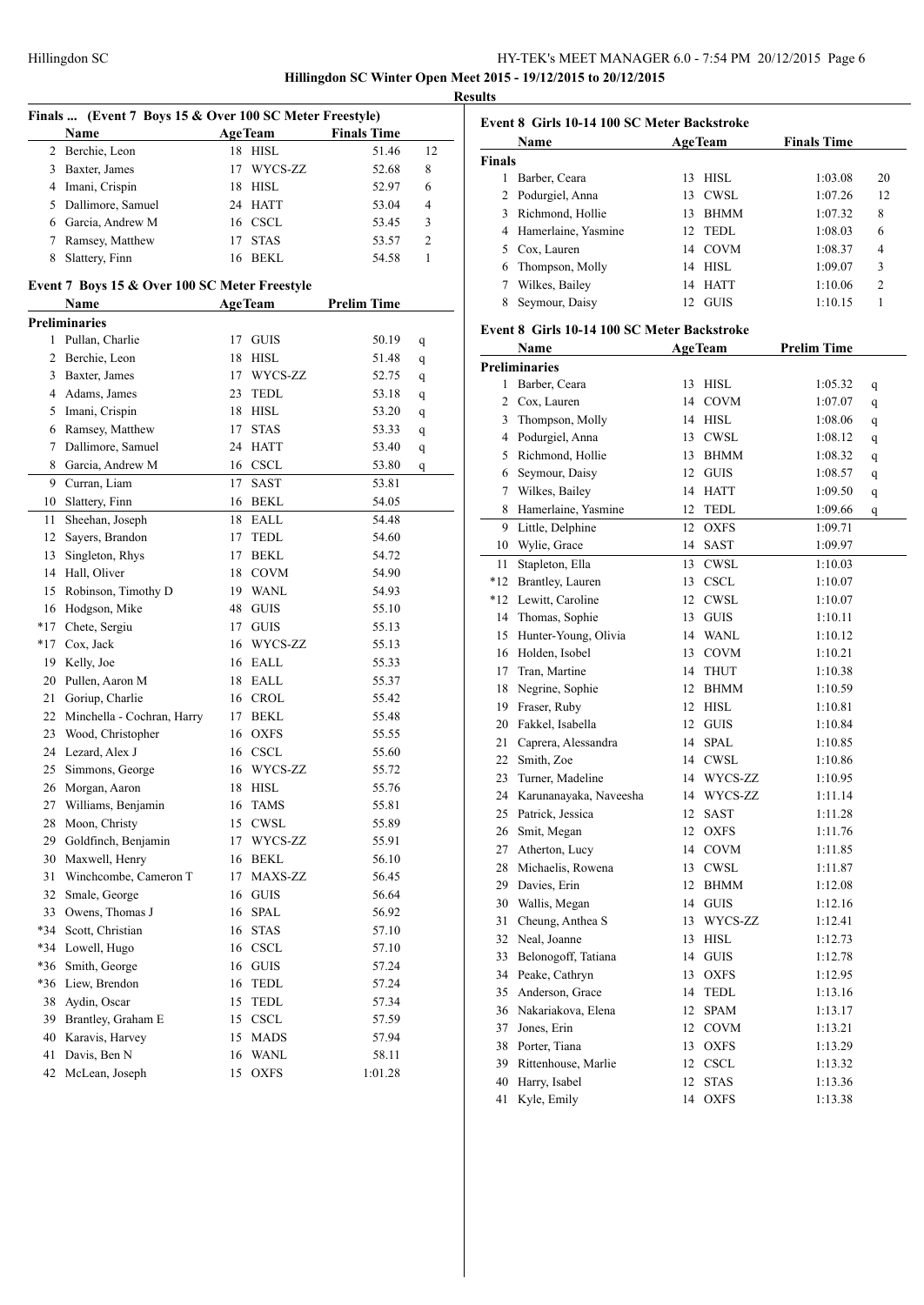**Hillingdon SC Winter Open Meet 2015 - 19/12/2015 to 20/12/2015**

**Results**

| Preliminaries  (Event 8 Girls 10-14 100 SC Meter Backstroke) |    |                        |                           |  |  |
|--------------------------------------------------------------|----|------------------------|---------------------------|--|--|
| <b>Name</b>                                                  |    |                        | <b>Prelim Time</b>        |  |  |
| 42 Coombs, Paige                                             |    |                        | 1:13.54                   |  |  |
| Peppiatt, Megan                                              | 12 | <b>HISL</b>            | 1:13.77                   |  |  |
| Whittles, Madalena                                           | 12 | <b>CWSL</b>            | 1:13.89                   |  |  |
| Biss, Yasmin                                                 | 12 | <b>CSCL</b>            | 1:14.12                   |  |  |
| Barber, Niamh                                                | 12 | <b>HISL</b>            | 1:14.20                   |  |  |
| Blasi, Havaani                                               | 11 | <b>WANL</b>            | 1:14.34                   |  |  |
| Marais, Kiara                                                | 12 | <b>THUT</b>            | 1:15.44                   |  |  |
| Holmes, Emily                                                | 12 | <b>HISL</b>            | 1:15.53                   |  |  |
| Basinger, Alyssa                                             | 12 | <b>MADS</b>            | 1:16.18                   |  |  |
| Broad, Sophie                                                | 12 | <b>GUIS</b>            | 1:16.47                   |  |  |
| Johnson, Maya                                                | 12 | EALL                   | 1:16.63                   |  |  |
| Trueman, Jessica                                             | 14 | MAXS-ZZ                | 1:16.71                   |  |  |
| Seymour, Lily                                                | 11 | <b>GUIS</b>            | 1:16.74                   |  |  |
|                                                              | 12 | <b>WANL</b>            | 1:18.10                   |  |  |
| Munden, Eva                                                  | 13 | <b>GUIS</b>            | 1:18.86                   |  |  |
| Fodor, Ellie                                                 | 12 | <b>COVM</b>            | 1:19.81                   |  |  |
|                                                              |    | Stewart-Liddon, Hebe H | <b>AgeTeam</b><br>12 STAS |  |  |

# **Event 8 Girls 15 & Over 100 SC Meter Backstroke**

|               | Name               | <b>AgeTeam</b> |             | <b>Finals Time</b> |                |
|---------------|--------------------|----------------|-------------|--------------------|----------------|
| <b>Finals</b> |                    |                |             |                    |                |
|               | Gibson, Megan      |                | 16 COVM     | 1:04.39            | 20             |
|               | 2 Ramsay, Jessica  |                | 16 OXFS     | 1:05.11            | 12             |
| 3             | Windle, Kate       | 15.            | GUIS        | 1:05.83            | 8              |
|               | 4 Lawson, Georgina | 18             | <b>SAST</b> | 1:06.27            | 6              |
| 5.            | Cook, Fearn        | 20             | BEKL        | 1:06.54            | 4              |
| 6             | Shea, Izzy         | 15             | WYCS-ZZ     | 1:07.66            | 3              |
|               | Coombs, Amy        | 16             | OXFS        | 1:08.59            | $\overline{c}$ |
| 8             | Goodliffe, Faith   |                | <b>COVM</b> | 1:09.81            |                |

#### **Event 8 Girls 15 & Over 100 SC Meter Backstroke**

|                | Name                  |    | <b>AgeTeam</b> | <b>Prelim Time</b> |   |  |
|----------------|-----------------------|----|----------------|--------------------|---|--|
|                | <b>Preliminaries</b>  |    |                |                    |   |  |
| 1              | Vos, Loulou           | 16 | <b>HISL</b>    | 1:04.41            | q |  |
| $\overline{2}$ | Gibson, Megan         | 16 | <b>COVM</b>    | 1:04.52            | q |  |
| 3              | Ramsay, Jessica       | 16 | <b>OXFS</b>    | 1:05.20            | q |  |
| 4              | Lawson, Georgina      | 18 | <b>SAST</b>    | 1:05.82            | q |  |
| 5              | Windle, Kate          | 15 | <b>GUIS</b>    | 1:06.01            | q |  |
| 6              | Cook, Fearn           | 20 | <b>BEKL</b>    | 1:07.32            | q |  |
| 7              | Coombs, Amy           | 16 | <b>OXFS</b>    | 1:07.64            | q |  |
| 8              | Shea, Izzy            | 15 | WYCS-ZZ        | 1:07.74            | q |  |
| 9              | Lewis Ward, Sophie    | 16 | <b>BEKL</b>    | 1:07.91            |   |  |
| 10             | Nyaulingo, Neema      | 18 | <b>BEKL</b>    | 1:08.53            |   |  |
| 11             | Goodliffe, Faith      | 15 | <b>COVM</b>    | 1:08.78            |   |  |
| 12             | Ng, Olivia            | 15 | <b>GUIS</b>    | 1:08.84            |   |  |
| 13             | Handley, Olivia       | 19 | <b>BEKL</b>    | 1:08.90            |   |  |
| 14             | Hanson, Harriet       | 16 | <b>MILW</b>    | 1:08.93            |   |  |
| 15             | Glover, Lucy          | 17 | <b>COVM</b>    | 1:09.03            |   |  |
| 16             | Norman, Sarah         | 15 | <b>GUIS</b>    | 1:09.19            |   |  |
| 17             | McDonnell, Sian       | 17 | EALL           | 1:09.25            |   |  |
| 18             | Hoyland, Maya         | 15 | <b>CHAS</b>    | 1:09.83            |   |  |
| 19             | Barder, Beatrice      | 16 | <b>SAST</b>    | 1:09.87            |   |  |
| 20             | Walsh, Ciara          | 15 | <b>GUIS</b>    | 1:10.26            |   |  |
| 21             | Winchcombe, Caitlin M | 15 | <b>MAXS-ZZ</b> | 1:11.11            |   |  |
| 22             | Webster, Olivia       | 15 | <b>OXFS</b>    | 1:12.85            |   |  |
| 23             | Farnfield, Sammy L    | 15 | <b>CHAS</b>    | 1:13.91            |   |  |

| 24           | Westcough, Fiona                         | 18               | <b>ENSL</b>    | 1:15.69            |                |
|--------------|------------------------------------------|------------------|----------------|--------------------|----------------|
|              | Event 9 Boys 10-12 50 SC Meter Butterfly |                  |                |                    |                |
|              | <b>Name</b>                              |                  | <b>AgeTeam</b> | <b>Finals Time</b> |                |
| $\mathbf{1}$ | Ellington, William                       | 12 <sup>12</sup> | <b>ALTS</b>    | 29.86              | 20             |
| 2            | McGowan, Sean-Patrick                    | 12               | <b>HISL</b>    | 30.21              | 12             |
| 3            | Morgan, Ellis                            | 12               | <b>ASC</b>     | 30.58              | 8              |
| 4            | Sansome, Thomas                          | 12               | WYCS-ZZ        | 31.87              | 6              |
| 5            | Cohen, Malachi                           | 12               | <b>SPAL</b>    | 32.02              | 4              |
| 6            | Lee-Knowles, Billy                       | 12               | <b>HISL</b>    | 32.24              | 3              |
| 7            | Murtagh, Daniel                          | 12               | <b>HATT</b>    | 32.61              | $\mathfrak{2}$ |
| 8            | Smith, Tommy                             | 12               | <b>COVM</b>    | 32.67              | $\mathbf{1}$   |
| 9            | Klimaszewski, Michael                    | 11               | <b>HATT</b>    | 32.72              |                |
| 10           | Burton, Luke                             | 12               | <b>EALL</b>    | 32.80              |                |
| 11           | Hunt, Eddie                              | 12               | <b>TEDL</b>    | 32.98              |                |
| 12           | Bingham, Herbert T                       | 12               | ${\rm CWSL}$   | 33.13              |                |
| 13           | Wareing, Henry                           | 12               | <b>HISL</b>    | 33.20              |                |
| $*14$        | Bedworth, Ollie                          | 12               | <b>STAS</b>    | 33.23              |                |
| $*14$        | McGarvie, Max E                          | 12               | <b>CHAS</b>    | 33.23              |                |
| 16           | Mahmutogli, Jason                        | 11               | <b>EALL</b>    | 33.26              |                |
| 17           | Speers, James                            | 12               | <b>THUT</b>    | 33.38              |                |
| 18           | Divet, Yann                              | 12               | <b>CSCL</b>    | 33.61              |                |
| 19           | Everett, Timothy                         | 12               | <b>ASC</b>     | 34.67              |                |
| 20           | Colling, Logan                           | 12               | <b>HISL</b>    | 34.83              |                |
| 21           | Santos, Aljeroe                          | 11               | <b>STAS</b>    | 35.27              |                |
| 22           | Hurrell, Jenson                          | 10               | <b>THUT</b>    | 35.69              |                |
| 23           | O'Sullivan-Rugg, Ossian                  | 11               | <b>EALL</b>    | 36.07              |                |
| 24           | Lee-Knowles, Harry                       | 10               | <b>HISL</b>    | 36.40              |                |
| 25           | Ramini, JJ                               | 12               | <b>WANL</b>    | 36.52              |                |

# **Event 9 Boys 13-14 50 SC Meter Butterfly**

|       | <b>Name</b>          | <b>AgeTeam</b>    | <b>Finals Time</b>      |
|-------|----------------------|-------------------|-------------------------|
| $*1$  | Akopian, Anton       | 14<br>EALL        | 28.36<br>16             |
| $*1$  | Liew, Kenneth        | <b>TEDL</b><br>14 | 28.36<br>16             |
| 3     | Thornton, Samuel     | EALL<br>14        | 8<br>29.08              |
| 4     | Burton, Matthew      | <b>EALL</b><br>14 | 29.35<br>6              |
| 5     | Roglic, Dillon       | <b>HISL</b><br>13 | 29.65<br>4              |
| 6     | Gherman, Andreas     | <b>EALL</b><br>13 | 29.67<br>3              |
| 7     | Bradshaw, Benjamin L | <b>CWSL</b><br>14 | $\overline{2}$<br>29.80 |
| 8     | Santos, Avrey        | <b>STAS</b><br>14 | $\mathbf{1}$<br>30.15   |
| 9     | Jones, Stanley       | <b>CROL</b><br>14 | 30.21                   |
| 10    | Lane, Hugo J         | <b>CHAS</b><br>14 | 30.28                   |
| 11    | James, Cole          | <b>HATT</b><br>14 | 30.37                   |
| 12    | Selby, Tom E         | MAXS-ZZ<br>13     | 30.73                   |
| 13    | White, Auryn         | EALL<br>13        | 30.81                   |
| 14    | Wilkinson, Freddie   | <b>OXFS</b><br>14 | 30.91                   |
| 15    | Nghiem, Anthony      | <b>COVM</b><br>13 | 30.94                   |
| 16    | Pullan, George       | <b>GUIS</b><br>14 | 31.04                   |
| 17    | Brooker, Cameron     | WYCS-ZZ<br>13     | 31.09                   |
| $*18$ | Zabarsky, Pavel      | <b>GUIS</b><br>14 | 31.21                   |
| $*18$ | Kibblewhite, Joe     | <b>BEKL</b><br>14 | 31.21                   |
| 20    | Williams, Joshua     | <b>TAMS</b><br>13 | 31.35                   |
| 21    | Cozier, Hallam       | <b>TAMS</b><br>14 | 31.39                   |
| 22    | Thomas, Joshua       | <b>STAS</b><br>13 | 31.41                   |
| 23    | Hunter-Young, James  | <b>WANL</b><br>14 | 31.54                   |
| $*24$ | Lancaster, Josh      | WYCS-ZZ<br>14     | 32.00                   |
| $*24$ | Underwood, Max       | <b>OXFS</b><br>14 | 32.00                   |
| 26    | Nowak, Yuki          | 14 WANL           | 32.12                   |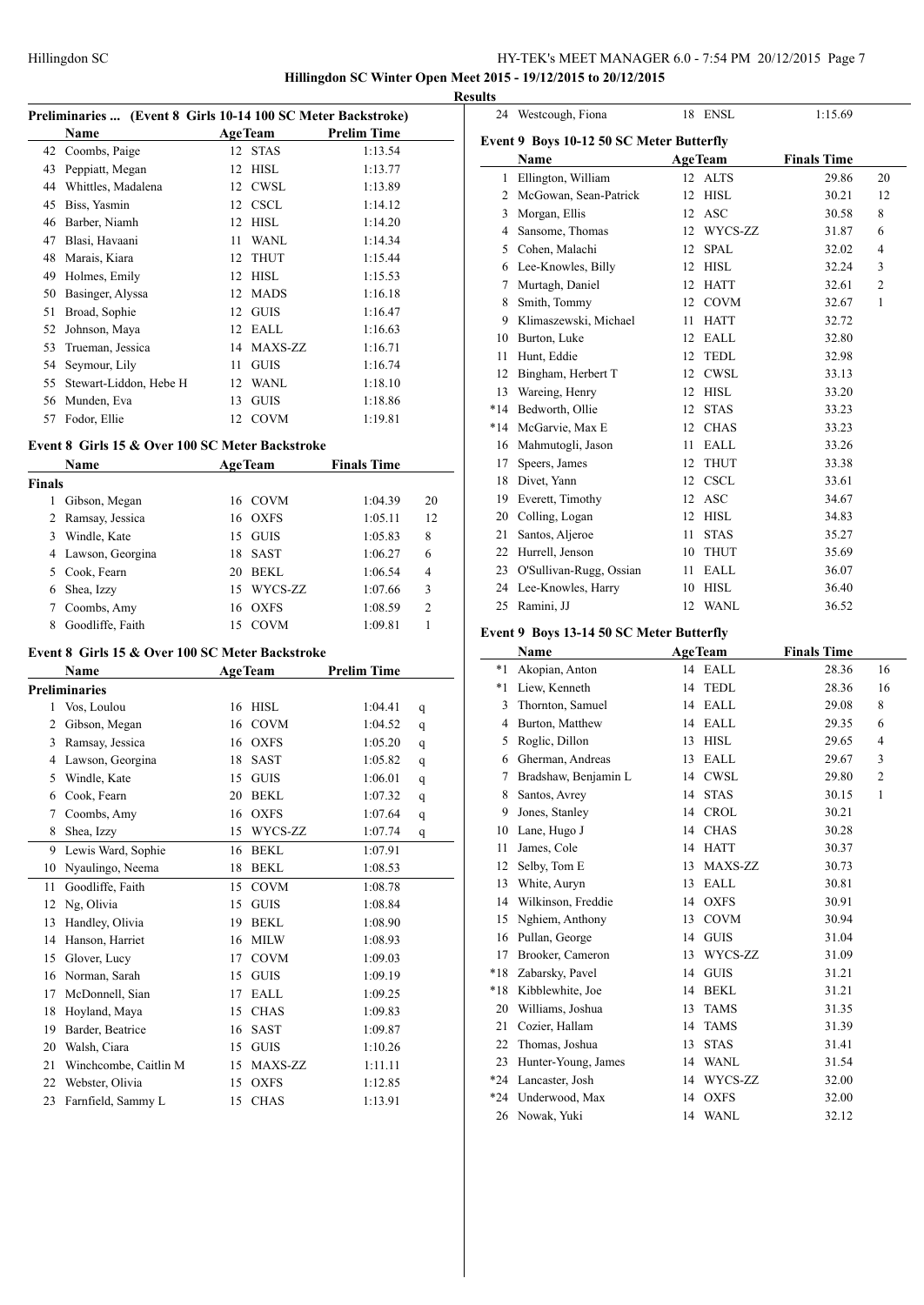# HY-TEK's MEET MANAGER 6.0 - 7:54 PM 20/12/2015 Page 8 **Hillingdon SC Winter Open Meet 2015 - 19/12/2015 to 20/12/2015**

**Results**

 $\overline{a}$ 

**(Event 9 Boys 13-14 50 SC Meter Butterfly) Name Age Team Finals Time**  McBain, Ewan 14 OXFS 32.13 Degen, Harry 13 STAS 32.26 Taylor, Ewan 13 STAS 33.08 --- Fenton, Christian 14 CWSL DQ 8.3 Alternating movement of legs or feet **Event 9 Boys 15-16 50 SC Meter Butterfly Name Age Team Finals Time**  Hollingsworth, Luke 16 ASC 26.14 20 Gasson, Lewis 16 STAS 26.37 12 Slattery, Finn 16 BEKL 26.82 8 Campbell-Maughan, Zach 16 CWSL 27.20 6 5 Lezard, Alex J 16 CSCL 27.93 4 \*6 Adams, Mitchell 16 HISL 28.15 2.5 \*6 Lowell, Hugo 16 CSCL 28.15 2.5 8 Longhurst, George 16 WYCS-ZZ 28.29 1 Goriup, Charlie 16 CROL 28.32 Kelly, Joe 16 EALL 28.36 11 Wood, Christopher 16 OXFS 28.50 Fallon, Conor 15 HISL 28.59 13 Cox, Jack 16 WYCS-ZZ 28.64 14 Mann, George 15 WYCS-ZZ 28.65 Scott, Christian 16 STAS 28.77 16 Dean, Noah G 15 WYCS-ZZ 28.98 17 Stacey, James 15 GUIS 29.01 Block, Harry 15 TAMS 29.13 Williams, Benjamin 16 TAMS 29.24 20 Withers, Luke 16 MADS 29.84 Liew, Brendon 16 TEDL 29.91 22 Wilby, Luke 15 OXFS 30.14 23 Karavis, Harvey 15 MADS 30.15 24 Brantley, Graham E 15 CSCL 30.20 Barella, Samuel 15 THUT 30.21 26 Davis, Ben N 16 WANL 30.23 27 Ross, Oliver 15 WYCS-ZZ 30.62 28 Lachasseigne, Daniel 15 HISL 30.92

### **Event 9 Boys 17 & Over 50 SC Meter Butterfly**

|    | Name                       |    | <b>AgeTeam</b> | <b>Finals Time</b> |                |
|----|----------------------------|----|----------------|--------------------|----------------|
| 1  | Pullan, Charlie            | 17 | <b>GUIS</b>    | 26.22              | 20             |
| 2  | Baxter, James              | 17 | WYCS-ZZ        | 26.45              | 12             |
| 3  | Dallimore, Samuel          | 24 | <b>HATT</b>    | 26.57              | 8              |
| 4  | Spain, Luke                | 23 | <b>HISL</b>    | 26.64              | 6              |
| 5  | Parker, Harry              | 17 | <b>HATT</b>    | 26.68              | 4              |
| 6  | Curran, Liam               | 17 | SAST           | 26.87              | 3              |
| 7  | Isidoro, Alex              | 17 | <b>BEKL</b>    | 26.92              | $\overline{2}$ |
| 8  | Sheehan, Joseph            | 18 | EALL           | 27.24              | 1              |
| 9  | Wheeler, Tor               | 19 | <b>CROL</b>    | 27.78              |                |
| 10 | Chete, Sergiu              | 17 | <b>GUIS</b>    | 27.99              |                |
| 11 | Goldfinch, Benjamin        | 17 | WYCS-ZZ        | 28.03              |                |
| 12 | Pullen, Aaron M            | 18 | <b>EALL</b>    | 28.22              |                |
| 13 | Taylor, Ross               | 17 | <b>STAS</b>    | 28.26              |                |
| 14 | Minchella - Cochran, Harry | 17 | <b>BEKL</b>    | 28.28              |                |
| 15 | Bingham, Alastair          | 19 | <b>MADS</b>    | 28.36              |                |
| 16 | Ramsey, Matthew            | 17 | <b>STAS</b>    | 28.98              |                |
| 17 | Haq, Saad                  | 22 | <b>TEDL</b>    | 30.05              |                |

| Event 10 Girls 10-12 50 SC Meter Breaststroke |    |             |                      |                |  |  |
|-----------------------------------------------|----|-------------|----------------------|----------------|--|--|
| Name                                          |    |             | <b>Finals Time</b>   |                |  |  |
| Fakkel, Isabella                              |    | <b>GUIS</b> | 34.95                | 20             |  |  |
| Sillah, Safiya E                              | 12 | <b>OXFS</b> | 36.76                | 10             |  |  |
| Davies, Erin                                  | 12 | <b>BHMM</b> | 36.76                | 10             |  |  |
| Dixon, Hanna                                  | 12 | <b>COVM</b> | 37.26                | 6              |  |  |
| Pond, Lottie                                  | 12 | MAXS-ZZ     | 37.48                | $\overline{4}$ |  |  |
| Chan, Alice                                   | 12 | <b>GUIS</b> | 37.50                | 3              |  |  |
| Little, Delphine                              | 12 | <b>OXFS</b> | 37.54                | $\overline{c}$ |  |  |
| Adams Howard, Isobella                        | 12 | <b>BEKL</b> | 37.80                | $\mathbf{1}$   |  |  |
| Checkley, Millie                              | 11 | <b>BHMM</b> | 37.87                |                |  |  |
| Otulana, Amirah                               | 12 | <b>HISL</b> | 37.93                |                |  |  |
| Von Opel, Clara T                             | 11 | <b>CWSL</b> | 38.22                |                |  |  |
| Martin, Gracie Mae                            | 12 | <b>THUT</b> | 38.23                |                |  |  |
| Ottonello, Chantel                            | 12 | MAXS-ZZ     | 38.25                |                |  |  |
| Barber, Niamh                                 | 12 | <b>HISL</b> | 38.47                |                |  |  |
| Daley, Megan                                  | 12 | WYCS-ZZ     | 38.62                |                |  |  |
| Haveron Jones, Katie                          | 12 | WYCS-ZZ     | 38.69                |                |  |  |
| Bryant, Izzy                                  | 12 | <b>GUIS</b> | 38.84                |                |  |  |
| McLean, Evie                                  | 11 | <b>OXFS</b> | 38.88                |                |  |  |
| Boeckman, Olivia C                            | 12 | <b>CWSL</b> | 39.28                |                |  |  |
| Basinger, Alyssa                              | 12 | <b>MADS</b> | 39.39                |                |  |  |
| Johnson, Maya                                 | 12 | EALL        | 39.46                |                |  |  |
| Broad, Sophie                                 | 12 | <b>GUIS</b> | 39.74                |                |  |  |
| Mayes, Tilly                                  | 12 | <b>THUT</b> | 39.79                |                |  |  |
| Coombs, Paige                                 | 12 | <b>STAS</b> | 39.88                |                |  |  |
| O'Toole, Cara                                 | 12 | <b>HISL</b> | 39.90                |                |  |  |
| Driver, Emily                                 | 12 | <b>HISL</b> | 40.01                |                |  |  |
| Boeckman, Anna C                              | 12 | <b>CWSL</b> | 40.64                |                |  |  |
| Gradillas, Ade A                              | 11 | <b>SPAL</b> | 40.85                |                |  |  |
| Agius, Zara                                   | 11 | <b>GUIS</b> | 40.91                |                |  |  |
| Kahaner, Lyelle E                             | 11 | <b>CSCL</b> | 41.81                |                |  |  |
| Stewart-Liddon, Hebe H                        | 12 | <b>WANL</b> | 41.92                |                |  |  |
|                                               |    |             | <b>AgeTeam</b><br>12 |                |  |  |

#### **Event 10 Girls 13-14 50 SC Meter Breaststroke**

|       | Name                   | <b>AgeTeam</b> |             | <b>Finals Time</b> |                |
|-------|------------------------|----------------|-------------|--------------------|----------------|
| 1     | Belonogoff, Tatiana    |                | 14 GUIS     | 32.29              | 20             |
| 2     | Surminski, Emily       | 13             | <b>CWSL</b> | 35.03              | 12             |
| 3     | Thompson, Molly        | 14             | <b>HISL</b> | 35.08              | 8              |
| 4     | Drinkall, Lucy         | 14             | <b>STAS</b> | 35.85              | 6              |
| 5     | Laba, Kendra           | 14             | <b>HISL</b> | 36.13              | 4              |
| 6     | De Vita, Chiara        | 14             | <b>OXFS</b> | 36.58              | 3              |
| 7     | Newport, Caitlin       | 13             | <b>COVM</b> | 36.69              | $\overline{2}$ |
| 8     | Brantley, Lauren       | 13             | <b>CSCL</b> | 36.82              | $\mathbf{1}$   |
| 9     | Laitner, Jessica R     | 14             | SAST        | 36.85              |                |
| 10    | Smith, Zoe             | 14             | <b>CWSL</b> | 36.89              |                |
| *11   | Ungureanu, Sophie      | 13             | <b>HISL</b> | 37.02              |                |
| $*11$ | Payne, Sophie G        | 13             | <b>HATT</b> | 37.02              |                |
| $*11$ | Knightley, Alyssa      | 14             | <b>HISL</b> | 37.02              |                |
| 14    | Molloy, Erin           | 13             | <b>BHMM</b> | 37.03              |                |
| 15    | Shouksmith, Maia       | 14             | <b>GUIS</b> | 37.14              |                |
| 16    | Rigg, Charlotte        | 13             | <b>BHMM</b> | 37.34              |                |
| 17    | Vicary, Ana            | 14             | <b>COVM</b> | 37.59              |                |
| 18    | Crawshaw, India        | 14             | WYCS-ZZ     | 38.39              |                |
| 19    | Joslin, Rosie          | 13             | <b>HISL</b> | 38.45              |                |
| 20    | Sceats, Pippa          | 13             | <b>WOKS</b> | 38.74              |                |
| 21    | Hansen-Hamilton, Tilly | 13             | <b>GUIS</b> | 38.93              |                |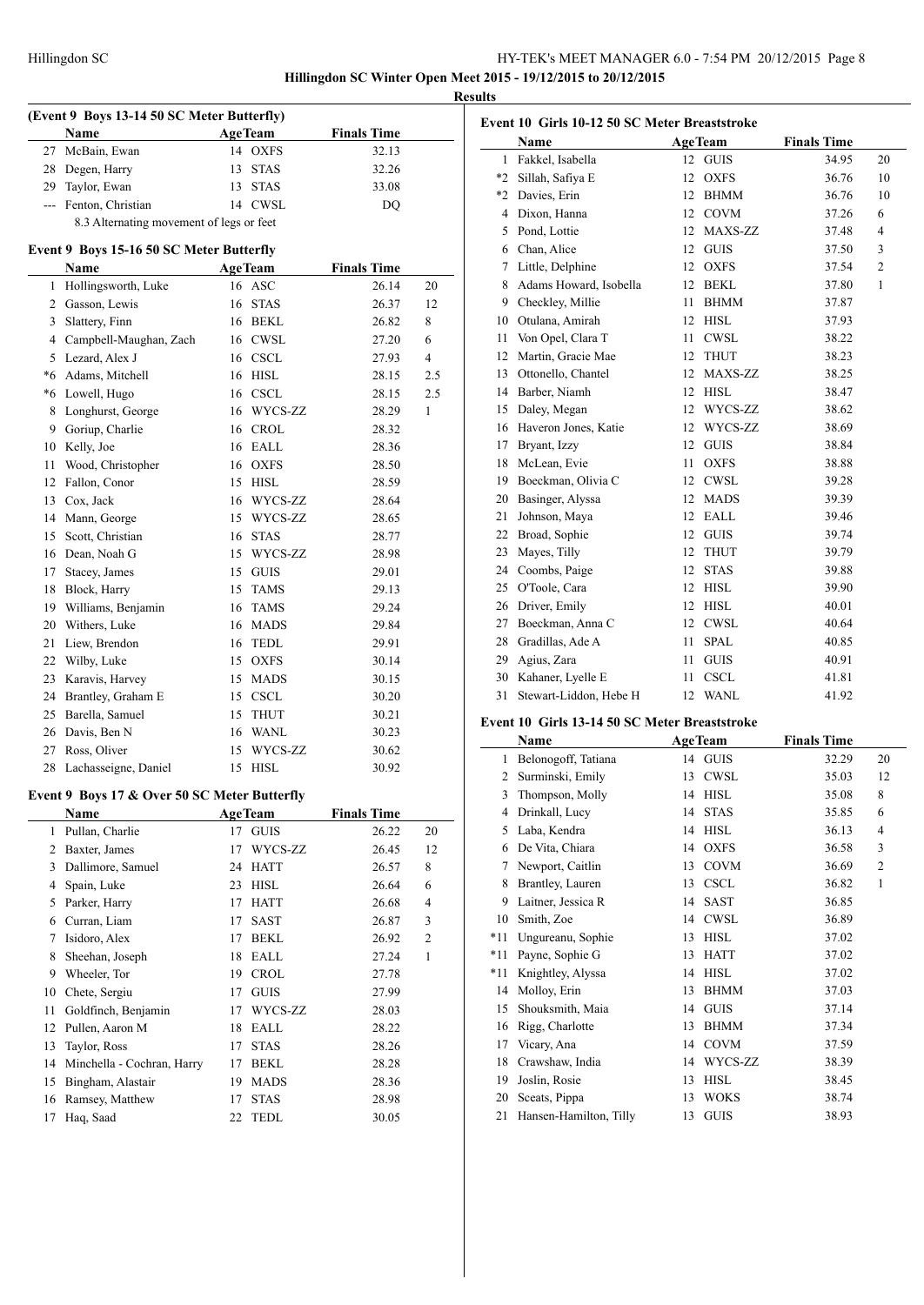# HY-TEK's MEET MANAGER 6.0 - 7:54 PM 20/12/2015 Page 9 **Hillingdon SC Winter Open Meet 2015 - 19/12/2015 to 20/12/2015**

|                | (Event 10 Girls 13-14 50 SC Meter Breaststroke)<br>Name |          | <b>AgeTeam</b>     | <b>Finals Time</b> |    |
|----------------|---------------------------------------------------------|----------|--------------------|--------------------|----|
|                | 22 Burden, Rebecca                                      |          | 13 COVM            | 39.33              |    |
|                | 23 Ementon, Georgia                                     |          |                    |                    |    |
|                |                                                         |          | 14 COVM            | 39.52              |    |
|                | 24 Fiddes, Louise                                       |          | 14 HATT            | 39.61              |    |
|                | 25 Moon, Agnes                                          |          | 14 CWSL            | 40.43              |    |
|                | Event 10 Girls 15-16 50 SC Meter Breaststroke           |          |                    |                    |    |
|                | Name                                                    |          | <b>AgeTeam</b>     | <b>Finals Time</b> |    |
| 1              | Seymour, Bella                                          |          | 15 WANL            | 35.40              | 20 |
| $\overline{2}$ | Windle, Kate                                            | 15       | GUIS               | 35.84              | 12 |
| 3              | Goodliffe, Faith                                        |          | 15 COVM            | 35.91              | 8  |
|                | 4 Bench, Emily                                          |          | 16 WYCS-ZZ         | 36.00              | 6  |
|                | 5 Werner, Alex                                          |          | 15 CWSL            | 36.18              | 4  |
|                | 6 Barnes, Isabel                                        |          | 16 EALL            | 36.28              | 3  |
|                | 7 Winn, Rebecca                                         |          | 15 COVM            | 36.81              | 2  |
| 8              | Hoyland, Maya                                           |          | 15 CHAS            | 36.99              | 1  |
| 9              | Grimshaw, Amy                                           |          | 16 HISL            | 37.09              |    |
| 10             | Strettell, Jodie                                        |          | 15 GUIS            | 37.46              |    |
| 11             | Moss, Tash                                              |          | 16 WYCS-ZZ         | 37.66              |    |
|                | 12 Bradley, Georgina                                    |          | 15 ASC             | 37.70              |    |
| 13             | Bridges, Hannah                                         |          | 16 CROL            | 38.08              |    |
|                | 14 Winchcombe, Caitlin M                                |          | 15 MAXS-ZZ         | 38.40              |    |
|                |                                                         |          |                    |                    |    |
|                | 15 Elkholy, Habiba                                      | 15       | EALL               | 39.81              |    |
|                | 16 Norman, Sarah                                        | 15<br>15 | <b>GUIS</b>        | 39.96              |    |
| 17             | Still, Abigayle                                         |          | <b>THUT</b>        | 40.17              |    |
|                | Event 10 Girls 17 & Over 50 SC Meter Breaststroke       |          |                    |                    |    |
|                | Name                                                    |          | <b>AgeTeam</b>     | <b>Finals Time</b> |    |
|                | 1 McQuaid, Kate                                         |          | 17 HATT            | 34.99              | 20 |
|                | 2 Dimitrova, Anna-Mariya                                | 17       | EALL               | 36.99              | 12 |
|                | 3 Reed, Lara                                            |          | 17 WYCS-ZZ         | 37.03              | 8  |
|                | Event 11 Boys 10-12 200 SC Meter Backstroke             |          |                    |                    |    |
|                | Name                                                    |          | <b>AgeTeam</b>     | <b>Finals Time</b> |    |
|                | 1 McPhail, Jordon                                       |          | 12 GUIS            | 2:19.45            | 20 |
|                | 2 Skelton, Nicholas                                     |          | 12 OXFS            | 2:23.59            | 12 |
| 3              | Dark, Jamie                                             |          | 12 BHMM            | 2:26.73            | 8  |
|                | 4 Ellington, William                                    |          | 12 ALTS            | 2:28.95            | 6  |
| 5              | Stewart, Toby                                           |          | 12 GUIS            | 2:29.67            | 4  |
| 6              | Ubertalli, Pietro                                       | 11       | <b>CWSL</b>        | 2:32.16            | 3  |
| 7              | Woolley, Acer                                           | 12       | <b>BHMM</b>        | 2:32.83            | 2  |
| 8              | Donovan, Daniel                                         |          | 12 GUIS            | 2:33.79            | 1  |
| 9              | Hunt, Eddie                                             | 12       | <b>TEDL</b>        | 2:35.08            |    |
| 10             | Shaw, Joshua                                            | 11       | <b>GUIS</b>        | 2:37.06            |    |
| 11             | Divet, Yann                                             | 12       | <b>CSCL</b>        | 2:38.05            |    |
| 12             | Staines, Luca                                           | 11       | WYCS-ZZ            |                    |    |
|                |                                                         |          |                    | 2:39.07            |    |
| 13             | Drew, Sam A                                             | 12       | MAXS-ZZ            | 2:39.61            |    |
|                | 14 Hurrell, Jenson                                      | 10       | <b>THUT</b>        | 2:41.20            |    |
| 15             | Churchill, Joseph                                       | 11       | <b>STAS</b>        | 2:43.77            |    |
| 16             | Burton, Luke                                            | 12       | <b>EALL</b>        | 2:45.50            |    |
| 17             | Biss, Brandon                                           |          | 10 CSCL            | 2:47.79            |    |
|                |                                                         |          |                    |                    |    |
|                | Event 11 Boys 13-14 200 SC Meter Backstroke             |          |                    |                    |    |
|                | Name                                                    |          | <b>AgeTeam</b>     | <b>Finals Time</b> |    |
| 1              | Watson, Oliver                                          |          | 13 BHMM            | 2:17.41            | 20 |
| $\overline{2}$ | Jenkins, Daniel                                         |          | 14 OXFS<br>13 BEKL | 2:18.52            | 12 |

Burton, Matthew 14 EALL 2:22.93 6

| Š  |                        |    |             |         |                |
|----|------------------------|----|-------------|---------|----------------|
| 5  | Rowett, Ben            | 14 | <b>GUIS</b> | 2:23.19 | $\overline{4}$ |
| 6  | Philp, Ross            | 13 | <b>STAS</b> | 2:23.43 | 3              |
| 7  | Mitchell, Tom          | 13 | <b>COVM</b> | 2:24.01 | $\overline{2}$ |
| 8  | Doest, Noa             | 13 | <b>GUIS</b> | 2:24.25 | 1              |
| 9  | Harvey, Ronnie         | 13 | <b>COVM</b> | 2:25.29 |                |
| 10 | Bainbridge, Teo        | 14 | <b>TEDL</b> | 2:26.81 |                |
| 11 | Vazirani, Rohan        | 14 | EALL        | 2:26.99 |                |
| 12 | Hunter-Young, James    | 14 | <b>WANL</b> | 2:28.34 |                |
| 13 | Connell, Hymie         | 14 | <b>COVM</b> | 2:28.73 |                |
| 14 | Smale, Oscar           | 14 | <b>GUIS</b> | 2:30.00 |                |
| 15 | Hindle, Alexander      | 13 | <b>BHMM</b> | 2:30.30 |                |
| 16 | Fitzpatrick-Suen, Mika | 14 | <b>CSCL</b> | 2:31.34 |                |
| 17 | Wilson, Alexander      | 14 | <b>CWSL</b> | 2:31.95 |                |
| 18 | Kibblewhite, Joe       | 14 | <b>BEKL</b> | 2:32.84 |                |
| 19 | Macdonald, Alexander   | 13 | <b>GUIS</b> | 2:33.88 |                |
| 20 | Lancaster, Josh        | 14 | WYCS-ZZ     | 2:35.92 |                |
|    |                        |    |             |         |                |

#### **Event 11 Boys 15-16 200 SC Meter Backstroke**

|              | <b>Name</b>              | <b>AgeTeam</b>    | <b>Finals Time</b> |                |
|--------------|--------------------------|-------------------|--------------------|----------------|
| $\mathbf{1}$ | Carroll, Alexander       | 16 COVM           | 2:06.31            | 20             |
|              | 2 Campbell-Maughan, Zach | 16 CWSL           | 2:10.18            | 12             |
| 3            | Gilchrist, Lewis         | 15 OXFS           | 2:11.07            | 8              |
| 4            | Hollingsworth, Luke      | 16 ASC            | 2:11.28            | 6              |
| 5.           | Hadjazi, Rabah           | 15 EALL           | 2:11.76            | $\overline{4}$ |
| 6            | Fallon, Conor            | $15$ HISL         | 2:12.40            | 3              |
|              | Wylie, Elliot            | 16 SAST           | 2:14.05            | 2              |
| 8            | Mann, George             | WYCS-ZZ<br>15     | 2:17.32            |                |
| 9            | Tolson, Toby             | <b>TEDL</b><br>15 | 2:18.81            |                |

# **Event 11 Boys 17 & Over 200 SC Meter Backstroke**

| <b>Name</b>         | <b>AgeTeam</b> | <b>Finals Time</b> |    |
|---------------------|----------------|--------------------|----|
| 1 Wheeler, Tor      | 19 CROL        | 2:11.26            | 20 |
| 2 Bingham, Alastair | 19 MADS        | 2:12.50            |    |

#### **Event 12 Girls 10 & Over 200 SC Meter Freestyle**

|               | Name               | <b>AgeTeam</b> |             | <b>Finals Time</b> |                |
|---------------|--------------------|----------------|-------------|--------------------|----------------|
| <b>Finals</b> |                    |                |             |                    |                |
|               | Lewis Ward, Sophie | 16             | <b>BEKL</b> | 2:03.92            | 20             |
|               | 2 Powell, Paige    | 16             | EALL        | 2:04.16            | 12             |
| 3             | Windle, Ella N     | 17             | <b>GUIS</b> | 2:06.11            | 8              |
| 4             | Vos, Loulou        |                | 16 HISL     | 2:06.14            | 6              |
| 5.            | Cox, Rachel        |                | 16 WYCS-ZZ  | 2:08.45            | $\overline{4}$ |
| 6             | Hoare, Madeleine   | 13             | <b>COVM</b> | 2:09.91            | 3              |
| 7             | Dunleavy, Maia H   | 14             | WANL        | 2:10.67            | $\overline{2}$ |
|               | Philp, Chloe       |                | <b>STAS</b> | 2:16.36            |                |

### **Event 12 Girls 10 & Over 200 SC Meter Freestyle**

| Name |                      | <b>AgeTeam</b>    | <b>Prelim Time</b> |   |
|------|----------------------|-------------------|--------------------|---|
|      | <b>Preliminaries</b> |                   |                    |   |
|      | Windle, Ella N       | <b>GUIS</b><br>17 | 2:05.86            | q |
|      | 2 Lewis Ward, Sophie | BEKL<br>16        | 2:06.23            | q |
| 3    | Powell, Paige        | EALL<br>16        | 2:06.25            | q |
| 4    | Cox, Rachel          | 16 WYCS-ZZ        | 2:07.81            | q |
| 5.   | Vos, Loulou          | HISL<br>16        | 2:08.45            | q |
| 6    | Dunleavy, Maia H     | WANL<br>14        | 2:08.68            | q |
|      | Philp, Chloe         | <b>STAS</b><br>17 | 2:08.74            | q |
| 8    | Hoare, Madeleine     | <b>COVM</b><br>13 | 2:09.06            | q |
| 9    | Hodgson, Katie       | <b>GUIS</b><br>16 | 2:09.25            |   |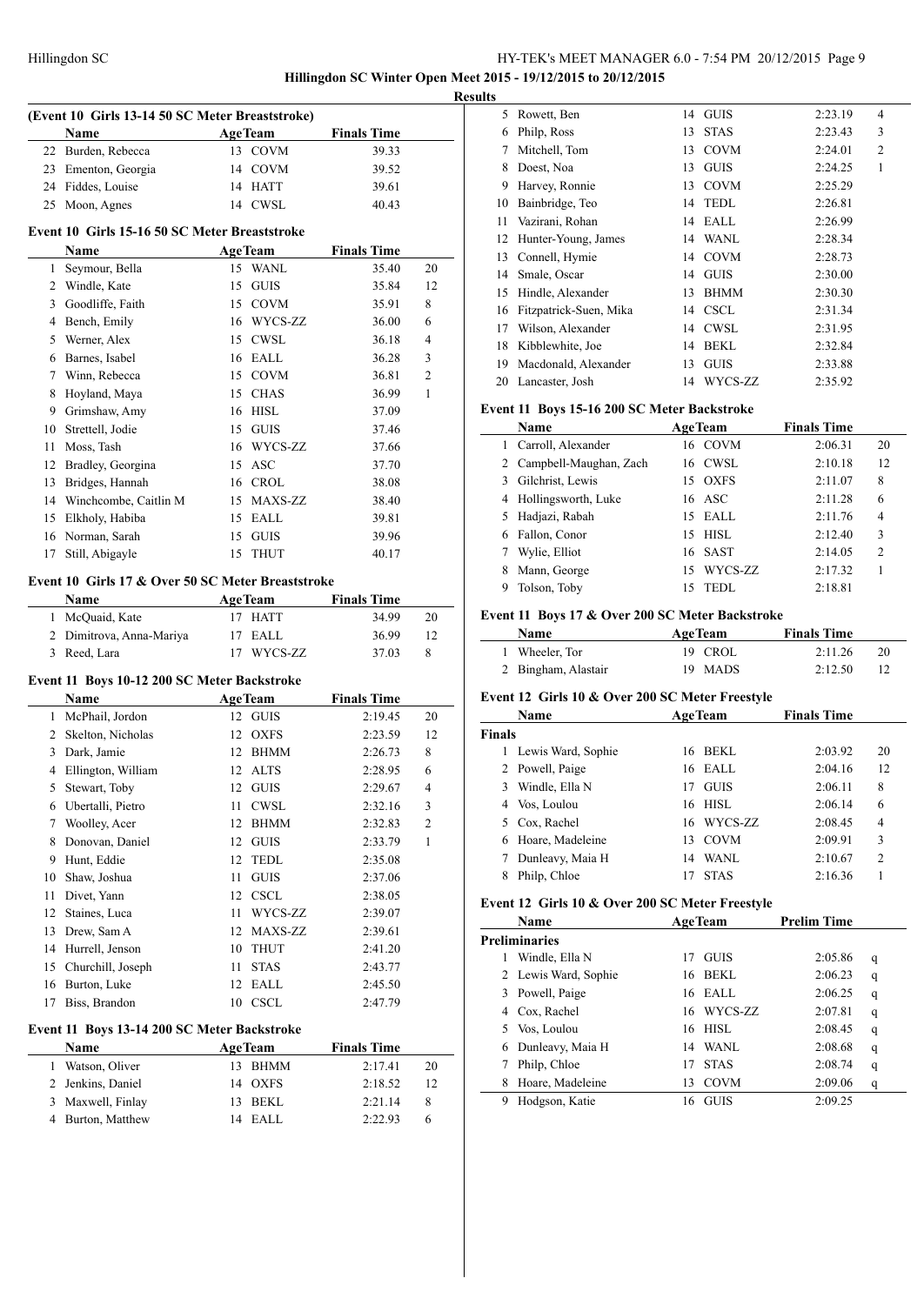**Hillingdon SC Winter Open Meet 2015 - 19/12/2015 to 20/12/2015 Results**

| Preliminaries  (Event 12 Girls 10 & Over 200 SC Meter Freestyle) |                        |    |                |                    |  |
|------------------------------------------------------------------|------------------------|----|----------------|--------------------|--|
|                                                                  | Name                   |    | <b>AgeTeam</b> | <b>Prelim Time</b> |  |
| 10                                                               | Boeckman, Elizabeth    | 15 | <b>CWSL</b>    | 2:09.84            |  |
| 11                                                               | Rixon, Ellenor         | 15 | <b>GUIS</b>    | 2:09.91            |  |
| 12                                                               | Coombs, Amy            |    | 16 OXFS        | 2:10.01            |  |
| 13                                                               | Shea, Izzy             | 15 | WYCS-ZZ        | 2:10.50            |  |
| 14                                                               | McConnachie, Lauren    |    | 13 COVM        | 2:10.91            |  |
| 15                                                               | Barber, Ceara          |    | 13 HISL        | 2:11.27            |  |
| 16                                                               | Stevenson, Anna R      |    | 15 CWSL        | 2:11.39            |  |
| 17                                                               | Drinkall, Lucy         | 14 | <b>STAS</b>    | 2:11.49            |  |
| 18                                                               | Minikin, Lucy          |    | 15 GUIS        | 2:11.55            |  |
| 19                                                               | Negrine, Sophie        |    | 12 BHMM        | 2:12.01            |  |
| 20                                                               | Armitage, Niamh        |    | 16 GUIS        | 2:12.56            |  |
| 21                                                               | Bradley, Georgina      |    | 15 ASC         | 2:13.04            |  |
| 22                                                               | Farnfield, Sammy L     |    | 15 CHAS        | 2:13.22            |  |
| 23                                                               | Meadows, Eleanor       |    | 14 WYCS-ZZ     | 2:13.23            |  |
| 24                                                               | De Vita, Chiara        |    | 14 OXFS        | 2:13.32            |  |
| 25                                                               | Grantham, Abbie        | 15 | <b>COVM</b>    | 2:13.48            |  |
| 26                                                               | Fox, Madeline          |    | 15 COVM        | 2:13.55            |  |
| $*27$                                                            | Fraser, Ruby           |    | 12 HISL        | 2:13.68            |  |
| $*27$                                                            | Smith, Zoe             |    | 14 CWSL        | 2:13.68            |  |
| 29                                                               | Tedeschi-Atkins, Sofia |    | 17 EALL        | 2:13.76            |  |
| 30                                                               | Hunter-Young, Olivia   |    | 14 WANL        | 2:13.80            |  |
| 31                                                               | Pollard, Amy E         |    | 15 GUIS        |                    |  |
| 32                                                               | Anderson, Sissel       |    | 16 CSCL        | 2:13.98<br>2:14.10 |  |
| 33                                                               | Rigg, Charlotte        | 13 |                |                    |  |
|                                                                  |                        |    | BHMM           | 2:14.14            |  |
| 34                                                               | Whelan, Sophie         |    | 14 CWSL        | 2:14.19            |  |
| 35                                                               | Burdyszek, Anna H      |    | 14 WANL        | 2:14.44            |  |
| 36                                                               | Kenway, Ella           | 15 | <b>GUIS</b>    | 2:14.56            |  |
| 37                                                               | Richmond, Hollie       | 13 | <b>BHMM</b>    | 2:14.75            |  |
| 38                                                               | Burham, Darcy          | 13 | BHMM           | 2:14.94            |  |
| 39                                                               | Clarke, Alissa         |    | 15 OXFS        | 2:15.10            |  |
| 40                                                               | Stephenson, Alisha     | 13 | BHMM           | 2:15.16            |  |
| 41                                                               | Wallis, Megan          |    | 14 GUIS        | 2:15.46            |  |
| 42                                                               | Kidd, Danielle         |    | 15 WYCS-ZZ     | 2:15.72            |  |
| 43                                                               | Olesen, Alex           | 14 | <b>STAS</b>    | 2:15.77            |  |
| 44                                                               | Seymour, Daisy         |    | 12 GUIS        | 2:15.91            |  |
| 45                                                               | Lees, Kate             |    | 16 WYCS-ZZ     | 2:15.96            |  |
|                                                                  | 46 Podurgiel, Anna     |    | 13 CWSL        | 2:16.11            |  |
|                                                                  | 47 Gibson, Megan       |    | 16 COVM        | 2:16.28            |  |
| 48                                                               | Surminski, Emily       | 13 | CWSL           | 2:16.52            |  |
| 49                                                               | Hansen-Hamilton, Tilly | 13 | <b>GUIS</b>    | 2:16.98            |  |
| 50                                                               | Barber, Niamh          | 12 | HISL           | 2:17.00            |  |
| 51                                                               | Cheung, Anthea S       | 13 | WYCS-ZZ        | 2:17.02            |  |
| 52                                                               | Basinger, Alyssa       | 12 | <b>MADS</b>    | 2:17.20            |  |
| 53                                                               | Winn, Rebecca          |    | 15 COVM        | 2:17.30            |  |
| 54                                                               | Green, Emma            | 15 | TEDL           | 2:17.35            |  |
| 55                                                               | Goodgame, Dotty        |    | 14 OXFS        | 2:17.41            |  |
| 56                                                               | Jones, Lauren          | 16 | WYCS-ZZ        | 2:17.56            |  |
| 57                                                               | Michaelis, Rowena      | 13 | <b>CWSL</b>    | 2:17.72            |  |
| 58                                                               | Hoyland, Maya          | 15 | <b>CHAS</b>    | 2:17.87            |  |
| 59                                                               | Vicary, Ana            | 14 | <b>COVM</b>    | 2:18.01            |  |
| 60                                                               | Dill, Drew             | 13 | CSCL           | 2:18.31            |  |
| 61                                                               | Lewitt, Caroline       | 12 | <b>CWSL</b>    | 2:18.89            |  |
| 62                                                               | Rowlands, Jessica      | 12 | <b>GUIS</b>    | 2:19.99            |  |
| 63                                                               | Wylie, Grace           | 14 | SAST           | 2:20.33            |  |
| 64                                                               | Fakkel, Isabella       | 12 | <b>GUIS</b>    | 2:20.36            |  |

| 65    | Smit, Megan            | 12 | <b>OXFS</b> | 2:20.49 |
|-------|------------------------|----|-------------|---------|
| 66    | Checkley, Millie       | 11 | <b>BHMM</b> | 2:20.52 |
| 67    | Bryant, Izzy           | 12 | <b>GUIS</b> | 2:21.17 |
| 68    | Driver, Emily          | 12 | <b>HISL</b> | 2:21.21 |
| 69    | Jones, Erin            | 12 | <b>COVM</b> | 2:21.24 |
| 70    | Patrick, Jessica       | 12 | SAST        | 2:21.68 |
| 71    | Nakariakova, Elena     | 12 | <b>SPAM</b> | 2:21.85 |
| 72    | Desroches, Madison     | 13 | <b>GUIS</b> | 2:22.57 |
| 73    | Westcough, Fiona       | 18 | <b>ENSL</b> | 2:22.58 |
| 74    | Greenshields, Alisha   | 11 | <b>BHMM</b> | 2:22.71 |
| 75    | Molloy, Erin           | 13 | <b>BHMM</b> | 2:22.73 |
| 76    | Von Opel, Clara T      | 11 | <b>CWSL</b> | 2:22.84 |
| $*77$ | Booth, Merissa         | 10 | MAXS-ZZ     | 2:22.97 |
| $*77$ | Boeckman, Olivia C     | 12 | <b>CWSL</b> | 2:22.97 |
| 79    | Whittles, Madalena     | 12 | <b>CWSL</b> | 2:23.92 |
| 80    | Neal, Joanne           | 13 | <b>HISL</b> | 2:24.05 |
| 81    | Johnson, Maya          | 12 | EALL        | 2:24.40 |
| 82    | Coombs, Paige          | 12 | <b>STAS</b> | 2:24.93 |
| 83    | Fodor, Ellie           | 12 | <b>COVM</b> | 2:25.64 |
| 84    | Peppiatt, Megan        | 12 | <b>HISL</b> | 2:27.19 |
| 85    | Stewart-Liddon, Hebe H | 12 | <b>WANL</b> | 2:27.23 |
| 86    | Boeckman, Anna C       | 12 | CWSL        | 2:27.57 |
| 87    | O'Toole, Cara          | 12 | <b>HISL</b> | 2:29.01 |
|       |                        |    |             |         |

# **Event 13 Boys 10-12 200 SC Meter Butterfly**

|   | Name                    | <b>AgeTeam</b>          | <b>Finals Time</b> |               |
|---|-------------------------|-------------------------|--------------------|---------------|
| 1 | Ellington, William      | 12 ALTS                 | 2:24.26            | 20            |
|   | 2 McGowan, Sean-Patrick | HISL<br>12 <sub>1</sub> | 2:29.39            | 12            |
|   | 3 Sansome, Thomas       | 12 WYCS-ZZ              | 2:30.83            | 8             |
|   | 4 Woolley, Acer         | BHMM<br>12.             | 2:31.32            | 6             |
|   | 5 Cohen, Malachi        | 12 SPAL                 | 2:36.04            | 4             |
|   | 6 Stewart, Toby         | <b>GUIS</b><br>12.      | 2:42.29            | 3             |
|   | Morgan, Ellis           | – ASC                   | 2:49.14            | $\mathcal{D}$ |

# **Event 13 Boys 13-14 200 SC Meter Butterfly**

|    | <b>Name</b>          | <b>AgeTeam</b>    | <b>Finals Time</b> |                |
|----|----------------------|-------------------|--------------------|----------------|
| 1  | Bowden, Piers        | <b>GUIS</b><br>14 | 2:19.61            | 20             |
| 2  | Bradshaw, Benjamin L | CWSL<br>14        | 2:22.35            | 12             |
| 3  | Skelding, Luke       | <b>BHMM</b><br>13 | 2:22.66            | 8              |
| 4  | Harvey, Ronnie       | <b>COVM</b><br>13 | 2:22.79            | 6              |
|    | 5 Underwood, Max     | <b>OXFS</b><br>14 | 2:23.60            | 4              |
| 6  | Thornton, Samuel     | EALL<br>14        | 2:24.53            | 3              |
|    | Mitchell, Tom        | <b>COVM</b><br>13 | 2:28.93            | $\overline{c}$ |
| 8  | Philp, Ross          | <b>STAS</b><br>13 | 2:33.47            |                |
| 9  | Aitmarri, Azar       | <b>THUT</b><br>14 | 2:34.46            |                |
| 10 | Degen, Harry         | <b>STAS</b><br>13 | 2:35.78            |                |

# **Event 13 Boys 15-16 200 SC Meter Butterfly**

|    | Name               |    | <b>AgeTeam</b> | <b>Finals Time</b> |                |
|----|--------------------|----|----------------|--------------------|----------------|
| 1  | Carroll, Alexander |    | 16 COVM        | 2:08.97            | 20             |
|    | 2 Moon, Christy    | 15 | CWSL           | 2:11.62            | 12             |
| 3. | Collins, Alfie     | 15 | HISL           | 2:12.79            | 8              |
| 4  | Adams, Mitchell    | 16 | HISL           | 2:15.81            | 6              |
| 5. | Mann, George       | 15 | WYCS-ZZ        | 2:16.52            | $\overline{4}$ |
| 6  | Smale, George      | 16 | <b>GUIS</b>    | 2:17.88            | 3              |
|    | Longhurst, George  | 16 | WYCS-ZZ        | 2:19.13            | $\mathfrak{D}$ |
| 8  | Dean, Noah G       | 15 | WYCS-ZZ        | 2:19.22            |                |
| 9  | Fallon, Conor      | 15 | HISL           | 2:19.37            |                |
| 10 | Tolson, Toby       | 15 | <b>TEDL</b>    | 2:23.81            |                |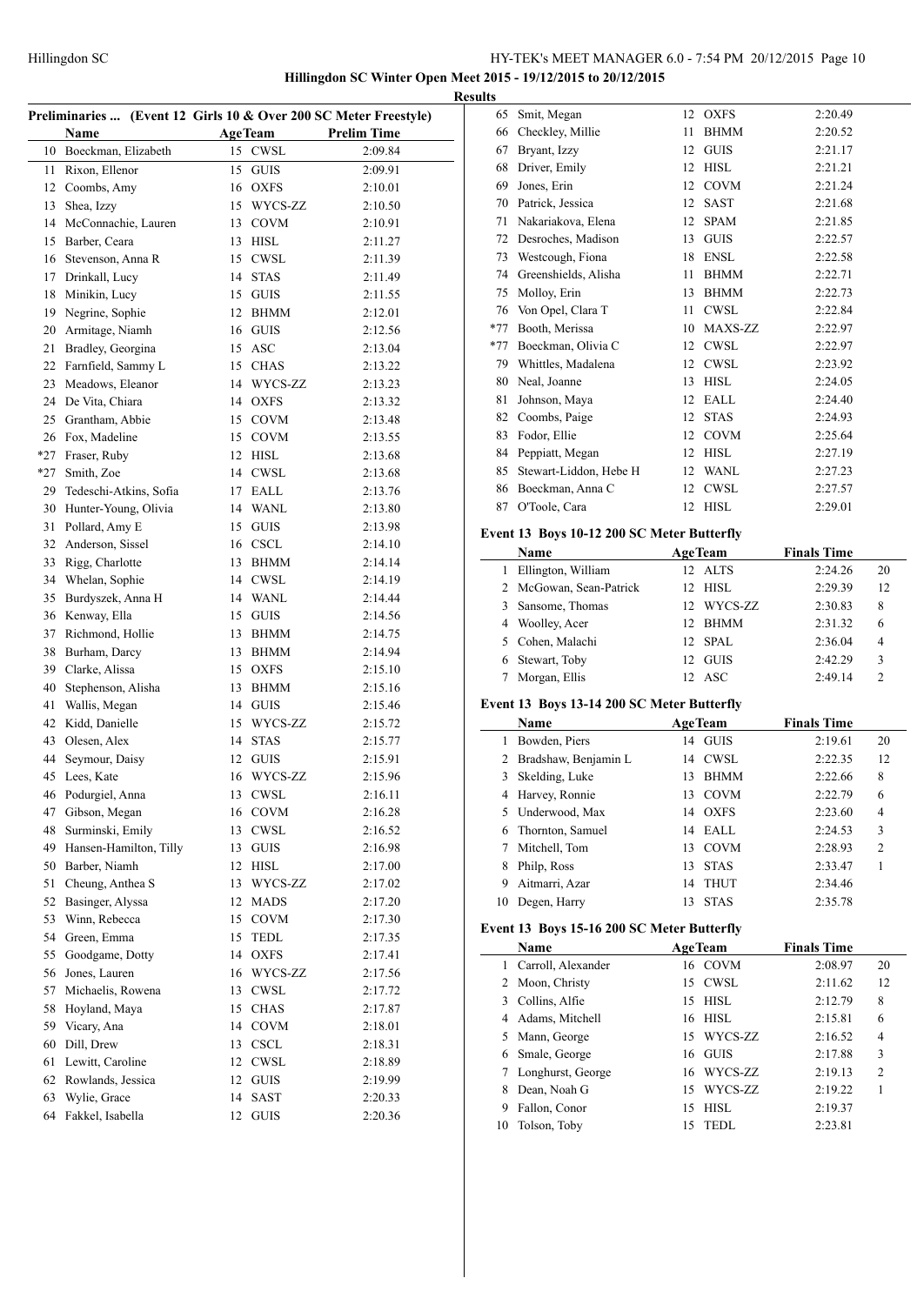**Hillingdon SC Winter Open Meet 2015 - 19/12/2015 to 20/12/2015**

 $\overline{a}$ 

| (Event 13 Boys 15-16 200 SC Meter Butterfly) |                                                |    |                    |                    |        |  |
|----------------------------------------------|------------------------------------------------|----|--------------------|--------------------|--------|--|
|                                              | Name                                           |    | <b>AgeTeam</b>     | <b>Finals Time</b> |        |  |
| 11                                           | Lachasseigne, Daniel                           | 15 | <b>HISL</b>        | 2:29.54            |        |  |
| $\overline{a}$                               | Stacey, James                                  | 15 | <b>GUIS</b>        | DQ                 |        |  |
|                                              | 8.3 Alternating movement of legs or feet       |    |                    |                    |        |  |
|                                              | Event 13 Boys 17 & Over 200 SC Meter Butterfly |    |                    |                    |        |  |
|                                              | Name                                           |    | <b>AgeTeam</b>     | <b>Finals Time</b> |        |  |
| 1                                            | Rednic, Eduard                                 |    | 19 EALL            | 2:04.26            | 20     |  |
| 2                                            | Robinson, Timothy D                            |    | 19 WANL            | 2:12.75            | 12     |  |
| 3                                            | Goldfinch, Benjamin                            |    | 17 WYCS-ZZ         | 2:13.80            | 8      |  |
| 4                                            | Baxter, James                                  |    | 17 WYCS-ZZ         | 2:14.71            | 6      |  |
| 5                                            | Isidoro, Alex                                  | 17 | <b>BEKL</b>        | 2:16.94            | 4      |  |
| 6                                            | Pullan, Charlie                                | 17 | <b>GUIS</b>        | 2:24.66            | 3      |  |
|                                              |                                                |    |                    |                    |        |  |
|                                              | Event 14 Girls 10-12 50 SC Meter Freestyle     |    |                    |                    |        |  |
|                                              | Name                                           |    | <b>AgeTeam</b>     | <b>Finals Time</b> |        |  |
| 1                                            | Lewitt, Caroline                               |    | 12 CWSL            | 28.09              | 20     |  |
| 2                                            | Little, Delphine                               |    | 12 OXFS            | 28.69              | 12     |  |
| 3                                            | Von Opel, Clara T                              | 11 | <b>CWSL</b>        | 28.71              | 8      |  |
| 4                                            | Seymour, Daisy                                 |    | 12 GUIS            | 28.81              | 6      |  |
| 5                                            | Hamerlaine, Yasmine                            |    | 12 TEDL            | 29.39              | 4      |  |
| 6<br>7                                       | Mayes, Tilly<br>Otulana, Amirah                | 12 | <b>THUT</b>        | 29.75              | 3<br>2 |  |
| 8                                            | Hanson, Gemma                                  |    | 12 HISL<br>12 HATT | 29.90<br>29.97     | 1      |  |
| 9                                            | Basinger, Alyssa                               |    | 12 MADS            | 30.14              |        |  |
| 10                                           | Greenshields, Alisha                           | 11 | <b>BHMM</b>        | 30.18              |        |  |
| 11                                           | Rowlands, Jessica                              |    | 12 GUIS            | 30.37              |        |  |
| 12                                           | Jones, Erin                                    |    | 12 COVM            | 30.40              |        |  |
| 13                                           | Sillah, Safiya E                               |    | 12 OXFS            | 30.43              |        |  |
| 14                                           | Driver, Emily                                  | 12 | HISL               | 30.46              |        |  |
| 15                                           | Gradillas, Ade A                               | 11 | SPAL               | 30.48              |        |  |
| 16                                           | McLean, Evie                                   | 11 | <b>OXFS</b>        | 30.60              |        |  |
| 17                                           | Pond, Lottie                                   |    | 12 MAXS-ZZ         | 30.65              |        |  |
| 18                                           | Haveron Jones, Katie                           |    | 12 WYCS-ZZ         | 30.72              |        |  |
| 19                                           | Booth, Merissa                                 |    | 10 MAXS-ZZ         | 30.74              |        |  |
| 20                                           | Martin, Gracie Mae                             | 12 | THUT               | 30.80              |        |  |
| 21                                           | Blasi, Havaani                                 | 11 | <b>WANL</b>        | 30.82              |        |  |
| 22                                           | Nakariakova, Elena                             | 12 | <b>SPAM</b>        | 30.99              |        |  |
|                                              | 23 Boeckman, Olivia C                          |    | 12 CWSL            | 31.05              |        |  |
|                                              | 24 Fodor, Ellie                                |    | 12 COVM            | 31.09              |        |  |
| 25                                           | Heanen, Keady                                  |    | 12 HISL            | 31.10              |        |  |
| 26                                           | Whittles, Madalena                             |    | 12 CWSL            | 31.20              |        |  |
| 27                                           | Nunu, Thandiswa                                |    | 12 HISL            | 31.24              |        |  |
| 28                                           | Harry, Isabel                                  | 12 | <b>STAS</b>        | 31.28              |        |  |
| 29                                           | Moller-Butcher, Genevieve                      | 12 | GUIS               | 31.37              |        |  |
| 30                                           | Adams Howard, Isobella                         | 12 | BEKL               | 31.43              |        |  |
| 31                                           | Goodgame, Gretel                               | 11 | OXFS               | 31.44              |        |  |
| 32                                           | Ottonello, Chantel                             | 12 | MAXS-ZZ            | 31.56              |        |  |
| 33                                           | Chan, Alice                                    | 12 | <b>GUIS</b>        | 31.58              |        |  |
| 34                                           | Peppiatt, Megan                                | 12 | <b>HISL</b>        | 31.59              |        |  |
| 35                                           | Marais, Kiara                                  | 12 | <b>THUT</b>        | 31.70              |        |  |
| 36                                           | Agius, Zara                                    | 11 | <b>GUIS</b>        | 31.73              |        |  |
| 37                                           | Hoyland, Daniella                              | 11 | <b>CHAS</b>        | 31.74              |        |  |
| 38                                           | Musial, Zoe                                    | 11 | EALL               | 31.97              |        |  |
| 39                                           | Boeckman, Anna C                               |    | 12 CWSL            | 31.98              |        |  |
| 40                                           | Daley, Megan                                   |    | 12 WYCS-ZZ         | 32.16              |        |  |
| 41                                           | Stewart-Liddon, Hebe H                         | 12 | <b>WANL</b>        | 32.17              |        |  |

| <b>Results</b> |                       |         |       |
|----------------|-----------------------|---------|-------|
|                | 42 Kovenklioglu, Lara | 12 FALL | 32.39 |
|                | 43 Johal, Shaan       | 11 STAS | 32.44 |
|                | 44 Barder, Katie      | 12 SAST | 33.57 |
|                | 45 Shires, Francesca  | - HISL  | 33.87 |

# **Event 14 Girls 13-14 50 SC Meter Freestyle**

|                | Name                   |    | <b>AgeTeam</b> | <b>Finals Time</b> |                |
|----------------|------------------------|----|----------------|--------------------|----------------|
| 1              | Drinkall, Lucy         | 14 | <b>STAS</b>    | 27.80              | 20             |
| $\overline{c}$ | Cox, Lauren            | 14 | $\rm COVM$     | 28.35              | 12             |
| 3              | Brantley, Lauren       | 13 | <b>CSCL</b>    | 28.39              | 8              |
| 4              | Podurgiel, Anna        | 13 | <b>CWSL</b>    | 28.48              | 6              |
| 5              | Hoare, Madeleine       | 13 | <b>COVM</b>    | 28.53              | 4              |
| 6              | McConnachie, Lauren    | 13 | <b>COVM</b>    | 28.63              | 3              |
| 7              | Hunter-Young, Olivia   | 14 | WANL           | 28.64              | $\overline{c}$ |
| 8              | Richmond, Hollie       | 13 | <b>BHMM</b>    | 28.73              | 1              |
| 9              | Barber, Ceara          | 13 | <b>HISL</b>    | 28.81              |                |
| 10             | Joslin, Rosie          | 13 | <b>HISL</b>    | 28.97              |                |
| 11             | Cheung, Anthea S       | 13 | WYCS-ZZ        | 29.05              |                |
| 12             | Karunanayaka, Naveesha | 14 | WYCS-ZZ        | 29.24              |                |
| 13             | Thompson, Molly        | 14 | <b>HISL</b>    | 29.26              |                |
| 14             | Meadows, Eleanor       | 14 | WYCS-ZZ        | 29.28              |                |
| 15             | Michaelis, Rowena      | 13 | CWSL           | 29.38              |                |
| 16             | Orkney, Kenzie-Leigh   | 13 | WYCS-ZZ        | 29.43              |                |
| $*17$          | Lewitt, Isabelle       | 14 | <b>CWSL</b>    | 29.49              |                |
| $*17$          | Burham, Darcy          | 13 | <b>BHMM</b>    | 29.49              |                |
| 19             | Holden, Isobel         | 13 | <b>COVM</b>    | 29.50              |                |
| 20             | Humphreys, Elizabeth   | 13 | <b>TAMS</b>    | 29.51              |                |
| 21             | Surminski, Emily       | 13 | <b>CWSL</b>    | 29.53              |                |
| 22             | Tran, Martine          | 14 | THUT           | 29.89              |                |
| 23             | Vicary, Ana            | 14 | <b>COVM</b>    | 29.98              |                |
| 24             | Porter, Tiana          | 13 | <b>OXFS</b>    | 30.02              |                |
| 25             | Goodgame, Dotty        | 14 | <b>OXFS</b>    | 30.07              |                |
| 26             | Dill, Drew             | 13 | <b>CSCL</b>    | 30.08              |                |
| 27             | Sceats, Pippa          | 13 | <b>WOKS</b>    | 30.09              |                |
| 28             | Wilkes, Bailey         | 14 | <b>HATT</b>    | 30.15              |                |
| *29            | Stapleton, Ella        | 13 | <b>CWSL</b>    | 30.16              |                |
| $*29$          | Okungbowa, Morayo      | 14 | <b>HATT</b>    | 30.16              |                |
| 31             | Lambropoulos, Athena   | 13 | <b>CSCL</b>    | 30.21              |                |
| 32             | McGrath, Harriet       | 14 | <b>ASC</b>     | 30.39              |                |
| 33             | Coombs, Zoe            | 13 | <b>OXFS</b>    | 30.48              |                |
| 34             | Trueman, Jessica       | 14 | MAXS-ZZ        | 30.64              |                |
| 35             | Slattery, Leah         | 13 | <b>CROL</b>    | 30.84              |                |
| 36             | Taylor, Sophie         | 13 | <b>SAST</b>    | 30.89              |                |
| 37             | Desroches, Madison     | 13 | <b>GUIS</b>    | 31.29              |                |
| 38             | Atherton, Lucy         | 14 | <b>COVM</b>    | 31.55              |                |

# **Event 14 Girls 15-16 50 SC Meter Freestyle**

|    | <b>Name</b>              | <b>AgeTeam</b>    | <b>Finals Time</b> |                |
|----|--------------------------|-------------------|--------------------|----------------|
| L  | Powell, Paige            | 16 EALL           | 27.22              | 20             |
|    | 2 Damjanovska, Ana-Maria | 16 PLYW           | 27.25              | 12             |
| 3  | Coombs, Amy              | <b>OXFS</b><br>16 | 27.53              | 8              |
|    | 4 Cox, Rachel            | 16 WYCS-ZZ        | 27.94              | 6              |
| 5  | Grantham, Abbie          | <b>COVM</b><br>15 | 28.02              | $\overline{4}$ |
| 6  | Vos, Loulou              | 16 HISL           | 28.16              | 3              |
|    | Bridges, Hannah          | 16 CROL           | 28.49              | $\overline{2}$ |
| 8  | Goodliffe, Faith         | <b>COVM</b><br>15 | 28.55              |                |
| 9  | Hanson, Harriet          | MILW<br>16        | 28.57              |                |
| 10 | Hoyland, Maya            | <b>CHAS</b><br>15 | 28.65              |                |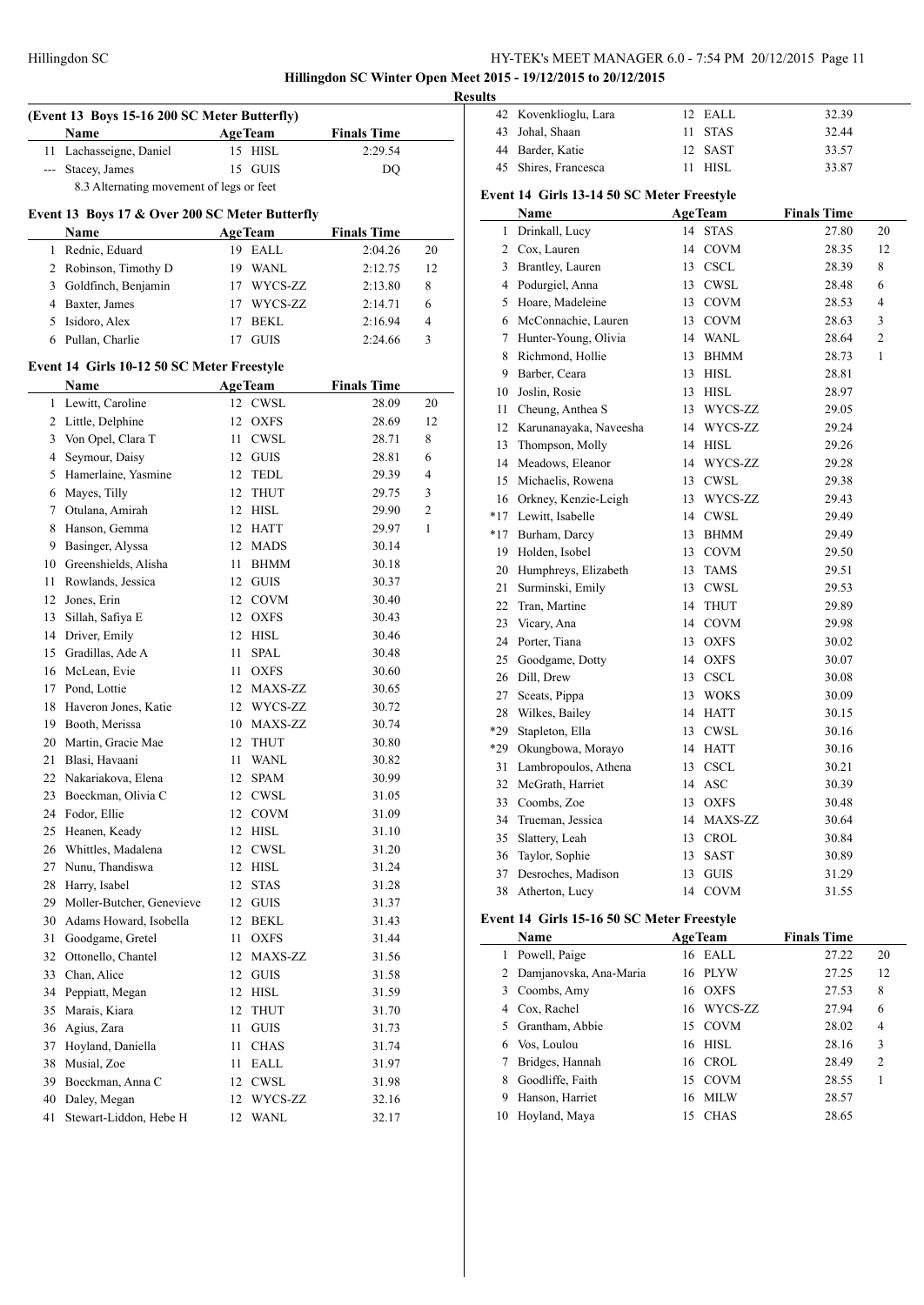**Hillingdon SC Winter Open Meet 2015 - 19/12/2015 to 20/12/2015 Results**

 $\overline{a}$ 

 $\frac{1}{2}$ 

#### **(Event 14 Girls 15-16 50 SC Meter Freestyle)**

|       | <b>Name</b>             |    | <b>AgeTeam</b> | <b>Finals Time</b> |  |  |  |
|-------|-------------------------|----|----------------|--------------------|--|--|--|
|       | 11 Ng, Olivia           |    | 15 GUIS        | 28.75              |  |  |  |
| 12    | Barder, Beatrice        |    | 16 SAST        | 28.91              |  |  |  |
| 13    | Green, Emma             |    | 15 TEDL        | 28.99              |  |  |  |
|       | 14 Geers, Heather       |    | 16 SAST        | 29.18              |  |  |  |
| $*15$ | Lees, Kate              |    | 16 WYCS-ZZ     | 29.24              |  |  |  |
| $*15$ | Still, Abigayle         |    | 15 THUT        | 29.24              |  |  |  |
| 17    | Groves, Georgia A       |    | 15 WANL        | 29.30              |  |  |  |
| 18    | Simms, Ella L           |    | 15 TAMS        | 29.43              |  |  |  |
| 19    | Ramos-Yamasaki, Akemi A |    | 15 STAS        | 29.53              |  |  |  |
| 20    | Moss, Tash              |    | 16 WYCS-ZZ     | 29.79              |  |  |  |
| 21    | Cook, Amber             |    | 15 MAXS-ZZ     | 30.14              |  |  |  |
| 22    | Harvey, Ella            |    | 16 CSCL        | 30.16              |  |  |  |
| 23    | Glover, Alice           | 15 | COVM           | 30.18              |  |  |  |

# **Event 14 Girls 17 & Over 50 SC Meter Freestyle**

|    | Name                   |    | <b>AgeTeam</b> | <b>Finals Time</b> |                |
|----|------------------------|----|----------------|--------------------|----------------|
| 1  | Rogers, Hannah         |    | 22 TEDL        | 26.29              | 20             |
| 2  | Smith, Georgia         | 17 | <b>GUIS</b>    | 26.88              | 12             |
| 3  | Gowing, Leah           | 18 | <b>COVM</b>    | 27.31              | 8              |
| 4  | Nyaulingo, Neema       | 18 | <b>BEKL</b>    | 27.50              | 6              |
| 5  | Cook, Fearn            | 20 | <b>BEKL</b>    | 27.54              | 4              |
| 6  | Lawson, Georgina       | 18 | <b>SAST</b>    | 27.73              | 3              |
| 7  | Heslop, Emily          | 17 | <b>HISL</b>    | 27.81              | $\overline{c}$ |
| 8  | Philp, Chloe           | 17 | <b>STAS</b>    | 27.97              | 1              |
| 9  | Baxter, Issy           | 18 | WYCS-ZZ        | 28.55              |                |
| 10 | Tedeschi-Atkins, Sofia | 17 | EALL           | 28.87              |                |
| 11 | Ashworth, Becca        | 17 | MAXS-ZZ        | 29.01              |                |
| 12 | Reed, Lara             | 17 | WYCS-ZZ        | 29.79              |                |
| 13 | Westcough, Fiona       | 18 | <b>ENSL</b>    | 30.40              |                |

# **Event 15 Boys 10-12 200 SC Meter IM**

|    | Name                  | <b>AgeTeam</b> |             | <b>Finals Time</b> |                |
|----|-----------------------|----------------|-------------|--------------------|----------------|
| 1  | McPhail, Jordon       |                | 12 GUIS     | 2:27.34            | 20             |
| 2  | Wotton, Billy         | 12             | <b>OXFS</b> | 2:29.39            | 12             |
| 3  | Dark, Jamie           | 12             | <b>BHMM</b> | 2:29.55            | 8              |
| 4  | Lee-Knowles, Billy    | 12             | <b>HISL</b> | 2:34.38            | 6              |
| 5  | Smith, Tommy          | 12             | <b>COVM</b> | 2:35.91            | $\overline{4}$ |
| 6  | Windle, Max           | 11             | <b>GUIS</b> | 2:36.96            | 3              |
| 7  | Sansome, Thomas       | 12             | WYCS-ZZ     | 2:38.18            | $\overline{c}$ |
| 8  | Speers, James         | 12             | <b>THUT</b> | 2:38.46            | 1              |
| 9  | Bedworth, Ollie       | 12             | <b>STAS</b> | 2:39.30            |                |
| 10 | Ubertalli, Pietro     | 11             | CWSL        | 2:39.60            |                |
| 11 | Mahmutogli, Jason     | 11             | EALL        | 2:39.82            |                |
| 12 | Klimaszewski, Michael | 11             | <b>HATT</b> | 2:43.46            |                |
| 13 | Cohen, Malachi        | 12             | <b>SPAL</b> | 2:43.56            |                |
| 14 | Wareing, Henry        | 12             | <b>HISL</b> | 2:43.67            |                |
| 15 | Varela, Aslak         | 12             | <b>CROL</b> | 2:44.84            |                |
| 16 | Ramini, JJ            | 12             | WANL        | 2:46.17            |                |
| 17 | Shaw, Joshua          | 11             | <b>GUIS</b> | 2:46.34            |                |
| 18 | Latham, Oliver        | 12             | <b>HISL</b> | 2:48.12            |                |

### **Event 15 Boys 13-14 200 SC Meter IM**

| <b>Name</b>            | <b>AgeTeam</b> |         | <b>Finals Time</b> |    |
|------------------------|----------------|---------|--------------------|----|
| Watson, Oliver         |                | 13 BHMM | 2:18.11            | 20 |
| 2 Harvey, Ronnie       |                | 13 COVM | 2:23.59            | 12 |
| 3 Doest, Noa           |                | 13 GUIS | 2:23.93            | 8  |
| 4 Bradshaw, Benjamin L |                | 14 CWSL | 2.2527             |    |

| 5  | Wilkinson, Freddie                                                               |    | 14 OXFS     | 2:26.64 | 4              |
|----|----------------------------------------------------------------------------------|----|-------------|---------|----------------|
| 6  | Hindle, Alexander                                                                | 13 | <b>BHMM</b> | 2:26.70 | 3              |
| 7  | Brooker, Cameron                                                                 | 13 | WYCS-ZZ     | 2:26.99 | $\overline{2}$ |
| 8  | Smale, Oscar                                                                     | 14 | <b>GUIS</b> | 2:28.44 | 1              |
| 9  | Mitchell, Tom                                                                    | 13 | <b>COVM</b> | 2:30.11 |                |
| 10 | Vazirani, Rohan                                                                  | 14 | EALL        | 2:30.39 |                |
| 11 | White, Auryn                                                                     | 13 | EALL        | 2:30.55 |                |
| 12 | Connell, Hymie                                                                   |    | 14 COVM     | 2:31.29 |                |
| 13 | Fenton, Christian                                                                |    | 14 CWSL     | 2:31.71 |                |
| 14 | Filby, Harrison                                                                  | 13 | EALL        | 2:32.58 |                |
| 15 | Gherman, Andreas                                                                 | 13 | EALL        | 2:33.76 |                |
| 16 | McBain, Ewan                                                                     | 14 | OXFS        | 2:34.02 |                |
| 17 | Macdonald, Alexander                                                             | 13 | <b>GUIS</b> | 2:36.21 |                |
| 18 | Rudd, George                                                                     | 13 | <b>OXFS</b> | 2:36.55 |                |
|    | Santos, Avrey                                                                    | 14 | <b>STAS</b> | DQ      |                |
|    | 9.3 Finish of each stroke not in accordance with rules for the particular stroke |    |             |         |                |
|    | Rowson, Alex                                                                     |    | 13 CWSL     | DO      |                |
|    | 7.6 Touch not simultaneous and/or hands not separated - breast                   |    |             |         |                |

# **Event 15 Boys 15-16 200 SC Meter IM**

|    | Name                  |    | <b>AgeTeam</b> | <b>Finals Time</b> |                |
|----|-----------------------|----|----------------|--------------------|----------------|
| 1  | Collins, Alfie        | 15 | <b>HISL</b>    | 2:12.75            | 20             |
| 2  | Wood, Christopher     | 16 | <b>OXFS</b>    | 2:13.75            | 12             |
| 3  | Aydin, Oscar          | 15 | <b>TEDL</b>    | 2:17.82            | 8              |
| 4  | Moon, Christy         | 15 | CWSL           | 2:19.15            |                |
| 5  | Owens, Thomas J       | 16 | <b>SPAL</b>    | 2:21.03            | 6              |
| 6  | Manser, George        | 16 | MAXS-ZZ        | 2:21.92            | $\overline{4}$ |
| 7  | Lundie-Sadd, Tom      | 15 | WYCS-ZZ        | 2:23.05            | 3              |
| 8  | Ross, Oliver          | 15 | WYCS-ZZ        | 2:23.51            | $\overline{2}$ |
| 9  | Milton, Laurie D      | 15 | <b>CSCL</b>    | 2:23.65            | 1              |
| 10 | Fallon, Conor         | 15 | <b>HISL</b>    | 2:24.23            |                |
| 11 | Brantley, Graham E    | 15 | <b>CSCL</b>    | 2:25.28            |                |
| 12 | Gilchrist, Lewis      | 15 | <b>OXFS</b>    | 2:25.48            |                |
| 13 | Chadwick, Matthew     | 15 | MAXS-ZZ        | 2:26.50            |                |
| 14 | Fraser-Allen, Charlie | 15 | <b>CSCL</b>    | 2:26.57            |                |
| 15 | McLean, Joseph        | 15 | <b>OXFS</b>    | 2:28.65            |                |
| 16 | McAvoy, Terry R       | 15 | <b>CSCL</b>    | 2:28.76            |                |
| 17 | Stacey, James         | 15 | <b>GUIS</b>    | 2:32.16            |                |

### **Event 15 Boys 17 & Over 200 SC Meter IM**

| Name                  | <b>AgeTeam</b> | <b>Finals Time</b> |    |
|-----------------------|----------------|--------------------|----|
| 1 Robinson, Timothy D | WANL<br>19     | 2:13.06            | 20 |
| 2 Pullen, Aaron M     | 18 EALL        | 2:13.24            | 12 |
| 3 Harazawa, Kahoru    | BEKL<br>18.    | 2:14.16            | 8  |
| 4 Hall, Oliver        | 18 COVM        | 2:17.07            | 6  |
| 5 Simms, James        | <b>CROL</b>    | 2:21.27            |    |
| 6 Ni Yan, Eric        | EALL           | 2:28.60            |    |

# **Event 16 Girls 10-12 400 SC Meter IM**

|   | Name               |    | <b>AgeTeam</b> | <b>Finals Time</b> |                |
|---|--------------------|----|----------------|--------------------|----------------|
|   | 1 Negrine, Sophie  | 12 | <b>BHMM</b>    | 5:10.58            | 20             |
|   | 2 Davies, Erin     | 12 | <b>BHMM</b>    | 5:15.79            | 12             |
|   | 3 Little, Delphine | 12 | <b>OXFS</b>    | 5:25.09            | 8              |
|   | 4 Smit, Megan      |    | 12 OXFS        | 5:25.58            | 6              |
| 5 | Fraser, Ruby       | 12 | HISL           | 5:26.18            | $\overline{4}$ |
|   | 6 Checkley, Millie | 11 | <b>BHMM</b>    | 5:30.73            | 3              |
|   | Poulton, Abigail   | 12 | <b>GUIS</b>    | 5:34.26            | $\overline{2}$ |
| 8 | Bryant, Izzy       | 12 | <b>GUIS</b>    | 5:35.29            |                |
| 9 | O'Toole, Cara      |    | HISL           | 5:44.66            |                |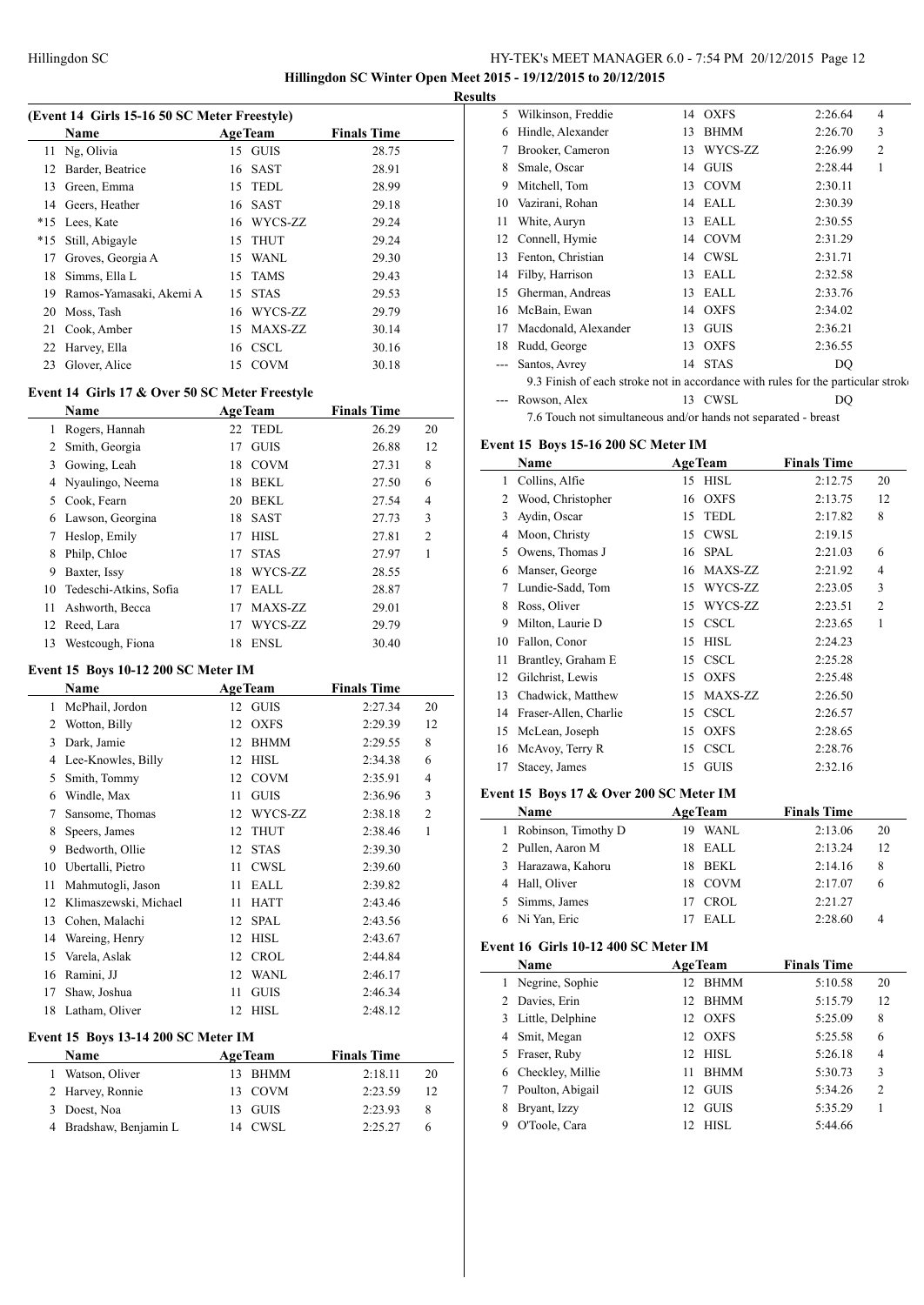**Hillingdon SC Winter Open Meet 2015 - 19/12/2015 to 20/12/2015**

L.

|                |                                                              |    |                |                    |                | Resul |
|----------------|--------------------------------------------------------------|----|----------------|--------------------|----------------|-------|
|                | (Event 16 Girls 10-12 400 SC Meter IM)                       |    |                |                    |                |       |
|                | Name                                                         |    | <b>AgeTeam</b> | <b>Finals Time</b> |                |       |
|                | 10 Broad, Sophie                                             |    | 12 GUIS        | 5:45.69            |                |       |
| 11             | Fodor, Ellie                                                 |    | 12 COVM        | 5:49.92            |                |       |
|                | 12 Greenshields, Alisha                                      |    | 11 BHMM        | 5:52.32            |                |       |
|                | 13 Ridley-Parish, Piper                                      |    | 11 GUIS        | 5:57.40            |                | E     |
| $-$            | Jones, Erin                                                  |    | 12 COVM        | <b>DNF</b>         |                |       |
|                | 10.2 A swimmer did not cover the whole distance – DNF - misc |    |                |                    |                |       |
|                | Event 16 Girls 13-14 400 SC Meter IM                         |    |                |                    |                |       |
|                | Name                                                         |    | <b>AgeTeam</b> | <b>Finals Time</b> |                |       |
| 1              | Stephenson, Alisha                                           |    | 13 BHMM        | 5:11.40            | 20             |       |
| 2              | Rigg, Charlotte                                              | 13 | <b>BHMM</b>    | 5:11.74            | 12             |       |
| 3              | Wallis, Megan                                                |    | 14 GUIS        | 5:16.91            | 8              |       |
|                | 4 McConnachie, Lauren                                        |    | 13 COVM        | 5:18.68            | 6              |       |
|                |                                                              |    |                |                    | $\overline{4}$ |       |
|                | 5 Belonogoff, Tatiana                                        |    | 14 GUIS        | 5:24.86            |                |       |
|                | 6 Vicary, Ana                                                |    | 14 COVM        | 5:25.80            | 3              |       |
|                | 7 Caprera, Alessandra                                        |    | 14 SPAL        | 5:28.30            | $\overline{c}$ |       |
| 8              | Molloy, Erin                                                 |    | 13 BHMM        | 5:35.69            | 1              |       |
| 9              | Cheung, Anthea S                                             |    | 13 WYCS-ZZ     | 5:36.29            |                |       |
|                | 10 Burden, Rebecca                                           |    | 13 COVM        | 5:38.52            |                |       |
|                | 11 Sceats, Pippa                                             |    | 13 WOKS        | 5:38.91            |                |       |
| $---$          | Richmond, Hollie                                             | 13 | <b>BHMM</b>    | DQ                 |                |       |
|                | 7.4 Leg movements not on the same plane - breast             |    |                |                    |                |       |
|                | Event 16 Girls 15-16 400 SC Meter IM                         |    |                |                    |                |       |
|                | Name                                                         |    | <b>AgeTeam</b> | <b>Finals Time</b> |                |       |
| 1              | Vos, Loulou                                                  |    | 16 HISL        | 5:03.08            | 20             |       |
| $\overline{2}$ | Hodgson, Katie                                               |    | 16 GUIS        | 5:03.60            | 12             | F     |
| 3              | Boeckman, Elizabeth                                          |    | 15 CWSL        | 5:06.63            | 8              |       |
|                | 4 Winn, Rebecca                                              |    | 15 COVM        | 5:10.61            | 6              |       |
|                |                                                              |    |                |                    | 4              |       |
| 5              | Windle, Kate                                                 |    | 15 GUIS        | 5:10.78            |                |       |
|                | 6 Rixon, Ellenor                                             |    | 15 GUIS        | 5:12.85            | 3              |       |
| 7              | Shea, Izzy                                                   |    | 15 WYCS-ZZ     | 5:14.23            | 2              |       |
| 8              | Robinson, Molly                                              |    | 15 GUIS        | 5:14.70            | 1              |       |
| 9              | Fox, Madeline                                                |    | 15 COVM        | 5:22.19            |                |       |
|                | 10 Farrow, Jessica                                           |    | 15 HATT        | 5:27.44            |                |       |
| 11             | Green, Emma                                                  | 15 | <b>TEDL</b>    | 5:28.37            |                |       |
| 12             | Gotta, Lucy                                                  | 15 | <b>OXFS</b>    | 5:28.49            |                |       |
|                | Event 16 Girls 17 & Over 400 SC Meter IM                     |    |                |                    |                |       |
|                | Name                                                         |    | <b>AgeTeam</b> | <b>Finals Time</b> |                |       |
|                | 1 Windle, Ella N                                             |    | 17 GUIS        | 5:02.23            | 20             | F     |
|                |                                                              |    |                |                    |                |       |
|                | Event 17 Boys 10-12 400 SC Meter Freestyle                   |    |                |                    |                |       |
|                | Name                                                         |    | <b>AgeTeam</b> | <b>Finals Time</b> |                |       |
|                | 1 McPhail, Jordon                                            |    | 12 GUIS        | 4:31.72            | 20             |       |
| $\overline{2}$ | Smith, Tommy                                                 |    | 12 COVM        | 4:39.79            | 12             |       |
| 3              | Dark, Jamie                                                  |    | 12 BHMM        | 4:42.31            | 8              |       |
| $\overline{4}$ | Sansome, Thomas                                              |    | 12 WYCS-ZZ     | 4:45.71            | 6              |       |
|                | *5 McGowan, Sean-Patrick                                     |    | 12 HISL        | 4:45.87            | 3.5            |       |
| *5             | Speers, James                                                | 12 | <b>THUT</b>    | 4:45.87            | 3.5            |       |
| 7              | Bedworth, Ollie                                              | 12 | <b>STAS</b>    | 4:49.37            | 2              | F     |
| 8              | Donovan, Daniel                                              |    | 12 GUIS        | 4:50.33            | 1              |       |
| 9              | Woolley, Acer                                                | 12 | BHMM           | 4:51.05            |                | F     |
| 10             | Burton, Luke                                                 |    | 12 EALL        | 4:53.78            |                |       |
| 11             | McGarvie, Max E                                              |    | 12 CHAS        | 4:53.85            |                |       |
| 12             | Stewart, Toby                                                |    | 12 GUIS        | 4:54.37            |                |       |
| 13             | Martin-McKevitt, Luca                                        | 12 | <b>HISL</b>    | 5:03.54            |                |       |
|                |                                                              |    |                |                    |                |       |

| ults                                       |                         |                   |                    |  |  |  |  |
|--------------------------------------------|-------------------------|-------------------|--------------------|--|--|--|--|
|                                            | 14 Latham, Oliver       | 12 HISL           | 5:03.66            |  |  |  |  |
| 15                                         | Edgings, James          | <b>THUT</b><br>12 | 5:08.35            |  |  |  |  |
| 16                                         | Churchill, Joseph       | <b>STAS</b><br>11 | 5:10.68            |  |  |  |  |
| 17                                         | Chen, Philip            | HAWL<br>12        | 5:13.25            |  |  |  |  |
| 18                                         | O'Sullivan-Rugg, Ossian | EALL<br>11.       | 5:17.67            |  |  |  |  |
| Event 17 Boys 13-14 400 SC Meter Freestyle |                         |                   |                    |  |  |  |  |
|                                            |                         |                   |                    |  |  |  |  |
|                                            | Name                    | <b>AgeTeam</b>    | <b>Finals Time</b> |  |  |  |  |
| 1                                          | Watson, Oliver          | <b>BHMM</b><br>13 | 20<br>4:20.85      |  |  |  |  |
| 2                                          | Jenkins, Daniel         | <b>OXFS</b><br>14 | 4:20.96<br>12      |  |  |  |  |
| 3                                          | James, Cole             | HATT<br>14        | 8<br>4:24.26       |  |  |  |  |
| 4                                          | Skelding, Luke          | <b>BHMM</b><br>13 | 4:26.81<br>6       |  |  |  |  |
| 5                                          | Vazirani, Rohan         | $14$ EALL         | 4:26.84<br>4       |  |  |  |  |
| 6                                          | Harvey, Ronnie          | 13 COVM           | 3<br>4:27.10       |  |  |  |  |

 Hindle, Alexander 13 BHMM 4:29.09 1 9 Bradshaw, Benjamin L 14 CWSL 4:30.76 Fitzpatrick-Suen, Mika 14 CSCL 4:31.39 11 Rowson, Alex 13 CWSL 4:31.49<br>12 Rowett, Ben 14 GUIS 4:32.08 Rowett, Ben 14 GUIS 4:32.08 Philp, Ross 13 STAS 4:35.42 Pridmore, Rory 14 TAMS 4:36.33 McGarvie, Ross 14 CHAS 4:38.12 Williams, Joshua 13 TAMS 4:39.92 Smale, Oscar 14 GUIS 4:40.35 Degen, Harry 13 STAS 4:43.29 Taylor, Ewan 13 STAS 4:45.68

### **Event 17 Boys 15-16 400 SC Meter Freestyle**

|    | Name<br><b>AgeTeam</b> |                   | <b>Finals Time</b> |                |
|----|------------------------|-------------------|--------------------|----------------|
| 1  | Owens, Thomas J        | 16 SPAL           | 4:12.49            | 20             |
| 2  | Wood, Christopher      | 16 OXFS           | 4:14.49            | 12             |
| 3  | Moon, Christy          | 15 CWSL           | 4:15.23            | 8              |
| 4  | Smale, George          | <b>GUIS</b><br>16 | 4:16.53            | 6              |
| 5  | Williams, Benjamin     | 16 TAMS           | 4:21.81            | 4              |
| 6  | Smith, George          | <b>GUIS</b><br>16 | 4:22.14            | 3              |
| 7  | Ross, Oliver           | WYCS-ZZ<br>15     | 4:26.44            | $\overline{c}$ |
| 8  | Mann, George           | 15 WYCS-ZZ        | 4:26.64            |                |
| 9  | Withers, Luke          | 16 MADS           | 4:27.96            |                |
| 10 | Tolson, Toby           | <b>TEDL</b><br>15 | 4:32.70            |                |
| 11 | Stacey, James          | <b>GUIS</b><br>15 | 4:38.07            |                |

#### **Event 17 Boys 17 & Over 400 SC Meter Freestyle**

|    | Name                  |    | <b>AgeTeam</b> | <b>Finals Time</b> |                |
|----|-----------------------|----|----------------|--------------------|----------------|
| *1 | Robinson, Timothy D   | 19 | <b>WANL</b>    | 4:11.96            | 16             |
| *1 | Petchey, James        |    | TEDL           | 4:11.96            | 16             |
|    | 3 Pullen, Aaron M     |    | 18 EALL        | 4:14.30            | 8              |
|    | 4 Harazawa, Kahoru    | 18 | BEKL           | 4:14.57            | 6              |
|    | 5 Antanavicius, Lukas |    | <b>BEKL</b>    | 4:15.46            | $\overline{4}$ |
|    | 6 Goldfinch, Benjamin |    | WYCS-ZZ        | 4:20.31            | 3              |
|    | Kelly, Bill A         | 18 | EALL           | 4:29.36            | $\mathfrak{D}$ |

#### **Event 18 Girls 10-14 100 SC Meter Breaststroke**

| Name                | <b>AgeTeam</b> | <b>Finals Time</b> |    |
|---------------------|----------------|--------------------|----|
| Finals              |                |                    |    |
| Belonogoff, Tatiana | 14 GUIS        | 1:10.16            | 20 |
| 2 Surminski, Emily  | 13 CWSL        | 1:15.50            | 12 |
| 3 Thompson, Molly   | 14 HISL        | 1:16.47            | 8  |
| 4 Laba, Kendra      | - HISL<br>14   | 1.1754             | h  |
|                     |                |                    |    |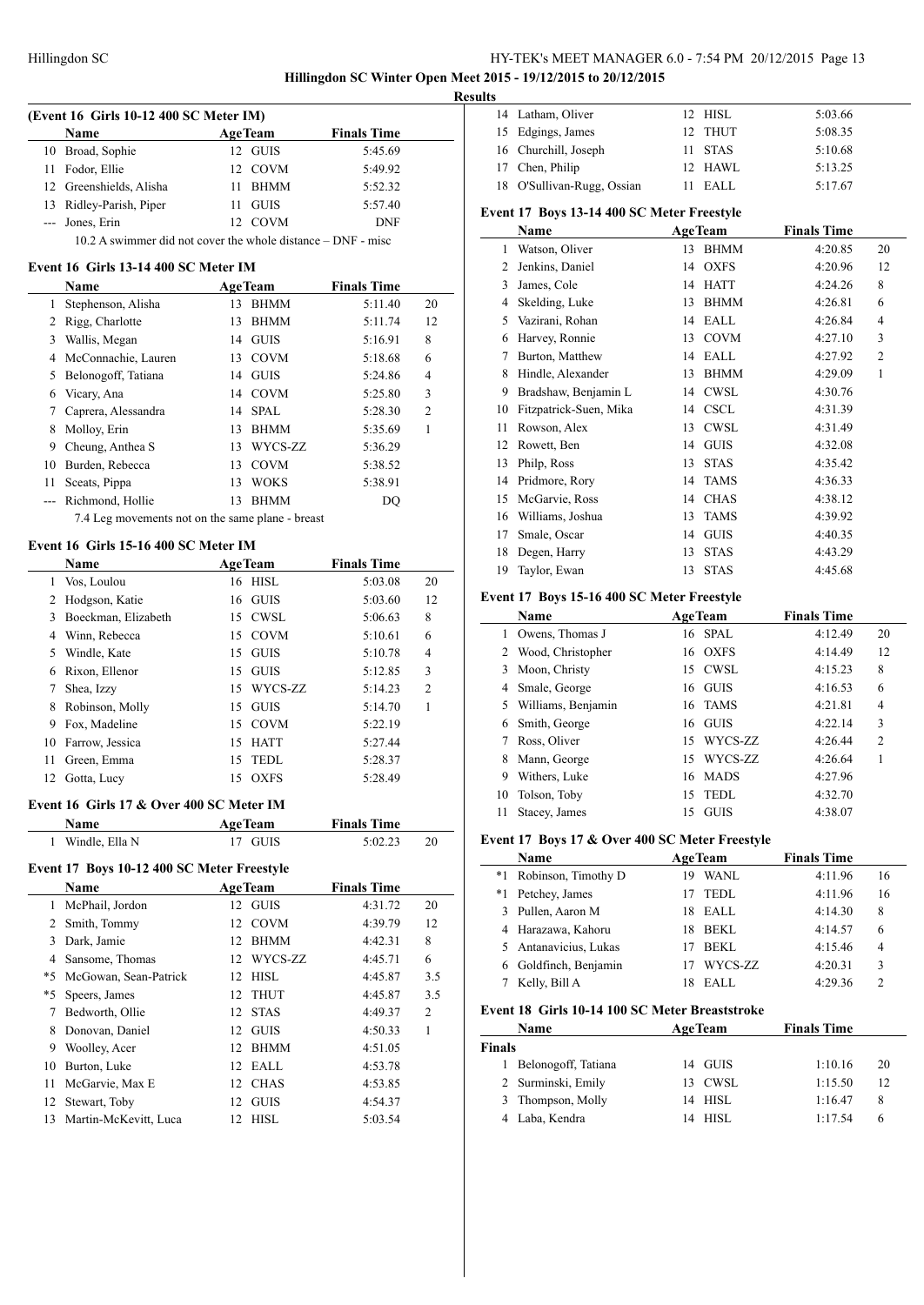**Hillingdon SC Winter Open Meet 2015 - 19/12/2015 to 20/12/2015**

|                | Finals  (Event 18 Girls 10-14 100 SC Meter Breaststroke) |    |                |                    |   |
|----------------|----------------------------------------------------------|----|----------------|--------------------|---|
|                | Name                                                     |    | <b>AgeTeam</b> | <b>Finals Time</b> |   |
|                | 5 Rigg, Charlotte                                        | 13 | <b>BHMM</b>    | 1:17.66            | 4 |
|                | 6 Davies, Erin                                           |    | 12 BHMM        | 1:18.39            | 3 |
|                | 7 McConnachie, Lauren                                    |    | 13 COVM        | 1:19.14            | 2 |
| 8              | Knightley, Alyssa                                        |    | 14 HISL        | 1:21.22            | 1 |
|                | Event 18 Girls 10-14 100 SC Meter Breaststroke           |    |                |                    |   |
|                | <b>Name</b>                                              |    | <b>AgeTeam</b> | <b>Prelim Time</b> |   |
|                | <b>Preliminaries</b>                                     |    |                |                    |   |
| 1              | Belonogoff, Tatiana                                      | 14 | <b>GUIS</b>    | 1:10.14            | q |
| $\overline{2}$ | Surminski, Emily                                         | 13 | <b>CWSL</b>    | 1:16.10            | q |
|                | 3 Laba, Kendra                                           |    | 14 HISL        | 1:17.32            | q |
|                | 4 Drinkall, Lucy                                         | 14 | <b>STAS</b>    | 1:17.73            | q |
| 5              | Thompson, Molly                                          |    | 14 HISL        | 1:18.16            |   |
| 6              | Newport, Caitlin                                         |    | 13 COVM        | 1:18.50            | q |
| 7              |                                                          | 13 |                |                    | q |
|                | Rigg, Charlotte<br>Stephenson, Alisha                    |    | BHMM           | 1:18.65            | q |
| 8              |                                                          |    | 13 BHMM        | 1:19.58            | q |
| 9              | McConnachie, Lauren                                      | 13 | <b>COVM</b>    | 1:19.61            |   |
| 10             | Knightley, Alyssa                                        | 14 | HISL           | 1:19.73            |   |
| 11             | Davies, Erin                                             | 12 | <b>BHMM</b>    | 1:19.97            |   |
| 12             | Molloy, Erin                                             | 13 | BHMM           | 1:20.09            |   |
| 13             | Britton, Beatrice J                                      |    | 14 WANL        | 1:20.58            |   |
| 14             | Shouksmith, Maia                                         | 14 | <b>GUIS</b>    | 1:21.05            |   |
| 15             | Olesen, Alex                                             | 14 | <b>STAS</b>    | 1:21.42            |   |
| 16             | Checkley, Millie                                         | 11 | <b>BHMM</b>    | 1:21.74            |   |
| 17             | Von Opel, Clara T                                        | 11 | <b>CWSL</b>    | 1:22.03            |   |
| 18             | Vicary, Ana                                              |    | 14 COVM        | 1:22.31            |   |
| 19             | Dixon, Hanna                                             |    | 12 COVM        | 1:22.34            |   |
| 20             | Ungureanu, Sophie                                        | 13 | HISL           | 1:22.37            |   |
| 21             | Lewitt, Isabelle                                         |    | 14 CWSL        | 1:22.44            |   |
| 22             | Sillah, Safiya E                                         |    | 12 OXFS        | 1:22.45            |   |
| 23             | Crawshaw, India                                          |    | 14 WYCS-ZZ     | 1:22.74            |   |
| 24             | Chan, Alice                                              |    | 12 GUIS        | 1:22.98            |   |
| 25             | Barber, Niamh                                            |    | 12 HISL        | 1:23.00            |   |
| 26             | Otulana, Amirah                                          |    | 12 HISL        | 1:23.18            |   |
| 27             | Basinger, Alyssa                                         |    | 12 MADS        | 1:23.32            |   |
| 28             | Orkney, Kenzie-Leigh                                     |    | 13 WYCS-ZZ     | 1:23.65            |   |
| 29             | Sceats, Pippa                                            |    | 13 WOKS        | 1:23.68            |   |
| 30             | Hansen-Hamilton, Tilly                                   | 13 | GUIS           | 1:23.86            |   |
| 31             | Burden, Rebecca                                          | 13 | COVM           | 1:24.70            |   |
| 32             | O'Toole, Cara                                            | 12 | <b>HISL</b>    | 1:24.75            |   |
| 33             | Ementon, Georgia                                         | 14 | <b>COVM</b>    | 1:25.19            |   |
| 34             | Martin, Gracie Mae                                       | 12 | <b>THUT</b>    | 1:25.62            |   |
| 35             | Bryce, Emily                                             | 14 | EALL           | 1:26.04            |   |
| 36             | Broad, Sophie                                            | 12 | <b>GUIS</b>    | 1:26.81            |   |
| 37             | Egenes, Nicole                                           | 12 | SAST           | 1:26.89            |   |
| 38             | Mayes, Tilly                                             | 12 | <b>THUT</b>    | 1:26.95            |   |
| 39             | Jones, Erin                                              | 12 | <b>COVM</b>    | 1:27.06            |   |
| 40             | Driver, Emily                                            | 12 | <b>HISL</b>    | 1:27.35            |   |
| *41            | Johnson, Maya                                            | 12 | EALL           | 1:27.53            |   |
| *41            | Daley, Megan                                             | 12 | WYCS-ZZ        | 1:27.53            |   |
| 43             | Moller-Butcher, Genevieve                                | 12 | <b>GUIS</b>    | 1:27.82            |   |
| 44             | Haveron Jones, Katie                                     | 12 | WYCS-ZZ        | 1:28.13            |   |
| 45             | Loo, Caitlin                                             | 11 | HATT           | 1:29.10            |   |
| 46             | Boeckman, Anna C                                         | 12 | <b>CWSL</b>    | 1:29.98            |   |
| 47             | Gradillas, Ade A                                         | 11 | <b>SPAL</b>    | 1:30.33            |   |
|                |                                                          |    |                |                    |   |

| <b>Results</b> |                           |             |         |  |
|----------------|---------------------------|-------------|---------|--|
|                | 48 Stewart-Liddon, Hebe H | 12 WANL     | 1:30.44 |  |
|                | 49 Martin, Eleanor        | 12 THUT     | 1:32.41 |  |
|                | 50 Kahaner, Lyelle E      | 11 CSCL     | 1:32.60 |  |
|                | 51 Hubbard, Caitlin       | 12 HISL     | 1:33.21 |  |
|                | 52 Stevenson, Ana         | <b>STAS</b> | 1:35.74 |  |

# **Event 18 Girls 15 & Over 100 SC Meter Breaststroke**

| Name          |                  | <b>AgeTeam</b>    | <b>Finals Time</b> |                |
|---------------|------------------|-------------------|--------------------|----------------|
| <b>Finals</b> |                  |                   |                    |                |
|               | Tripp, Sarah     | <b>GUIS</b><br>17 | 1:10.91            | 20             |
| 2             | Close, Chloe     | <b>CWSL</b><br>17 | 1:11.47            | 12             |
| 3.            | Hodgson, Amy     | GUIS<br>15        | 1:13.12            | 8              |
| 4             | Werner, Alex     | 15 CWSL           | 1:13.43            | 6              |
| 5             | Bench, Emily     | WYCS-ZZ<br>16     | 1:16.79            | $\overline{4}$ |
| 6             | McQuaid, Kate    | <b>HATT</b><br>17 | 1:17.09            | 3              |
|               | Goodliffe, Faith | <b>COVM</b><br>15 | 1:17.37            | $\overline{2}$ |
|               | Windle, Kate     | <b>GUIS</b><br>15 | 1:17.54            |                |

### **Event 18 Girls 15 & Over 100 SC Meter Breaststroke**

|                | Name                   | <b>AgeTeam</b>    | <b>Prelim Time</b> |  |
|----------------|------------------------|-------------------|--------------------|--|
|                | <b>Preliminaries</b>   |                   |                    |  |
| 1              | Tripp, Sarah           | <b>GUIS</b><br>17 | 1:11.09<br>q       |  |
| $\overline{c}$ | Hodgson, Amy           | <b>GUIS</b><br>15 | 1:12.68<br>q       |  |
| 3              | Close, Chloe           | <b>CWSL</b><br>17 | 1:14.04<br>q       |  |
| 4              | Werner, Alex           | <b>CWSL</b><br>15 | 1:14.86<br>q       |  |
| 5              | Hodgson, Katie         | <b>GUIS</b><br>16 | 1:14.97<br>q       |  |
| 6              | Bench, Emily           | WYCS-ZZ<br>16     | 1:15.77<br>q       |  |
| 7              | Goodliffe, Faith       | <b>COVM</b><br>15 | 1:16.80<br>q       |  |
| 8              | Windle, Kate           | <b>GUIS</b><br>15 | 1:16.85<br>q       |  |
| 9              | McOuaid, Kate          | <b>HATT</b><br>17 | 1:16.91            |  |
| 10             | Dingemans, Freya       | <b>HISL</b><br>18 | 1:18.82            |  |
| 11             | Winn, Rebecca          | <b>COVM</b><br>15 | 1:19.17            |  |
| 12             | Dimitrova, Anna-Mariya | <b>EALL</b><br>17 | 1:19.21            |  |
| 13             | Reed, Lara             | WYCS-ZZ<br>17     | 1:19.30            |  |
| 14             | Seymour, Bella         | <b>WANL</b><br>15 | 1:19.35            |  |
| 15             | Hall, Adele            | <b>HISL</b><br>18 | 1:19.64            |  |
| 16             | Hoyland, Maya          | <b>CHAS</b><br>15 | 1:20.17            |  |
| 17             | Strettell, Jodie       | <b>GUIS</b><br>15 | 1:20.55            |  |
| 18             | Jasinska, Thanya       | <b>ASC</b><br>16  | 1:20.85            |  |
| 19             | Bradley, Georgina      | <b>ASC</b><br>15  | 1:22.31            |  |
| 20             | Rixon, Ellenor         | <b>GUIS</b><br>15 | 1:22.44            |  |
| 21             | Bridges, Hannah        | <b>CROL</b><br>16 | 1:22.49            |  |
| 22             | Biggs, Katja           | <b>BEKL</b><br>15 | 1:22.65            |  |
| 23             | Moss, Tash             | WYCS-ZZ<br>16     | 1:23.39            |  |
|                |                        |                   |                    |  |

# **Event 19 Boys 10-14 100 SC Meter Butterfly**

|        | <b>Name</b>          |     | <b>AgeTeam</b> | <b>Finals Time</b> |                |
|--------|----------------------|-----|----------------|--------------------|----------------|
| Finals |                      |     |                |                    |                |
|        | Akopian, Anton       |     | 14 EALL        | 1:01.97            | 20             |
|        | 2 Thornton, Samuel   |     | 14 EALL        | 1:03.39            | 12             |
| 3      | Rowett, Ben          | 14  | GUIS           | 1:04.25            | 8              |
| 4      | McClenn, James       | 13. | CHAS           | 1:04.64            | 6              |
| 5.     | Jenkins, Daniel      | 14  | OXFS           | 1:04.81            | 4              |
| 6      | Ellington, William   |     | 12 ALTS        | 1:04.92            | 3              |
| 7      | Bradshaw, Benjamin L | 14  | CWSL           | 1:05.27            | $\mathfrak{D}$ |
| 8      | Gherman, Andreas     | 13  | EALL           | 1:05.88            |                |
|        |                      |     |                |                    |                |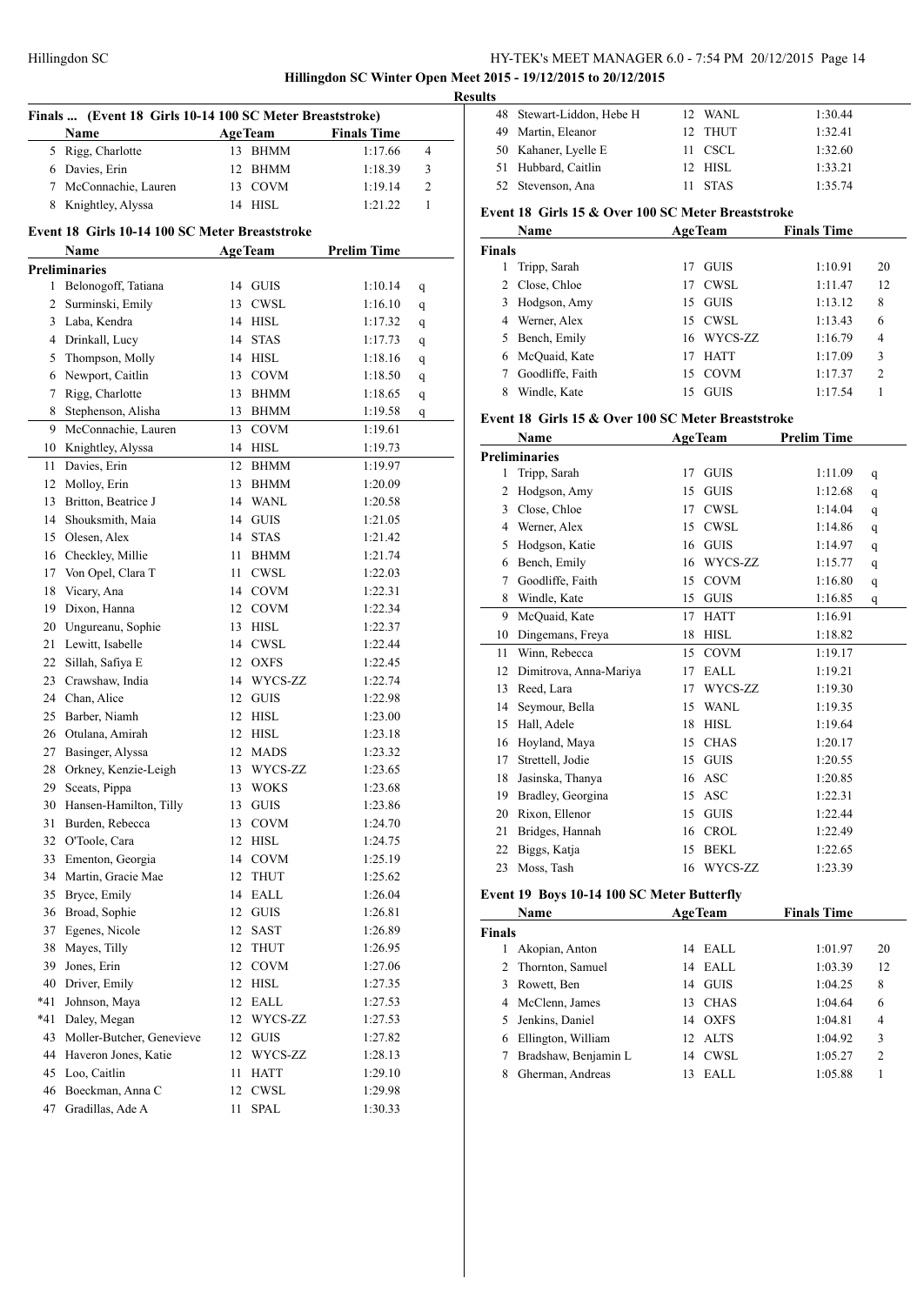**Hillingdon SC Winter Open Meet 2015 - 19/12/2015 to 20/12/2015 Results**

|              | Event 19 Boys 10-14 100 SC Meter Butterfly                                  |    |                |                    |   | Event 19        |            |
|--------------|-----------------------------------------------------------------------------|----|----------------|--------------------|---|-----------------|------------|
|              | Name                                                                        |    | <b>AgeTeam</b> | <b>Prelim Time</b> |   |                 | Na         |
|              | <b>Preliminaries</b>                                                        |    |                |                    |   | Prelimin        |            |
| $\mathbf{1}$ | Bowden, Piers                                                               |    | 14 GUIS        | 1:02.00            | q | 1               | Ba         |
| 2            | Akopian, Anton                                                              |    | 14 EALL        | 1:02.65            | q | 2               | Re         |
|              | 3 Thornton, Samuel                                                          |    | 14 EALL        | 1:04.78            | q |                 | 3 Pul      |
|              | 4 Rowett, Ben                                                               |    | 14 GUIS        | 1:04.86            | q | 4               | Cu         |
|              | 5 Ellington, William                                                        |    | 12 ALTS        | 1:04.97            | q | 5               | Ho         |
|              | 6 McClenn, James                                                            |    | 13 CHAS        | 1:05.12            | q | 6               | Ha         |
| 7            | Jenkins, Daniel                                                             |    | 14 OXFS        | 1:05.17            | q | 7               | <b>Sho</b> |
| 8            | Bradshaw, Benjamin L                                                        |    | 14 CWSL        | 1:05.34            | q | 8               | Par        |
| 9            | Gherman, Andreas                                                            | 13 | EALL           | 1:06.02            |   | 9               | Ca         |
|              | 10 Skelding, Luke                                                           |    | 13 BHMM        | 1:07.28            |   | 10              | Ga         |
| 11           | Lee-Knowles, Billy                                                          | 12 | <b>HISL</b>    | 1:07.79            |   | 11              | Isio       |
|              | 12 Fenton, Christian                                                        | 14 | <b>CWSL</b>    | 1:07.89            |   | 12              | Ro         |
| 13           | Jones, Stanley                                                              |    | 14 CROL        | 1:08.90            |   | 13              | Ke         |
|              | 14 Morris, James                                                            |    | 13 GUIS        | 1:08.96            |   | 14              | Le:        |
|              | 15 Thomas, Joshua                                                           | 13 | <b>STAS</b>    | 1:09.40            |   | 15              | Co         |
|              | 16 Morgan, Ellis                                                            |    | 12 ASC         | 1:09.58            |   | 16              | Ma         |
|              | 17 Nowak, Yuki                                                              |    | 14 WANL        | 1:09.74            |   | 17              | Go         |
|              | 18 Nghiem, Anthony                                                          | 13 | <b>COVM</b>    | 1:09.79            |   | 18              | Lo         |
|              | 19 Connell, Hymie                                                           |    | 14 COVM        | 1:10.30            |   | 19              | Spi        |
|              | 20 Zabarsky, Pavel                                                          | 14 | GUIS           | 1:10.81            |   |                 | 20 Lo:     |
| 21           | Sansome, Thomas                                                             | 12 | WYCS-ZZ        | 1:10.82            |   | 21              | Mo         |
|              | 22 Degen, Harry                                                             | 13 | <b>STAS</b>    | 1:11.83            |   | 22              | Ho         |
|              | 23 Woolley, Acer                                                            |    | 12 BHMM        | 1:12.22            |   | 23              | Sm         |
|              | 24 Filby, Harrison                                                          |    | 13 EALL        | 1:12.80            |   | 24              | Ad         |
|              | 25 Moran, Tucker M                                                          |    | 14 CSCL        | 1:13.54            |   | 25              | Co         |
|              | 26 Pridmore, Rory                                                           |    | 14 TAMS        | 1:13.73            |   | 26              | Ha         |
| 27           | Speers, James                                                               | 12 | <b>THUT</b>    | 1:14.39            |   | 27              | Fal        |
|              | 28 Wareing, Henry                                                           |    | 12 HISL        | 1:14.52            |   | 28              | Mo         |
|              | 29 Bedworth, Ollie                                                          |    | 12 STAS        | 1:15.03            |   |                 | 29 Ca      |
|              | 30 Everett, Timothy                                                         |    | 12 ASC         | 1:19.77            |   | 30              | Sta        |
| 31           | Bartholomew, Cameron                                                        | 11 | <b>HISL</b>    | 1:20.55            |   | 31              | Sco        |
|              | 32 Carlisle, Callum C                                                       |    | 12 CSCL        | 1:23.88            |   | 32              | Gil        |
| $---$        | McGowan, Sean-Patrick                                                       |    | 12 HISL        | DQ                 |   |                 |            |
|              | 8.3 Alternating movement of legs or feet                                    |    |                |                    |   | <b>Event 20</b> |            |
|              | Klimaszewski, Michael                                                       |    | 11 HATT        | D <sub>O</sub>     |   |                 | Na         |
|              | 8.1 Body not on breast during swim or when leaving wall after turn (ex when |    |                |                    |   | $\mathbf{1}$    | Ha         |
| ---          | Edgings, James                                                              |    | 12 THUT        | DQ                 |   | 2               | Sey        |
|              | 8.3 Movements of the legs not simultaneous                                  |    |                |                    |   |                 | $3$ Lev    |

# **Event 19 Boys 15 & Over 100 SC Meter Butterfly**

|               | Name                  |    | <b>AgeTeam</b> | <b>Finals Time</b> |    |
|---------------|-----------------------|----|----------------|--------------------|----|
| <b>Finals</b> |                       |    |                |                    |    |
|               | Rednic, Eduard        | 19 | EALL           | 57.22              | 20 |
|               | Curran, Liam          | 17 | <b>SAST</b>    | 57.41              | 12 |
| 3.            | Parker, Harry         | 17 | <b>HATT</b>    | 58.50              | 8  |
|               | 4 Harazawa, Kahoru    | 18 | BEKL           | 58.57              | 6  |
|               | 5 Hollingsworth, Luke |    | 16 ASC         | 58.82              | 4  |
| 6             | Sheehan, Joseph       | 18 | EALL           | 59.61              | 3  |
|               | Lezard, Alex J        | 16 | CSCL.          | 1:00.00            | C  |

| <b>Preliminaries</b><br>Baxter, James<br>17<br>WYCS-ZZ<br>1<br><b>EALL</b><br>Rednic, Eduard<br>2<br>19<br>3 Pullan, Charlie<br>17<br><b>GUIS</b><br>4 Curran, Liam<br><b>SAST</b><br>17<br>Hollingsworth, Luke<br>16 ASC<br>5<br>Harazawa, Kahoru<br>18<br>BEKL<br>6<br>Sheehan, Joseph<br>EALL<br>18<br>7<br>8 Parker, Harry<br><b>HATT</b><br>17<br>Carroll, Alexander<br><b>COVM</b><br>9<br>16<br>10 Gasson, Lewis<br>16<br><b>STAS</b><br>Isidoro, Alex<br><b>BEKL</b><br>11<br>17<br>Robinson, Timothy D<br><b>WANL</b><br>12<br>19<br>13 Kelly, Joe<br>$16$ EALL<br>14 Lezard, Alex J<br>16 CSCL<br>15 Collins, Alfie<br>15 HISL<br>16 Mann, George<br>15 WYCS-ZZ<br>17 Goldfinch, Benjamin<br>WYCS-ZZ<br>17<br>18 Lowell, Hugo<br><b>CSCL</b><br>16<br>19<br>Springett, Ewan<br>15<br><b>OXFS</b><br>16 WYCS-ZZ<br>20<br>Longhurst, George<br>21<br>Moon, Christy<br><b>CWSL</b><br>15<br>22 Hodgson, Mike<br>48<br><b>GUIS</b><br>23<br>Smale, George<br>16 GUIS<br>24 Adams, Mitchell<br>16 HISL<br>Cox, Jack<br>25<br>16 WYCS-ZZ | 56.78<br>q<br>57.51<br>q<br>57.97<br>q<br>58.22<br>q |
|----------------------------------------------------------------------------------------------------------------------------------------------------------------------------------------------------------------------------------------------------------------------------------------------------------------------------------------------------------------------------------------------------------------------------------------------------------------------------------------------------------------------------------------------------------------------------------------------------------------------------------------------------------------------------------------------------------------------------------------------------------------------------------------------------------------------------------------------------------------------------------------------------------------------------------------------------------------------------------------------------------------------------------------------|------------------------------------------------------|
|                                                                                                                                                                                                                                                                                                                                                                                                                                                                                                                                                                                                                                                                                                                                                                                                                                                                                                                                                                                                                                              |                                                      |
|                                                                                                                                                                                                                                                                                                                                                                                                                                                                                                                                                                                                                                                                                                                                                                                                                                                                                                                                                                                                                                              |                                                      |
|                                                                                                                                                                                                                                                                                                                                                                                                                                                                                                                                                                                                                                                                                                                                                                                                                                                                                                                                                                                                                                              |                                                      |
|                                                                                                                                                                                                                                                                                                                                                                                                                                                                                                                                                                                                                                                                                                                                                                                                                                                                                                                                                                                                                                              |                                                      |
|                                                                                                                                                                                                                                                                                                                                                                                                                                                                                                                                                                                                                                                                                                                                                                                                                                                                                                                                                                                                                                              |                                                      |
|                                                                                                                                                                                                                                                                                                                                                                                                                                                                                                                                                                                                                                                                                                                                                                                                                                                                                                                                                                                                                                              | 58.36<br>q                                           |
|                                                                                                                                                                                                                                                                                                                                                                                                                                                                                                                                                                                                                                                                                                                                                                                                                                                                                                                                                                                                                                              | 58.61<br>q                                           |
|                                                                                                                                                                                                                                                                                                                                                                                                                                                                                                                                                                                                                                                                                                                                                                                                                                                                                                                                                                                                                                              | 58.89<br>q                                           |
|                                                                                                                                                                                                                                                                                                                                                                                                                                                                                                                                                                                                                                                                                                                                                                                                                                                                                                                                                                                                                                              | 59.21<br>q                                           |
|                                                                                                                                                                                                                                                                                                                                                                                                                                                                                                                                                                                                                                                                                                                                                                                                                                                                                                                                                                                                                                              | 59.39                                                |
|                                                                                                                                                                                                                                                                                                                                                                                                                                                                                                                                                                                                                                                                                                                                                                                                                                                                                                                                                                                                                                              | 59.88                                                |
|                                                                                                                                                                                                                                                                                                                                                                                                                                                                                                                                                                                                                                                                                                                                                                                                                                                                                                                                                                                                                                              | 59.98                                                |
|                                                                                                                                                                                                                                                                                                                                                                                                                                                                                                                                                                                                                                                                                                                                                                                                                                                                                                                                                                                                                                              | 1:00.67                                              |
|                                                                                                                                                                                                                                                                                                                                                                                                                                                                                                                                                                                                                                                                                                                                                                                                                                                                                                                                                                                                                                              | 1:00.86                                              |
|                                                                                                                                                                                                                                                                                                                                                                                                                                                                                                                                                                                                                                                                                                                                                                                                                                                                                                                                                                                                                                              | 1:01.03                                              |
|                                                                                                                                                                                                                                                                                                                                                                                                                                                                                                                                                                                                                                                                                                                                                                                                                                                                                                                                                                                                                                              | 1:01.21                                              |
|                                                                                                                                                                                                                                                                                                                                                                                                                                                                                                                                                                                                                                                                                                                                                                                                                                                                                                                                                                                                                                              | 1:01.25                                              |
|                                                                                                                                                                                                                                                                                                                                                                                                                                                                                                                                                                                                                                                                                                                                                                                                                                                                                                                                                                                                                                              | 1:01.33                                              |
|                                                                                                                                                                                                                                                                                                                                                                                                                                                                                                                                                                                                                                                                                                                                                                                                                                                                                                                                                                                                                                              | 1:01.40                                              |
|                                                                                                                                                                                                                                                                                                                                                                                                                                                                                                                                                                                                                                                                                                                                                                                                                                                                                                                                                                                                                                              | 1:01.52                                              |
|                                                                                                                                                                                                                                                                                                                                                                                                                                                                                                                                                                                                                                                                                                                                                                                                                                                                                                                                                                                                                                              | 1:01.55                                              |
|                                                                                                                                                                                                                                                                                                                                                                                                                                                                                                                                                                                                                                                                                                                                                                                                                                                                                                                                                                                                                                              | 1:01.65                                              |
|                                                                                                                                                                                                                                                                                                                                                                                                                                                                                                                                                                                                                                                                                                                                                                                                                                                                                                                                                                                                                                              | 1:01.92                                              |
|                                                                                                                                                                                                                                                                                                                                                                                                                                                                                                                                                                                                                                                                                                                                                                                                                                                                                                                                                                                                                                              | 1:02.00                                              |
|                                                                                                                                                                                                                                                                                                                                                                                                                                                                                                                                                                                                                                                                                                                                                                                                                                                                                                                                                                                                                                              | 1:02.07                                              |
|                                                                                                                                                                                                                                                                                                                                                                                                                                                                                                                                                                                                                                                                                                                                                                                                                                                                                                                                                                                                                                              | 1:02.30                                              |
| EALL<br>26<br>Hadjazi, Rabah<br>15                                                                                                                                                                                                                                                                                                                                                                                                                                                                                                                                                                                                                                                                                                                                                                                                                                                                                                                                                                                                           | 1:02.68                                              |
| Fallon, Conor<br>HISL<br>27<br>15                                                                                                                                                                                                                                                                                                                                                                                                                                                                                                                                                                                                                                                                                                                                                                                                                                                                                                                                                                                                            | 1:03.64                                              |
| Motha, Chris<br><b>OXFS</b><br>28<br>15                                                                                                                                                                                                                                                                                                                                                                                                                                                                                                                                                                                                                                                                                                                                                                                                                                                                                                                                                                                                      |                                                      |
| <b>CWSL</b><br>29<br>Campbell-Maughan, Zach<br>16                                                                                                                                                                                                                                                                                                                                                                                                                                                                                                                                                                                                                                                                                                                                                                                                                                                                                                                                                                                            | 1:03.92                                              |
| <b>GUIS</b><br>30<br>Stacey, James<br>15                                                                                                                                                                                                                                                                                                                                                                                                                                                                                                                                                                                                                                                                                                                                                                                                                                                                                                                                                                                                     | 1:04.49                                              |
| 31<br>Scott, Christian<br><b>STAS</b><br>16                                                                                                                                                                                                                                                                                                                                                                                                                                                                                                                                                                                                                                                                                                                                                                                                                                                                                                                                                                                                  | 1:04.55                                              |
| 32<br>Gilchrist, Lewis<br><b>OXFS</b><br>15<br>1:04.90                                                                                                                                                                                                                                                                                                                                                                                                                                                                                                                                                                                                                                                                                                                                                                                                                                                                                                                                                                                       | 1:04.64                                              |

# **Event 20 Girls 10-12 50 SC Meter Backstroke**

|    | Name                |    | <b>AgeTeam</b> | <b>Finals Time</b> |                |
|----|---------------------|----|----------------|--------------------|----------------|
| 1  | Hamerlaine, Yasmine | 12 | <b>TEDL</b>    | 31.89              | 20             |
| 2  | Seymour, Daisy      | 12 | <b>GUIS</b>    | 31.97              | 12             |
| 3  | Lewitt, Caroline    | 12 | <b>CWSL</b>    | 32.04              | 8              |
| 4  | Little, Delphine    | 12 | <b>OXFS</b>    | 32.14              | 6              |
| 5  | Mayes, Tilly        | 12 | <b>THUT</b>    | 33.58              | 4              |
| 6  | Patrick, Jessica    | 12 | <b>SAST</b>    | 33.81              | 3              |
| 7  | Holmes, Emily       | 12 | <b>HISL</b>    | 34.13              | $\overline{2}$ |
| 8  | Harry, Isabel       | 12 | <b>STAS</b>    | 34.19              | 1              |
| 9  | Biss, Yasmin        | 12 | <b>CSCL</b>    | 34.35              |                |
| 10 | Peppiatt, Megan     | 12 | <b>HISL</b>    | 34.90              |                |
| 11 | Nakariakova, Elena  | 12 | <b>SPAM</b>    | 35.02              |                |
| 12 | Seymour, Lily       | 11 | <b>GUIS</b>    | 35.14              |                |
| 13 | Willis, Macy        | 11 | <b>HISL</b>    | 35.15              |                |
| 14 | Whittles, Madalena  | 12 | <b>CWSL</b>    | 35.19              |                |
| 15 | Basinger, Alyssa    | 12 | <b>MADS</b>    | 35.27              |                |
| 16 | Bryant, Izzy        | 12 | <b>GUIS</b>    | 35.55              |                |
| 17 | Martin, Gracie Mae  | 12 | <b>THUT</b>    | 35.59              |                |
| 18 | Woollard, Isabella  | 10 | <b>HISL</b>    | 35.68              |                |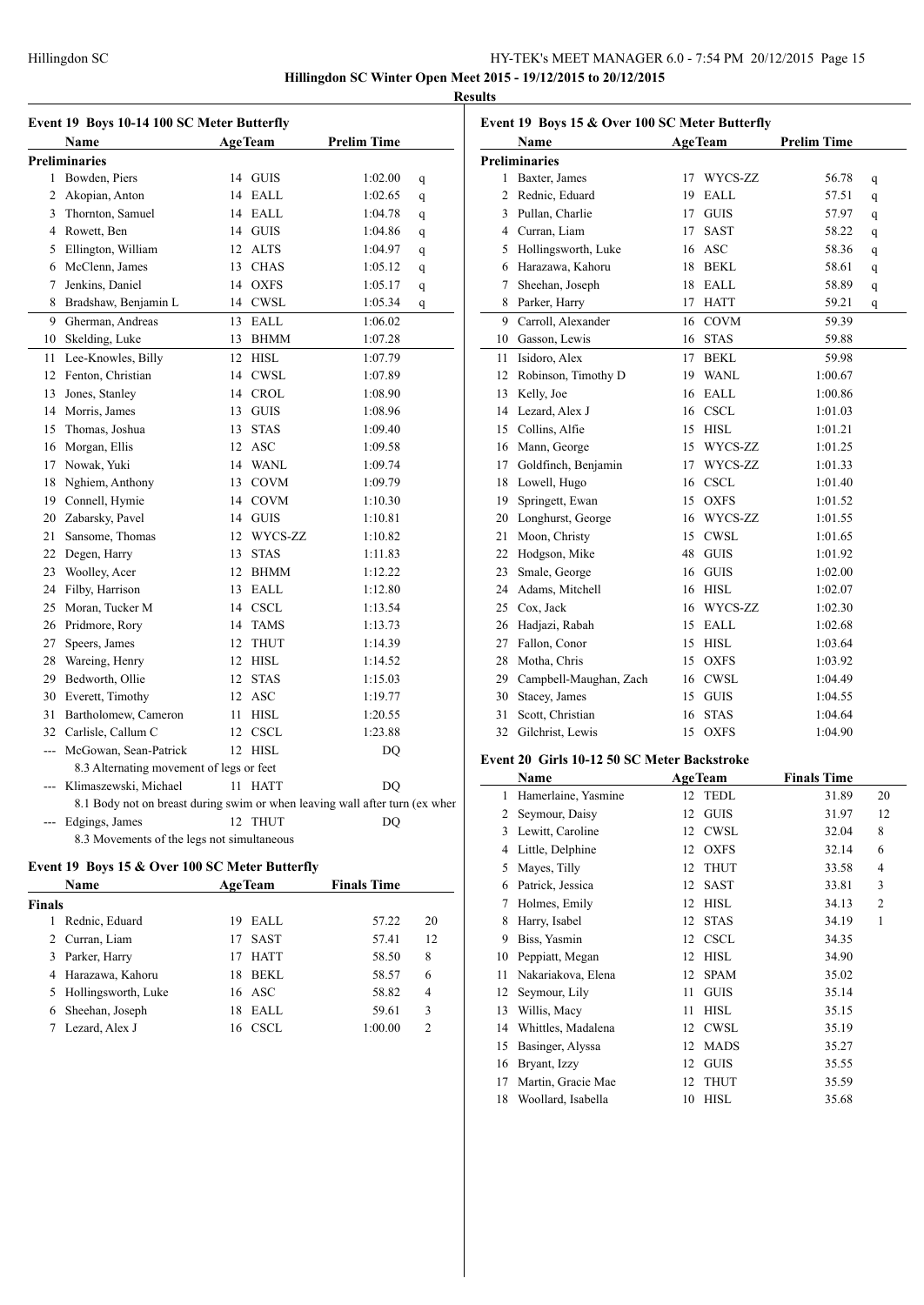**Hillingdon SC Winter Open Meet 2015 - 19/12/2015 to 20/12/2015 Results**

| (Event 20 Girls 10-12 50 SC Meter Backstroke) |                                             |    |                |                    |    |  |  |  |
|-----------------------------------------------|---------------------------------------------|----|----------------|--------------------|----|--|--|--|
|                                               | Name                                        |    | <b>AgeTeam</b> | <b>Finals Time</b> |    |  |  |  |
| 19                                            | Driver, Emily                               | 12 | <b>HISL</b>    | 35.69              |    |  |  |  |
|                                               | 20 Gradillas, Ade A                         | 11 | <b>SPAL</b>    | 35.72              |    |  |  |  |
| 21                                            | Fodor, Ellie                                | 12 | <b>COVM</b>    | 36.33              |    |  |  |  |
| 22                                            | Johnson, Maya                               | 12 | EALL           | 36.39              |    |  |  |  |
| 23                                            | Ridley-Parish, Piper                        | 11 | <b>GUIS</b>    | 36.73              |    |  |  |  |
| 24                                            | Tagg, Lillian                               | 11 | <b>THUT</b>    | 36.82              |    |  |  |  |
| 25                                            | Hughes, Louisa (Lulu)                       | 10 | <b>STAS</b>    | 36.88              |    |  |  |  |
| 26                                            | Broad, Sophie                               | 12 | <b>GUIS</b>    | 37.19              |    |  |  |  |
| 27                                            | Stewart-Liddon, Hebe H                      | 12 | WANL           | 37.41              |    |  |  |  |
| 28                                            | Johal, Shaan                                | 11 | <b>STAS</b>    | 37.59              |    |  |  |  |
| 29                                            | Sharrock, Laura                             | 11 | <b>HAWL</b>    | 37.88              |    |  |  |  |
|                                               | Event 20 Girls 13-14 50 SC Meter Backstroke |    |                |                    |    |  |  |  |
|                                               | Name                                        |    | <b>AgeTeam</b> | <b>Finals Time</b> |    |  |  |  |
| 1                                             | Barber, Ceara                               | 13 | <b>HISL</b>    | 29.79              | 20 |  |  |  |
|                                               | 2 Cox, Lauren                               | 14 | <b>COVM</b>    | 30.39              | 12 |  |  |  |
| 3                                             | O'Leary, Charlotte                          |    | 13 CWSL        | 30.54              | 8  |  |  |  |
| 4                                             | Drinkall, Lucy                              | 14 | <b>STAS</b>    | 31.66              | 6  |  |  |  |
| 5                                             | Karunanayaka, Naveesha                      |    | 14 WYCS-ZZ     | 31.89              | 4  |  |  |  |
| 6                                             | Burdyszek, Anna H                           | 14 | <b>WANL</b>    | 32.06              | 3  |  |  |  |
| 7                                             | Hunter-Young, Olivia                        |    | 14 WANL        | 32.47              | 2  |  |  |  |
| 8                                             | Michaelis, Rowena                           | 13 | <b>CWSL</b>    | 32.66              | 1  |  |  |  |
| 9                                             | Richmond, Hollie                            | 13 | <b>BHMM</b>    | 32.73              |    |  |  |  |
| 10                                            | Wylie, Grace                                | 14 | <b>SAST</b>    | 32.75              |    |  |  |  |
| 11                                            | Thomas, Sophie                              | 13 | <b>GUIS</b>    | 32.87              |    |  |  |  |
| 12                                            | Thompson, Molly                             | 14 | HISL           | 32.97              |    |  |  |  |
| 13                                            | Holden, Isobel                              | 13 | <b>COVM</b>    | 33.01              |    |  |  |  |
| 14                                            | Wilkes, Bailey                              | 14 | <b>HATT</b>    | 33.29              |    |  |  |  |
| $*15$                                         | Atherton, Lucy                              | 14 | <b>COVM</b>    | 33.40              |    |  |  |  |
| $*15$                                         | Caprera, Alessandra                         | 14 | <b>SPAL</b>    | 33.40              |    |  |  |  |
| 17                                            | Porter, Tiana                               | 13 | <b>OXFS</b>    | 33.56              |    |  |  |  |
| $*18$                                         | Meadows, Eleanor                            | 14 | WYCS-ZZ        | 33.66              |    |  |  |  |
| $*18$                                         | Stapleton, Ella                             | 13 | <b>CWSL</b>    | 33.66              |    |  |  |  |
| 20                                            | Taylor, Sophie                              | 13 | SAST           | 33.67              |    |  |  |  |
| 21                                            | Turner, Madeline                            |    | 14 WYCS-ZZ     | 33.71              |    |  |  |  |
| 22                                            | Orkney, Kenzie-Leigh                        | 13 | WYCS-ZZ        | 33.75              |    |  |  |  |
| 23                                            | Doré, Madeleine                             | 13 | <b>GUIS</b>    | 33.84              |    |  |  |  |
|                                               | 24 Neal, Joanne                             | 13 | ${\rm HISL}$   | 34.04              |    |  |  |  |
| 25                                            | West, Rebecca                               | 13 | THUT           | 34.32              |    |  |  |  |
| 26                                            | Patel, Vaidehi                              | 13 | <b>BEKL</b>    | 34.47              |    |  |  |  |
| 27                                            | Cheung, Anthea S                            | 13 | WYCS-ZZ        | 34.51              |    |  |  |  |
| 28                                            | Coombs, Zoe                                 | 13 | <b>OXFS</b>    | 35.06              |    |  |  |  |
| 29                                            | Sceats, Pippa                               | 13 | <b>WOKS</b>    | 35.16              |    |  |  |  |
| 30                                            | Weston, Tori                                | 13 | SAST           | 35.58              |    |  |  |  |
| 31                                            | Trueman, Jessica                            | 14 | MAXS-ZZ        | 36.00              |    |  |  |  |
|                                               |                                             |    |                |                    |    |  |  |  |

### **Event 20 Girls 15-16 50 SC Meter Backstroke**

|   | <b>Name</b>       | <b>AgeTeam</b> |             | <b>Finals Time</b> |       |                |
|---|-------------------|----------------|-------------|--------------------|-------|----------------|
|   | Gibson, Megan     |                | 16 COVM     |                    | 31.17 | 20             |
|   | 2 Windle, Kate    | 15             | <b>GUIS</b> |                    | 31.25 | 12             |
|   | 3 Coombs, Amy     | 16             | <b>OXFS</b> |                    | 31.35 | 8              |
| 4 | Goodliffe, Faith  |                | 15 COVM     |                    | 31.55 | 6              |
|   | 5 Ramsay, Jessica |                | 16 OXFS     |                    | 31.56 | $\overline{4}$ |
|   | 6 Norman, Sarah   | 15             | GUIS        |                    | 31.65 | 3              |
|   | Kidd, Danielle    |                | 15 WYCS-ZZ  |                    | 31.81 | $\overline{c}$ |
|   | Walsh, Ciara      | 15             | <b>GUIS</b> |                    | 31.83 |                |

| 9. | Shea, Izzy                 |    | 15 WYCS-ZZ  | 32.19 |
|----|----------------------------|----|-------------|-------|
|    | 10 Hoyland, Maya           |    | 15 CHAS     | 32.45 |
| 11 | Barder, Beatrice           |    | 16 SAST     | 32.56 |
|    | 12 Winchcombe, Caitlin M   |    | 15 MAXS-ZZ  | 32.80 |
|    | 13 Todd, Jessica           | 15 | <b>OXFS</b> | 33.15 |
|    | 14 Harvey, Ella            |    | 16 CSCL     | 33.18 |
|    | *15 Still, Abigayle        |    | 15 THUT     | 33.76 |
|    | *15 Bradley, Georgina      |    | 15 ASC      | 33.76 |
|    | 17 Ramos-Yamasaki, Akemi A | 15 | STAS        | 33.90 |

# **Event 20 Girls 17 & Over 50 SC Meter Backstroke**

|   | <b>Name</b>        |    | <b>AgeTeam</b> | <b>Finals Time</b> |                |
|---|--------------------|----|----------------|--------------------|----------------|
|   | McNally, Eleanor   |    | <b>OXFS</b>    | 29.30              | 20             |
|   | 2 Mills, Kate      |    | <b>OXFS</b>    | 30.91              | 12             |
|   | 3 Lawson, Georgina | 18 | <b>SAST</b>    | 31.02              | 8              |
|   | 4 Motha, Roshani   | 19 | <b>OXFS</b>    | 31.80              | 6              |
|   | 5 Handley, Olivia  | 19 | <b>BEKL</b>    | 32.01              | 4              |
| 6 | Glover, Lucy       |    | COVM           | 32.20              | 3              |
|   | Hall, Adele        | 18 | HISL.          | 32.29              | $\overline{c}$ |
|   | Ashworth, Becca    |    | MAXS-ZZ        | 32.78              |                |

### **Event 21 Boys 10-12 200 SC Meter Breaststroke**

|    | Name                  | <b>AgeTeam</b>    | <b>Finals Time</b> |                |
|----|-----------------------|-------------------|--------------------|----------------|
| 1  | Wotton, Billy         | <b>OXFS</b><br>12 | 2:37.44            | 20             |
| 2  | Windle, Max           | <b>GUIS</b><br>11 | 2:43.41            | 12             |
| 3  | McPhail, Jordon       | <b>GUIS</b><br>12 | 2:43.52            | 8              |
| 4  | Ellington, William    | <b>ALTS</b><br>12 | 2:47.42            | 6              |
| 5  | Dark, Jamie           | <b>BHMM</b><br>12 | 2:52.20            | 4              |
| 6  | Smith, Tommy          | <b>COVM</b><br>12 | 2:52.78            | 3              |
| 7  | Wong, Vincent         | <b>HISL</b><br>12 | 3:00.53            | $\overline{2}$ |
| 8  | Ramini, JJ            | <b>WANL</b><br>12 | 3:00.96            | 1              |
| 9  | Latham, Oliver        | <b>HISL</b><br>12 | 3:04.00            |                |
| 10 | Jarvis, Harrison      | <b>THUT</b><br>11 | 3:05.03            |                |
| 11 | Martin-McKevitt, Luca | <b>HISL</b><br>12 | 3:06.24            |                |
| 12 | Chen, Philip          | <b>HAWL</b><br>12 | 3:08.30            |                |
| 13 | Hicks, Jono           | <b>GUIS</b><br>11 | 3:08.97            |                |
| 14 | Hui, Jordan           | <b>HISL</b><br>12 | 3:09.87            |                |
| 15 | Stearn, Oliver        | <b>STAS</b><br>12 | 3:10.17            |                |
| 16 | Boyden, Jacob L       | <b>CSCL</b><br>12 | 3:11.79            |                |
| 17 | Fakih, Gaby           | <b>SPAL</b><br>12 | 3:13.65            |                |
| 18 | Bartholomew, Cameron  | <b>HISL</b><br>11 | 3:13.91            |                |
| 19 | Staines, Luca         | WYCS-ZZ<br>11     | 3:14.64            |                |

# **Event 21 Boys 13-14 200 SC Meter Breaststroke**

| Name |                      |    | <b>AgeTeam</b> | <b>Finals Time</b> |                |
|------|----------------------|----|----------------|--------------------|----------------|
| 1    | Wilkinson, Freddie   |    | 14 OXFS        | 2:32.26            | 20             |
| 2    | James, Cole          | 14 | <b>HATT</b>    | 2:33.47            | 12             |
| 3    | Watson, Oliver       | 13 | BHMM           | 2:35.76            | 8              |
| 4    | Harvey, Ronnie       | 13 | <b>COVM</b>    | 2:38.03            | 6              |
| 5.   | Skelding, Luke       | 13 | BHMM           | 2:40.68            | 4              |
| 6    | Bateman, Ciaran      | 14 | HISL           | 2:41.53            | 3              |
| 7    | Bainbridge, Teo      |    | 14 TEDL        | 2:41.61            | $\overline{c}$ |
| 8    | Filby, Harrison      | 13 | EALL           | 2:43.32            |                |
| 9    | Vazirani, Rohan      |    | 14 EALL        | 2:43.52            |                |
| 10   | Macdonald, Alexander | 13 | <b>GUIS</b>    | 2:46.03            |                |
| 11   | Aitmarri, Azar       | 14 | <b>THUT</b>    | 2:48.44            |                |
| 12   | Hicks, Alexander     | 13 | <b>GUIS</b>    | 2:48.81            |                |
| 13   | Hindle, Alexander    | 13 | <b>BHMM</b>    | 2:49.11            |                |
| 14   | Rowson, Alex         | 13 | <b>CWSL</b>    | 2:49.14            |                |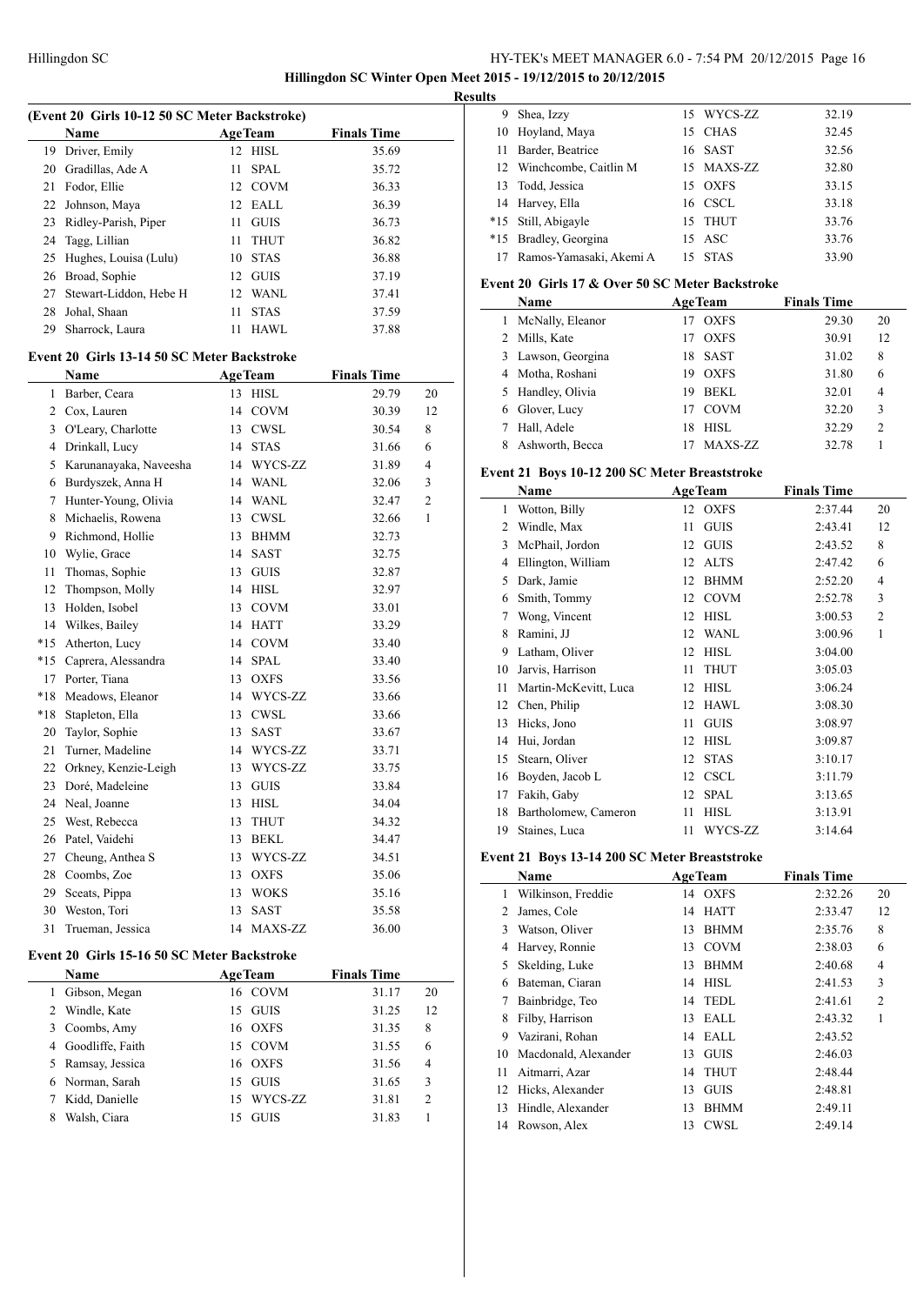**Hillingdon SC Winter Open Meet 2015 - 19/12/2015 to 20/12/2015 Results**

|               | (Event 21 Boys 13-14 200 SC Meter Breaststroke)                                   |    |                    |                    |              |
|---------------|-----------------------------------------------------------------------------------|----|--------------------|--------------------|--------------|
|               | <b>Name</b>                                                                       |    | <b>AgeTeam</b>     | <b>Finals Time</b> |              |
| 15            | Smale, Oscar                                                                      |    | 14 GUIS            | 2:53.05            |              |
|               | 16 McDade, Kenji                                                                  |    | 13 MAXS-ZZ         | 2:53.12            |              |
|               | 17 Degen, Harry                                                                   |    | 13 STAS            | 2:53.67            |              |
|               | Event 21 Boys 15-16 200 SC Meter Breaststroke                                     |    |                    |                    |              |
|               | Name                                                                              |    | <b>AgeTeam</b>     | <b>Finals Time</b> |              |
|               | 1 Rogers, Alexander                                                               |    | 16 BHMM            | 2:23.35            | 20           |
|               | 2 Simmons, George                                                                 |    | 16 WYCS-ZZ         | 2:25.12            | 12           |
|               | 3 Collins, Alfie                                                                  |    | 15 HISL            | 2:26.22            | 8            |
|               | 4 Aydin, Oscar                                                                    |    | 15 TEDL            | 2:30.37            | 6            |
|               | 5 Manser, George                                                                  |    | 16 MAXS-ZZ         | 2:31.80            | 4            |
|               | 6 McLean, Joseph                                                                  |    | 15 OXFS            | 2:33.68            | 3            |
|               | 7 Chadwick, Matthew                                                               |    | 15 MAXS-ZZ         | 2:36.80            | 2            |
|               | 8 McAvoy, Terry R                                                                 |    | 15 CSCL            | 2:39.81            | 1            |
|               | 9 Ross, Oliver                                                                    |    | 15 WYCS-ZZ         | 2:41.94            |              |
|               |                                                                                   |    |                    |                    |              |
|               | Event 21 Boys 17 & Over 200 SC Meter Breaststroke<br>Name                         |    | AgeTeam            | <b>Finals Time</b> |              |
|               | 1 Moriarty, Edward                                                                |    | 19 BEKL            | 2:30.82            | 20           |
|               | 2 Winchcombe, Cameron T                                                           |    | 17 MAXS-ZZ         | 2:31.34            | 12           |
|               | 3 Pullen, Aaron M                                                                 |    | 18 EALL            | 2:32.98            | 8            |
|               |                                                                                   |    |                    |                    | 6            |
|               | 4 Ni Yan, Eric<br>--- Chete, Sergiu                                               |    | 17 EALL<br>17 GUIS | 2:37.32            |              |
|               |                                                                                   |    |                    | DQ                 |              |
|               | 7.1 After the start or after each turn single fly kick not performed before the 1 |    |                    |                    |              |
|               | Event 22 Girls 10-14 100 SC Meter Freestyle                                       |    |                    |                    |              |
|               | Name                                                                              |    | AgeTeam            | <b>Finals Time</b> |              |
| <b>Finals</b> |                                                                                   |    |                    |                    |              |
|               | 1 Barber, Ceara                                                                   |    | 13 HISL            | 59.63              | 20           |
|               | 2 Podurgiel, Anna                                                                 |    | 13 CWSL            | 59.99              | 12           |
|               | 3 Drinkall, Lucy                                                                  |    | 14 STAS            | 1:00.28            | 8            |
|               | 4 O'Leary, Charlotte                                                              |    | 13 CWSL            | 1:00.34            | 6            |
|               | 5 Hoare, Madeleine                                                                |    | 13 COVM            | 1:00.61            | 4            |
|               | 6 Brantley, Lauren                                                                |    | 13 CSCL            | 1:01.04            | 3            |
|               | 7 Fraser, Ruby                                                                    |    | 12 HISL            | 1:01.72            | 2            |
| 8             | Lewitt, Caroline                                                                  |    | 12 CWSL            | 1:01.83            | $\mathbf{1}$ |
|               | Event 22 Girls 10-14 100 SC Meter Freestyle                                       |    |                    |                    |              |
|               | <b>Name</b>                                                                       |    | AgeTeam            | <b>Prelim Time</b> |              |
|               | Preliminaries                                                                     |    |                    |                    |              |
| 1             | Barber, Ceara                                                                     | 13 | <b>HISL</b>        | 59.38              | q            |
| 2             | Podurgiel, Anna                                                                   | 13 | ${\rm CWSL}$       | 59.42              | q            |
| 3             | Dunleavy, Maia H                                                                  |    | 14 WANL            | 59.98              | q            |
| 4             | O'Leary, Charlotte                                                                | 13 | <b>CWSL</b>        | 1:00.18            | q            |
| 5             | Hoare, Madeleine                                                                  | 13 | COVM               | 1:00.35            | q            |
| 6             | Drinkall, Lucy                                                                    | 14 | <b>STAS</b>        | 1:00.72            | q            |
| 7             | Brantley, Lauren                                                                  | 13 | <b>CSCL</b>        | 1:01.15            | q            |
| $*8$          | Seymour, Daisy                                                                    |    | 12 GUIS            | 1:01.37            | q            |
| *8            | Lewitt, Caroline                                                                  |    | 12 CWSL            | 1:01.37            | q            |
|               | <b>Swim-Off Required</b>                                                          |    |                    |                    |              |
| 10            | Fraser, Ruby                                                                      | 12 | ${\rm HISL}$       | 1:01.47            |              |
| 11            | Olesen, Alex                                                                      | 14 | $\rm STAS$         | 1:01.71            |              |
| 12            | Rigg, Charlotte                                                                   | 13 | <b>BHMM</b>        | 1:02.07            |              |
| 13            | McConnachie, Lauren                                                               | 13 | <b>COVM</b>        | 1:02.09            |              |
| 14            | Little, Delphine                                                                  |    | 12 OXFS            | 1:02.23            |              |
|               | 15 Negrine, Sophie                                                                |    | 12 BHMM            | 1:02.25            |              |
|               |                                                                                   |    |                    |                    |              |

| IJ    |                           |    |                              |         |
|-------|---------------------------|----|------------------------------|---------|
|       | 16 Michaelis, Rowena      | 13 | CWSL                         | 1:02.58 |
|       | 17 Davies, Erin           | 12 | BHMM                         | 1:02.70 |
|       | 18 Hunter-Young, Olivia   | 14 | <b>WANL</b>                  | 1:02.73 |
|       | 19 Cox, Lauren            | 14 | $\rm COVM$                   | 1:02.93 |
| 20    | Thompson, Molly           | 14 | HISL                         | 1:02.99 |
| 21    | Cheung, Anthea S          | 13 | WYCS-ZZ                      | 1:03.05 |
| 22    | Richmond, Hollie          | 13 | <b>BHMM</b>                  | 1:03.12 |
|       | 23 Poulton, Abigail       | 12 | <b>GUIS</b>                  | 1:03.16 |
| 24    | Hansen-Hamilton, Tilly    | 13 | <b>GUIS</b>                  | 1:03.24 |
| 25    | Meadows, Eleanor          | 14 | WYCS-ZZ                      | 1:03.51 |
| 26    | Surminski, Emily          | 13 | $\ensuremath{\mathrm{CWSL}}$ | 1:03.54 |
|       | 27 Wallis, Megan          | 14 | <b>GUIS</b>                  | 1:03.59 |
| 28    | Basinger, Alyssa          | 12 | <b>MADS</b>                  | 1:03.61 |
| 29    | Barber, Niamh             | 12 | HISL                         | 1:03.83 |
| 30    | Von Opel, Clara T         | 11 | CWSL                         | 1:03.86 |
| 31    | Karunanayaka, Naveesha    | 14 | WYCS-ZZ                      | 1:03.95 |
| 32    | Mallon, Antoinette E      | 14 | WANL                         | 1:03.99 |
| 33    | Smit, Megan               | 12 | <b>OXFS</b>                  | 1:04.45 |
|       | *34 Vicary, Ana           | 14 | <b>COVM</b>                  | 1:04.49 |
| $*34$ | Johnson, Maya             | 12 | EALL                         | 1:04.49 |
|       | *36 Rowlands, Jessica     | 12 | <b>GUIS</b>                  | 1:04.59 |
|       | *36 Mayes, Tilly          | 12 | <b>THUT</b>                  | 1:04.59 |
|       | 38 Coombs, Paige          | 12 | <b>STAS</b>                  | 1:04.81 |
|       | 39 Greenshields, Alisha   | 11 | BHMM                         | 1:04.92 |
|       | 40 Wylie, Grace           | 14 | <b>SAST</b>                  | 1:05.08 |
| 41    | Driver, Emily             | 12 | HISL                         | 1:05.62 |
|       | 42 Desroches, Madison     | 13 | <b>GUIS</b>                  | 1:05.66 |
| 43    | Nakariakova, Elena        | 12 | SPAM                         | 1:05.72 |
|       | 44 Hanson, Gemma          | 12 | HATT                         | 1:05.82 |
| 45    | Bryant, Izzy              | 12 | <b>GUIS</b>                  | 1:06.01 |
| 46    | Jones, Erin               | 12 | <b>COVM</b>                  | 1:06.02 |
| 47    | Loo, Caitlin              | 11 | HATT                         | 1:06.03 |
| 48    | Checkley, Millie          | 11 | BHMM                         | 1:06.11 |
| 49    | Martin, Gracie Mae        | 12 | <b>THUT</b>                  | 1:06.22 |
|       | 50 Heanen, Keady          | 12 | HISL                         | 1:06.29 |
| 51    | Otulana, Amirah           | 12 | HISL                         | 1:06.53 |
|       | 52 Coombs, Zoe            | 13 | <b>OXFS</b>                  | 1:06.56 |
| 53    | Broad, Sophie             | 12 | GUIS                         | 1:06.58 |
|       | 54 Booth, Merissa         |    | 10 MAXS-ZZ                   | 1:07.09 |
|       | 55 Neal, Joanne           | 13 | <b>HISL</b>                  | 1:07.21 |
| 56    | Whittles, Madalena        | 12 | <b>CWSL</b>                  | 1:07.27 |
| 57    | Moller-Butcher, Genevieve | 12 | <b>GUIS</b>                  | 1:07.30 |
| 58    | Harry, Isabel             | 12 | <b>STAS</b>                  | 1:07.39 |
| 59    | Goodgame, Gretel          | 11 | <b>OXFS</b>                  | 1:07.88 |
| 60    | Boeckman, Anna C          | 12 | CWSL                         | 1:08.01 |
| 61    | Munden, Eva               | 13 | <b>GUIS</b>                  | 1:08.43 |
| 62    | Stewart-Liddon, Hebe H    | 12 | WANL                         | 1:08.68 |
| 63    | Peake, Cathryn            | 13 | <b>OXFS</b>                  | 1:08.81 |
| 64    | Fodor, Ellie              | 12 | <b>COVM</b>                  | 1:08.94 |
| 65    | Peppiatt, Megan           | 12 | <b>HISL</b>                  | 1:08.98 |
| 66    | Kovenklioglu, Lara        | 12 | EALL                         | 1:09.89 |
| 67    | Holmes, Emily             | 12 | <b>HISL</b>                  | 1:10.42 |
|       |                           |    |                              |         |

# **Event 22 Girls 15 & Over 100 SC Meter Freestyle**

| Name                | <b>AgeTeam</b> | <b>Finals Time</b> |    |
|---------------------|----------------|--------------------|----|
| Finals              |                |                    |    |
| 1 Powell, Paige     | 16 EALL        | 57.57              | 20 |
| 2 Millington, Ellie | 16 OXFS        | 57.63              |    |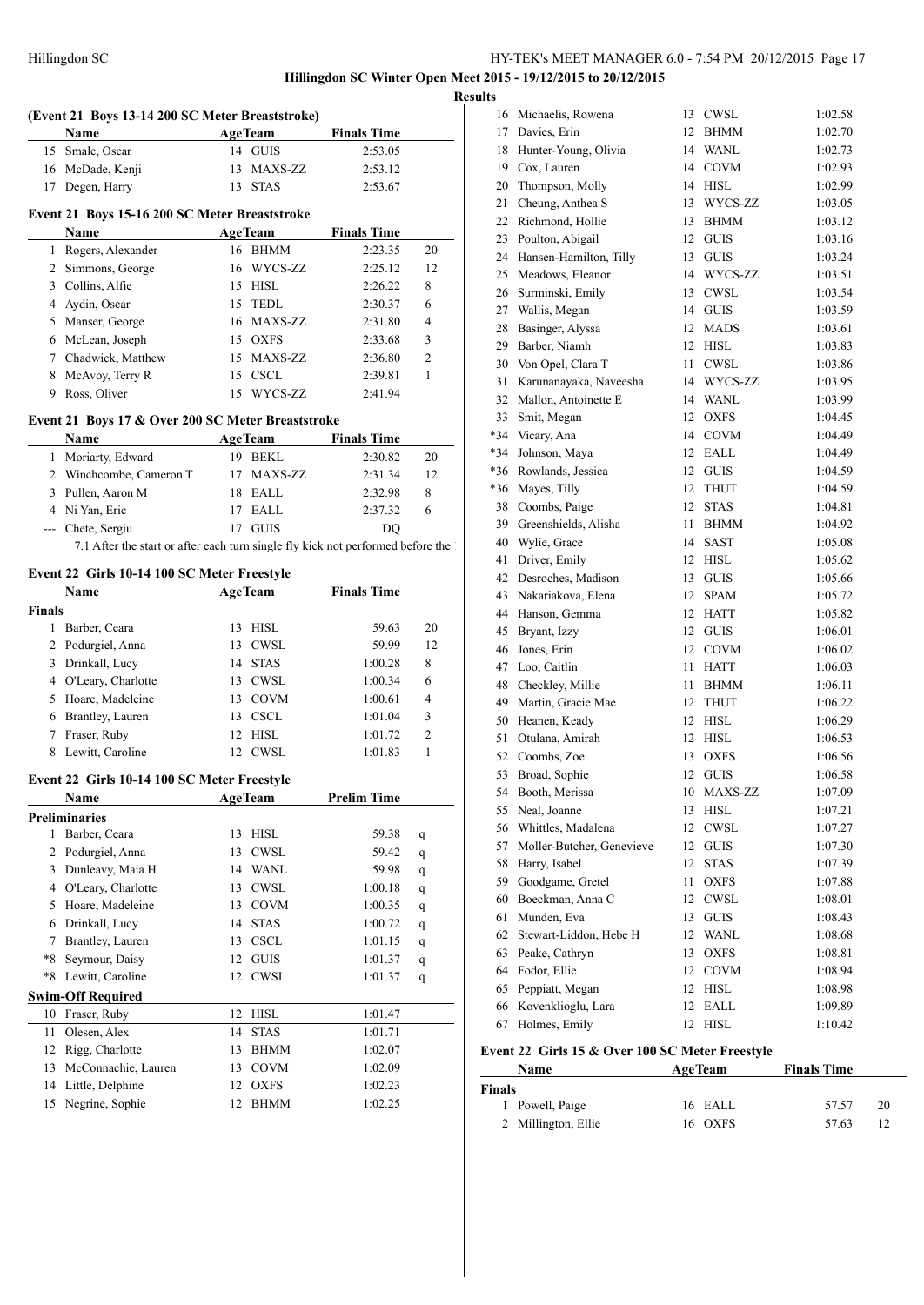**Hillingdon SC Winter Open Meet 2015 - 19/12/2015 to 20/12/2015**

|               | Name                                                    |    | Finals  (Event 22 Girls 15 & Over 100 SC Meter Freestyle)<br><b>AgeTeam</b> | <b>Finals Time</b> |    |
|---------------|---------------------------------------------------------|----|-----------------------------------------------------------------------------|--------------------|----|
| 3             | Smith, Georgia                                          | 17 | <b>GUIS</b>                                                                 | 57.65              | 8  |
| 4             | McNally, Eleanor                                        | 17 | <b>OXFS</b>                                                                 | 58.29              | 6  |
|               | 5 Vos, Loulou                                           |    | 16 HISL                                                                     | 58.64              | 4  |
|               | 6 Grimshaw, Amy                                         |    | 16 HISL                                                                     | 59.09              | 3  |
|               | 7 Gowing, Leah                                          |    | 18 COVM                                                                     | 59.30              | 2  |
|               | Ryan, Nicole                                            |    |                                                                             |                    | 1  |
| 8             |                                                         | 17 | WYCS-ZZ                                                                     | 59.90              |    |
|               | Event 22 Girls 15 & Over 100 SC Meter Freestyle<br>Name |    | <b>AgeTeam</b>                                                              | <b>Prelim Time</b> |    |
|               | <b>Preliminaries</b>                                    |    |                                                                             |                    |    |
| 1             | Millington, Ellie                                       |    | 16 OXFS                                                                     | 57.19              | q  |
| 2             | Rogers, Hannah                                          | 22 | <b>TEDL</b>                                                                 | 57.28              | q  |
| 3             | McNally, Eleanor                                        | 17 | <b>OXFS</b>                                                                 | 57.62              | q  |
| 4             | Powell, Paige                                           |    | 16 EALL                                                                     | 58.02              | q  |
| 5             | Smith, Georgia                                          |    | 17 GUIS                                                                     | 58.06              | q  |
| 6             | Grimshaw, Amy                                           |    | 16 HISL                                                                     | 58.44              | q  |
| 7             | Close, Chloe                                            |    | 17 CWSL                                                                     | 58.48              | q  |
| 8             | Gowing, Leah                                            |    | 18 COVM                                                                     | 58.69              | q  |
| 9             | Ryan, Nicole                                            | 17 | WYCS-ZZ                                                                     | 58.84              |    |
| 10            | Vos, Loulou                                             |    | 16 HISL                                                                     | 58.97              |    |
| 11            | Lawson, Georgina                                        | 18 | SAST                                                                        | 58.99              |    |
| 12            | Coombs, Amy                                             | 16 | <b>OXFS</b>                                                                 | 59.05              |    |
| 13            | Britton, Phyllida                                       |    | 18 WANL                                                                     | 59.18              |    |
| 14            | Cook, Fearn                                             | 20 | <b>BEKL</b>                                                                 | 59.41              |    |
|               | Tripp, Sarah                                            | 17 | <b>GUIS</b>                                                                 | 59.45              |    |
| 15            | Mills, Kate                                             |    |                                                                             |                    |    |
| 16            |                                                         | 17 | <b>OXFS</b>                                                                 | 59.52              |    |
| 17            | Hodgson, Amy                                            | 15 | <b>GUIS</b>                                                                 | 59.56              |    |
| 18            | Hodgson, Katie                                          |    | 16 GUIS                                                                     | 59.58              |    |
| 19            | Philp, Chloe                                            | 17 | <b>STAS</b>                                                                 | 1:00.03            |    |
| 20            | Parsons, Tiffany                                        |    | 15 STAS                                                                     | 1:00.04            |    |
| 21            | Rixon, Ellenor                                          |    | 15 GUIS                                                                     | 1:00.14            |    |
| 22            | Windle, Ella N                                          |    | 17 GUIS                                                                     | 1:00.15            |    |
| 23            | McQuaid, Kate                                           |    | 17 HATT                                                                     | 1:00.45            |    |
| 24            | Baxter, Issy                                            | 18 | WYCS-ZZ                                                                     | 1:00.55            |    |
| 25            | Hall, Adele                                             | 18 | <b>HISL</b>                                                                 | 1:00.81            |    |
| 26            | Hanson, Harriet                                         | 16 | <b>MILW</b>                                                                 | 1:01.25            |    |
| 27            | Shea, Izzy                                              | 15 | WYCS-ZZ                                                                     | 1:01.26            |    |
| 28            | Pollard, Amy E                                          | 15 | GUIS                                                                        | 1:01.35            |    |
| 29            | Stott, Shannon                                          | 15 | SAST                                                                        | 1:01.44            |    |
| 30            | Grantham, Abbie                                         | 15 | <b>COVM</b>                                                                 | 1:01.48            |    |
| 31            | Hortop, Amy                                             | 15 | <b>ASC</b>                                                                  | 1:01.76            |    |
| 32            | Hoyland, Maya                                           |    | 15 CHAS                                                                     | 1:02.02            |    |
| 33            | Tedeschi-Atkins, Sofia                                  | 17 | EALL                                                                        | 1:02.22            |    |
| 34            | Barder, Beatrice                                        | 16 | SAST                                                                        | 1:02.78            |    |
| 35            | Webster, Olivia                                         |    | 15 OXFS                                                                     | 1:03.22            |    |
| 36            | Farnfield, Sammy L                                      | 15 | $\rm CHAS$                                                                  | 1:03.27            |    |
| 37            | Westcough, Fiona                                        | 18 | <b>ENSL</b>                                                                 | 1:05.60            |    |
|               | Event 23 Boys 10-14 100 SC Meter Backstroke             |    |                                                                             |                    |    |
|               | Name                                                    |    | <b>AgeTeam</b>                                                              | <b>Finals Time</b> |    |
| <b>Finals</b> |                                                         |    |                                                                             |                    |    |
| 1             | McClenn, James                                          | 13 | <b>CHAS</b>                                                                 | 1:01.38            | 20 |
| 2             | Watson, Oliver                                          | 13 | BHMM                                                                        | 1:02.48            | 12 |
| 3             | Maxwell, Finlay                                         | 13 | BEKL                                                                        | 1:04.41            | 8  |
| 4             | Burton, Matthew                                         | 14 | EALL                                                                        | 1:05.43            | 6  |

| 5 Doest, Noa                    |                                                                                                                                                                                                                                                                                                                                                                                                                                                                                                                                                                                | 13 GUIS                                                                                      | 1:05.44                                                                                                                                                                                                                                                                                                                                                                                                                                                                                                                           | 4                                                                                                                                                                                                                                                                                                     |
|---------------------------------|--------------------------------------------------------------------------------------------------------------------------------------------------------------------------------------------------------------------------------------------------------------------------------------------------------------------------------------------------------------------------------------------------------------------------------------------------------------------------------------------------------------------------------------------------------------------------------|----------------------------------------------------------------------------------------------|-----------------------------------------------------------------------------------------------------------------------------------------------------------------------------------------------------------------------------------------------------------------------------------------------------------------------------------------------------------------------------------------------------------------------------------------------------------------------------------------------------------------------------------|-------------------------------------------------------------------------------------------------------------------------------------------------------------------------------------------------------------------------------------------------------------------------------------------------------|
| 6 Jenkins, Daniel               |                                                                                                                                                                                                                                                                                                                                                                                                                                                                                                                                                                                | 14 OXFS                                                                                      | 1:05.51                                                                                                                                                                                                                                                                                                                                                                                                                                                                                                                           | 3                                                                                                                                                                                                                                                                                                     |
| 7 Skelton, Nicholas             |                                                                                                                                                                                                                                                                                                                                                                                                                                                                                                                                                                                |                                                                                              | 1:05.63                                                                                                                                                                                                                                                                                                                                                                                                                                                                                                                           | 2                                                                                                                                                                                                                                                                                                     |
| Rowett, Ben                     |                                                                                                                                                                                                                                                                                                                                                                                                                                                                                                                                                                                |                                                                                              | 1:06.81                                                                                                                                                                                                                                                                                                                                                                                                                                                                                                                           | 1                                                                                                                                                                                                                                                                                                     |
|                                 |                                                                                                                                                                                                                                                                                                                                                                                                                                                                                                                                                                                |                                                                                              |                                                                                                                                                                                                                                                                                                                                                                                                                                                                                                                                   |                                                                                                                                                                                                                                                                                                       |
| Name                            |                                                                                                                                                                                                                                                                                                                                                                                                                                                                                                                                                                                |                                                                                              | <b>Prelim Time</b>                                                                                                                                                                                                                                                                                                                                                                                                                                                                                                                |                                                                                                                                                                                                                                                                                                       |
|                                 |                                                                                                                                                                                                                                                                                                                                                                                                                                                                                                                                                                                |                                                                                              |                                                                                                                                                                                                                                                                                                                                                                                                                                                                                                                                   |                                                                                                                                                                                                                                                                                                       |
|                                 |                                                                                                                                                                                                                                                                                                                                                                                                                                                                                                                                                                                |                                                                                              |                                                                                                                                                                                                                                                                                                                                                                                                                                                                                                                                   | q                                                                                                                                                                                                                                                                                                     |
|                                 | 14                                                                                                                                                                                                                                                                                                                                                                                                                                                                                                                                                                             | <b>OXFS</b>                                                                                  |                                                                                                                                                                                                                                                                                                                                                                                                                                                                                                                                   | q                                                                                                                                                                                                                                                                                                     |
|                                 |                                                                                                                                                                                                                                                                                                                                                                                                                                                                                                                                                                                |                                                                                              |                                                                                                                                                                                                                                                                                                                                                                                                                                                                                                                                   | q                                                                                                                                                                                                                                                                                                     |
|                                 |                                                                                                                                                                                                                                                                                                                                                                                                                                                                                                                                                                                |                                                                                              |                                                                                                                                                                                                                                                                                                                                                                                                                                                                                                                                   | q                                                                                                                                                                                                                                                                                                     |
|                                 |                                                                                                                                                                                                                                                                                                                                                                                                                                                                                                                                                                                |                                                                                              |                                                                                                                                                                                                                                                                                                                                                                                                                                                                                                                                   | q                                                                                                                                                                                                                                                                                                     |
|                                 |                                                                                                                                                                                                                                                                                                                                                                                                                                                                                                                                                                                |                                                                                              |                                                                                                                                                                                                                                                                                                                                                                                                                                                                                                                                   | q                                                                                                                                                                                                                                                                                                     |
|                                 |                                                                                                                                                                                                                                                                                                                                                                                                                                                                                                                                                                                |                                                                                              |                                                                                                                                                                                                                                                                                                                                                                                                                                                                                                                                   |                                                                                                                                                                                                                                                                                                       |
|                                 |                                                                                                                                                                                                                                                                                                                                                                                                                                                                                                                                                                                |                                                                                              |                                                                                                                                                                                                                                                                                                                                                                                                                                                                                                                                   | q                                                                                                                                                                                                                                                                                                     |
|                                 |                                                                                                                                                                                                                                                                                                                                                                                                                                                                                                                                                                                |                                                                                              |                                                                                                                                                                                                                                                                                                                                                                                                                                                                                                                                   | q                                                                                                                                                                                                                                                                                                     |
|                                 |                                                                                                                                                                                                                                                                                                                                                                                                                                                                                                                                                                                |                                                                                              |                                                                                                                                                                                                                                                                                                                                                                                                                                                                                                                                   |                                                                                                                                                                                                                                                                                                       |
|                                 |                                                                                                                                                                                                                                                                                                                                                                                                                                                                                                                                                                                |                                                                                              |                                                                                                                                                                                                                                                                                                                                                                                                                                                                                                                                   |                                                                                                                                                                                                                                                                                                       |
|                                 |                                                                                                                                                                                                                                                                                                                                                                                                                                                                                                                                                                                |                                                                                              |                                                                                                                                                                                                                                                                                                                                                                                                                                                                                                                                   |                                                                                                                                                                                                                                                                                                       |
|                                 |                                                                                                                                                                                                                                                                                                                                                                                                                                                                                                                                                                                |                                                                                              |                                                                                                                                                                                                                                                                                                                                                                                                                                                                                                                                   |                                                                                                                                                                                                                                                                                                       |
|                                 |                                                                                                                                                                                                                                                                                                                                                                                                                                                                                                                                                                                |                                                                                              |                                                                                                                                                                                                                                                                                                                                                                                                                                                                                                                                   |                                                                                                                                                                                                                                                                                                       |
|                                 |                                                                                                                                                                                                                                                                                                                                                                                                                                                                                                                                                                                |                                                                                              |                                                                                                                                                                                                                                                                                                                                                                                                                                                                                                                                   |                                                                                                                                                                                                                                                                                                       |
|                                 |                                                                                                                                                                                                                                                                                                                                                                                                                                                                                                                                                                                |                                                                                              |                                                                                                                                                                                                                                                                                                                                                                                                                                                                                                                                   |                                                                                                                                                                                                                                                                                                       |
|                                 |                                                                                                                                                                                                                                                                                                                                                                                                                                                                                                                                                                                |                                                                                              |                                                                                                                                                                                                                                                                                                                                                                                                                                                                                                                                   |                                                                                                                                                                                                                                                                                                       |
| Pullan, George                  |                                                                                                                                                                                                                                                                                                                                                                                                                                                                                                                                                                                |                                                                                              | 1:08.68                                                                                                                                                                                                                                                                                                                                                                                                                                                                                                                           |                                                                                                                                                                                                                                                                                                       |
| 18 Ubertalli, Pietro            | 11                                                                                                                                                                                                                                                                                                                                                                                                                                                                                                                                                                             | CWSL                                                                                         | 1:08.87                                                                                                                                                                                                                                                                                                                                                                                                                                                                                                                           |                                                                                                                                                                                                                                                                                                       |
| 19 White, Auryn                 |                                                                                                                                                                                                                                                                                                                                                                                                                                                                                                                                                                                |                                                                                              | 1:08.96                                                                                                                                                                                                                                                                                                                                                                                                                                                                                                                           |                                                                                                                                                                                                                                                                                                       |
| Lancaster, Josh                 |                                                                                                                                                                                                                                                                                                                                                                                                                                                                                                                                                                                |                                                                                              | 1:09.21                                                                                                                                                                                                                                                                                                                                                                                                                                                                                                                           |                                                                                                                                                                                                                                                                                                       |
| Lee-Knowles, Billy              |                                                                                                                                                                                                                                                                                                                                                                                                                                                                                                                                                                                |                                                                                              | 1:09.23                                                                                                                                                                                                                                                                                                                                                                                                                                                                                                                           |                                                                                                                                                                                                                                                                                                       |
| 22 Bainbridge, Teo              | 14                                                                                                                                                                                                                                                                                                                                                                                                                                                                                                                                                                             |                                                                                              | 1:09.83                                                                                                                                                                                                                                                                                                                                                                                                                                                                                                                           |                                                                                                                                                                                                                                                                                                       |
| Ellington, William              |                                                                                                                                                                                                                                                                                                                                                                                                                                                                                                                                                                                |                                                                                              | 1:10.02                                                                                                                                                                                                                                                                                                                                                                                                                                                                                                                           |                                                                                                                                                                                                                                                                                                       |
| 24 Wilson, Alexander            |                                                                                                                                                                                                                                                                                                                                                                                                                                                                                                                                                                                |                                                                                              | 1:10.12                                                                                                                                                                                                                                                                                                                                                                                                                                                                                                                           |                                                                                                                                                                                                                                                                                                       |
| Stewart, Toby                   |                                                                                                                                                                                                                                                                                                                                                                                                                                                                                                                                                                                |                                                                                              | 1:10.25                                                                                                                                                                                                                                                                                                                                                                                                                                                                                                                           |                                                                                                                                                                                                                                                                                                       |
| Almadin, Oscar                  |                                                                                                                                                                                                                                                                                                                                                                                                                                                                                                                                                                                |                                                                                              | 1:10.60                                                                                                                                                                                                                                                                                                                                                                                                                                                                                                                           |                                                                                                                                                                                                                                                                                                       |
|                                 |                                                                                                                                                                                                                                                                                                                                                                                                                                                                                                                                                                                |                                                                                              | 1:11.72                                                                                                                                                                                                                                                                                                                                                                                                                                                                                                                           |                                                                                                                                                                                                                                                                                                       |
|                                 |                                                                                                                                                                                                                                                                                                                                                                                                                                                                                                                                                                                | <b>ASC</b>                                                                                   |                                                                                                                                                                                                                                                                                                                                                                                                                                                                                                                                   |                                                                                                                                                                                                                                                                                                       |
|                                 | 11                                                                                                                                                                                                                                                                                                                                                                                                                                                                                                                                                                             |                                                                                              |                                                                                                                                                                                                                                                                                                                                                                                                                                                                                                                                   |                                                                                                                                                                                                                                                                                                       |
|                                 | 12                                                                                                                                                                                                                                                                                                                                                                                                                                                                                                                                                                             |                                                                                              | 1:12.89                                                                                                                                                                                                                                                                                                                                                                                                                                                                                                                           |                                                                                                                                                                                                                                                                                                       |
|                                 |                                                                                                                                                                                                                                                                                                                                                                                                                                                                                                                                                                                |                                                                                              |                                                                                                                                                                                                                                                                                                                                                                                                                                                                                                                                   |                                                                                                                                                                                                                                                                                                       |
|                                 | 12                                                                                                                                                                                                                                                                                                                                                                                                                                                                                                                                                                             |                                                                                              |                                                                                                                                                                                                                                                                                                                                                                                                                                                                                                                                   |                                                                                                                                                                                                                                                                                                       |
|                                 |                                                                                                                                                                                                                                                                                                                                                                                                                                                                                                                                                                                |                                                                                              |                                                                                                                                                                                                                                                                                                                                                                                                                                                                                                                                   |                                                                                                                                                                                                                                                                                                       |
|                                 |                                                                                                                                                                                                                                                                                                                                                                                                                                                                                                                                                                                |                                                                                              |                                                                                                                                                                                                                                                                                                                                                                                                                                                                                                                                   |                                                                                                                                                                                                                                                                                                       |
|                                 |                                                                                                                                                                                                                                                                                                                                                                                                                                                                                                                                                                                |                                                                                              |                                                                                                                                                                                                                                                                                                                                                                                                                                                                                                                                   |                                                                                                                                                                                                                                                                                                       |
|                                 |                                                                                                                                                                                                                                                                                                                                                                                                                                                                                                                                                                                |                                                                                              |                                                                                                                                                                                                                                                                                                                                                                                                                                                                                                                                   |                                                                                                                                                                                                                                                                                                       |
|                                 |                                                                                                                                                                                                                                                                                                                                                                                                                                                                                                                                                                                |                                                                                              |                                                                                                                                                                                                                                                                                                                                                                                                                                                                                                                                   |                                                                                                                                                                                                                                                                                                       |
|                                 |                                                                                                                                                                                                                                                                                                                                                                                                                                                                                                                                                                                |                                                                                              |                                                                                                                                                                                                                                                                                                                                                                                                                                                                                                                                   |                                                                                                                                                                                                                                                                                                       |
|                                 |                                                                                                                                                                                                                                                                                                                                                                                                                                                                                                                                                                                |                                                                                              |                                                                                                                                                                                                                                                                                                                                                                                                                                                                                                                                   |                                                                                                                                                                                                                                                                                                       |
|                                 |                                                                                                                                                                                                                                                                                                                                                                                                                                                                                                                                                                                |                                                                                              |                                                                                                                                                                                                                                                                                                                                                                                                                                                                                                                                   |                                                                                                                                                                                                                                                                                                       |
| Churchill, Joseph               | 11                                                                                                                                                                                                                                                                                                                                                                                                                                                                                                                                                                             | <b>STAS</b>                                                                                  | 1:16.90                                                                                                                                                                                                                                                                                                                                                                                                                                                                                                                           |                                                                                                                                                                                                                                                                                                       |
| Wong, Vincent                   | 12                                                                                                                                                                                                                                                                                                                                                                                                                                                                                                                                                                             | HISL                                                                                         | 1:18.46                                                                                                                                                                                                                                                                                                                                                                                                                                                                                                                           |                                                                                                                                                                                                                                                                                                       |
|                                 |                                                                                                                                                                                                                                                                                                                                                                                                                                                                                                                                                                                |                                                                                              |                                                                                                                                                                                                                                                                                                                                                                                                                                                                                                                                   |                                                                                                                                                                                                                                                                                                       |
| Biss, Brandon                   | 10                                                                                                                                                                                                                                                                                                                                                                                                                                                                                                                                                                             | <b>CSCL</b>                                                                                  | 1:18.84                                                                                                                                                                                                                                                                                                                                                                                                                                                                                                                           |                                                                                                                                                                                                                                                                                                       |
| Chen, Philip<br>Boyden, Jacob L | 12<br>12                                                                                                                                                                                                                                                                                                                                                                                                                                                                                                                                                                       | <b>HAWL</b><br><b>CSCL</b>                                                                   | 1:19.79<br>1:20.05                                                                                                                                                                                                                                                                                                                                                                                                                                                                                                                |                                                                                                                                                                                                                                                                                                       |
|                                 | <b>Preliminaries</b><br>McClenn, James<br>Jenkins, Daniel<br>3 Watson, Oliver<br>4 Maxwell, Finlay<br>*5 Burton, Matthew<br>*5 Skelton, Nicholas<br>Rowett, Ben<br>Doest, Noa<br>McPhail, Jordon<br>10 Mitchell, Tom<br>Kibblewhite, Joe<br>Jones, Stanley<br>Stearn, Callum<br>Philp, Ross<br>Dark, Jamie<br>16 Connell, Hymie<br>27 Divet, Yann<br>Morgan, Ellis<br>Shaw, Joshua<br>30 Woolley, Acer<br>Sansome, Thomas<br>Everett, Timothy<br>Donovan, Daniel<br>Bingham, Herbert T<br>McGarvie, Max E<br>Speers, James<br>Burton, Luke<br>Wareing, Henry<br>Colling, Logan | 13<br>13<br>13<br>13<br>14<br>14<br>14<br>13<br>12<br>12<br>12<br>12<br>12<br>12<br>12<br>12 | 12 OXFS<br>14 GUIS<br>Event 23 Boys 10-14 100 SC Meter Backstroke<br><b>AgeTeam</b><br><b>CHAS</b><br><b>BHMM</b><br><b>BEKL</b><br>14 EALL<br>12 OXFS<br>14 GUIS<br><b>GUIS</b><br>12 GUIS<br>13 COVM<br>BEKL<br><b>CROL</b><br><b>STAS</b><br><b>STAS</b><br><b>BHMM</b><br>12<br>14 COVM<br>14 GUIS<br>13 EALL<br>14 WYCS-ZZ<br>12 HISL<br>TEDL<br>12 ALTS<br>14 CWSL<br>12 GUIS<br>14 MAXS-ZZ<br>12 CSCL<br>12<br><b>GUIS</b><br>BHMM<br>WYCS-ZZ<br>ASC<br>GUIS<br>CWSL<br>CHAS<br><b>THUT</b><br>EALL<br>HISL<br><b>HISL</b> | 1:02.49<br>1:03.40<br>1:03.55<br>1:05.01<br>1:05.38<br>1:05.38<br>1:05.39<br>1:05.64<br>1:05.73<br>1:06.08<br>1:06.53<br>1:06.67<br>1:07.59<br>1:07.60<br>1:08.58<br>1:08.64<br>1:11.89<br>1:12.79<br>1:12.96<br>1:13.39<br>1:13.97<br>1:14.42<br>1:14.95<br>1:15.37<br>1:15.72<br>1:15.99<br>1:16.56 |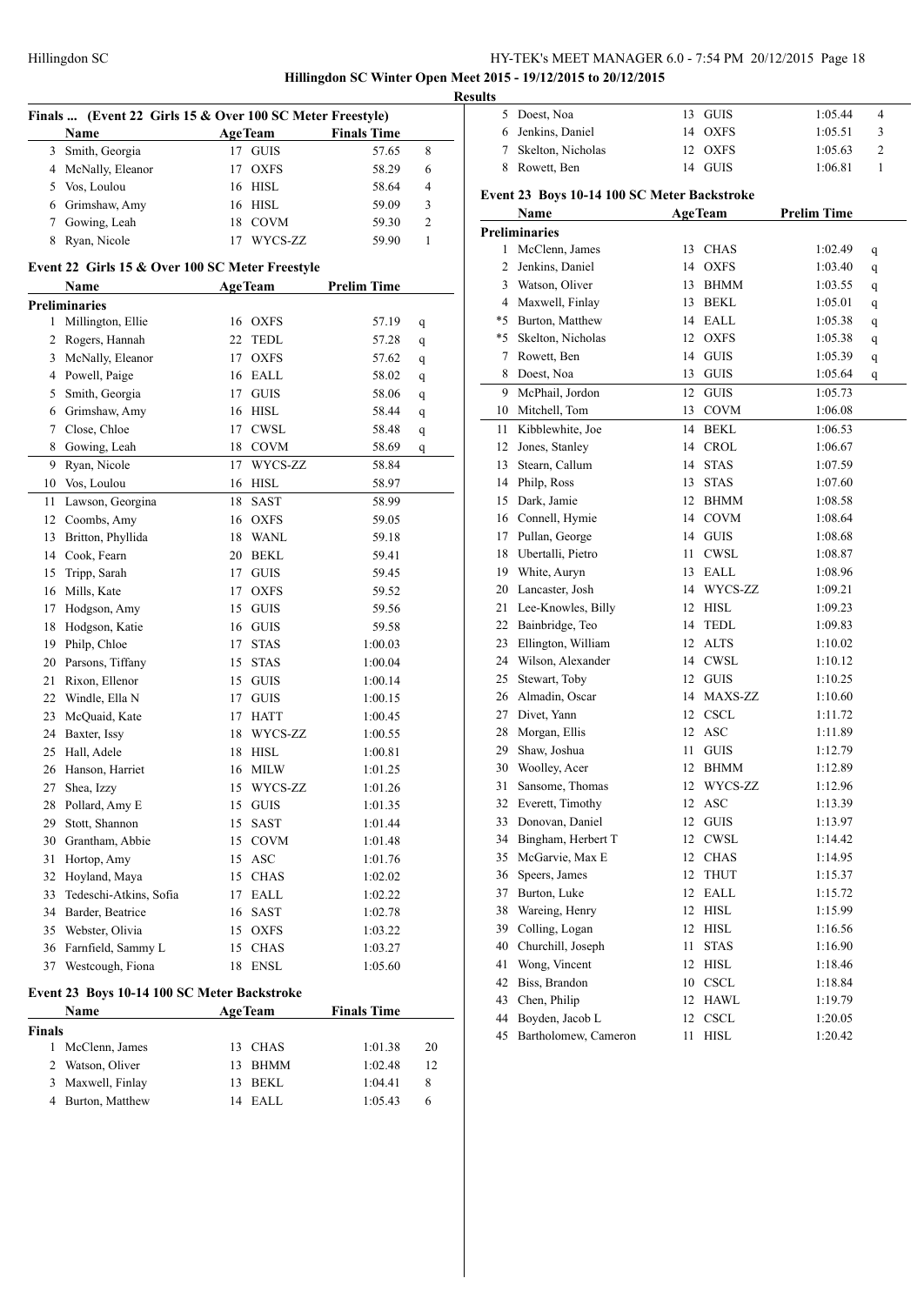**Hillingdon SC Winter Open Meet 2015 - 19/12/2015 to 20/12/2015 Results**

 $\overline{\phantom{a}}$ 

| Event 23 Boys 15 & Over 100 SC Meter Backstroke<br><b>AgeTeam</b><br><b>Finals Time</b><br>Name |                                            |         |                |                    |                          |  |  |  |  |
|-------------------------------------------------------------------------------------------------|--------------------------------------------|---------|----------------|--------------------|--------------------------|--|--|--|--|
| <b>Finals</b>                                                                                   |                                            |         |                |                    |                          |  |  |  |  |
| 1                                                                                               | Campbell-Maughan, Zach                     |         | 16 CWSL        | 57.81              | 20                       |  |  |  |  |
|                                                                                                 | 2 Carroll, Alexander                       |         | 16 COVM        | 58.52              | 12                       |  |  |  |  |
| 3                                                                                               | Singleton, Rhys                            |         | 17 BEKL        | 59.37              | 8                        |  |  |  |  |
| 4                                                                                               | Phippen, Sam D                             |         | 15 WYCS-ZZ     | 59.82              | 6                        |  |  |  |  |
| 5                                                                                               | Hadjazi, Rabah                             |         | 15 EALL        | 1:00.41            | 4                        |  |  |  |  |
|                                                                                                 | 6 Gilchrist, Lewis                         |         | 15 OXFS        | 1:01.34            | 3                        |  |  |  |  |
|                                                                                                 | 7 Fallon, Conor                            | 15      | <b>HISL</b>    | 1:02.04            | 2                        |  |  |  |  |
| 8                                                                                               | Springett, Ewan                            | 15      | <b>OXFS</b>    | 1:06.88            | 1                        |  |  |  |  |
|                                                                                                 |                                            |         |                |                    |                          |  |  |  |  |
| Event 23 Boys 15 & Over 100 SC Meter Backstroke<br><b>AgeTeam</b><br><b>Prelim Time</b><br>Name |                                            |         |                |                    |                          |  |  |  |  |
|                                                                                                 | <b>Preliminaries</b>                       |         |                |                    |                          |  |  |  |  |
| 1                                                                                               | Campbell-Maughan, Zach                     |         | 16 CWSL        | 57.71              | q                        |  |  |  |  |
|                                                                                                 | 2 Pullan, Charlie                          | 17      | <b>GUIS</b>    | 57.93              | q                        |  |  |  |  |
| 3                                                                                               | Carroll, Alexander                         |         | 16 COVM        | 58.60              | q                        |  |  |  |  |
|                                                                                                 | 4 Singleton, Rhys                          |         | 17 BEKL        | 58.92              | q                        |  |  |  |  |
| 5                                                                                               | Phippen, Sam D                             |         | 15 WYCS-ZZ     | 59.77              | q                        |  |  |  |  |
|                                                                                                 | 6 Hadjazi, Rabah                           |         | 15 EALL        | 1:00.01            | q                        |  |  |  |  |
| $\tau$                                                                                          | Gilchrist, Lewis                           |         | 15 OXFS        | 1:01.14            | q                        |  |  |  |  |
| 8                                                                                               | Fallon, Conor                              |         | 15 HISL        | 1:02.45            | q                        |  |  |  |  |
| 9                                                                                               | Mann, George                               | 15      | WYCS-ZZ        | 1:02.73            |                          |  |  |  |  |
| 10                                                                                              | Adams, Mitchell                            |         | 16 HISL        | 1:02.89            |                          |  |  |  |  |
| 11                                                                                              | Collins, Alfie                             | 15      | <b>HISL</b>    | 1:03.22            |                          |  |  |  |  |
| 12                                                                                              | Springett, Ewan                            | 15      | <b>OXFS</b>    | 1:03.49            |                          |  |  |  |  |
| 13                                                                                              | Karavis, Harvey                            |         | 15 MADS        | 1:04.03            |                          |  |  |  |  |
| 14                                                                                              | Lundie-Sadd, Tom                           |         | 15 WYCS-ZZ     | 1:04.08            |                          |  |  |  |  |
| 15                                                                                              | Irwin, Jamie                               |         | 15 ASC         | 1:04.53            |                          |  |  |  |  |
| 16                                                                                              | Motha, Chris                               |         | 15 OXFS        | 1:04.70            |                          |  |  |  |  |
| 17                                                                                              | Longhurst, George                          |         | 16 WYCS-ZZ     | 1:05.59            |                          |  |  |  |  |
| 18                                                                                              | Newman, Bertie                             |         | 15 CSCL        | 1:05.79            |                          |  |  |  |  |
|                                                                                                 |                                            |         |                |                    |                          |  |  |  |  |
|                                                                                                 | Event 24 Girls 10-12 50 SC Meter Butterfly |         |                |                    |                          |  |  |  |  |
|                                                                                                 | Name                                       |         | <b>AgeTeam</b> | <b>Finals Time</b> |                          |  |  |  |  |
|                                                                                                 | 1 Fraser, Ruby                             |         | 12 HISL        | 30.91              | 20                       |  |  |  |  |
| 2                                                                                               | Little, Delphine                           | 12      | <b>OXFS</b>    | 31.05              | 12                       |  |  |  |  |
| 3                                                                                               | Von Opel, Clara T                          | 11      | <b>CWSL</b>    | 31.52              | 8                        |  |  |  |  |
| 4                                                                                               | Rowlands, Jessica                          | 12      | ${\rm GUIS}$   | 31.78              | 6                        |  |  |  |  |
| 5                                                                                               | Smit, Megan                                | 12      | <b>OXFS</b>    | 32.10              | $\overline{\mathcal{L}}$ |  |  |  |  |
| 6                                                                                               | Mayes, Tilly                               | 12      | <b>THUT</b>    | 32.60              | 3                        |  |  |  |  |
| 7                                                                                               | Hamerlaine, Yasmine                        | 12      | <b>TEDL</b>    | 32.67              | $\boldsymbol{2}$         |  |  |  |  |
| 8                                                                                               | Agius, Zara                                | 11      | GUIS           | 33.00              | 1                        |  |  |  |  |
| 9                                                                                               | Poulton, Abigail                           | 12      | <b>GUIS</b>    | 33.26              |                          |  |  |  |  |
| 10                                                                                              | Booth, Merissa                             | 10      | MAXS-ZZ        | 33.31              |                          |  |  |  |  |
| 11                                                                                              | Basinger, Alyssa                           | 12      | <b>MADS</b>    | 33.35              |                          |  |  |  |  |
| 12                                                                                              | Coombs, Paige                              | 12      | <b>STAS</b>    | 33.53              |                          |  |  |  |  |
| 13                                                                                              | Stevenson, Ana                             | 11      | STAS           | 33.63              |                          |  |  |  |  |
| 14                                                                                              | Ridley-Parish, Piper                       | 11      | <b>GUIS</b>    | 33.86              |                          |  |  |  |  |
| 15                                                                                              | Nunu, Thandiswa                            | 12      | HISL           | 33.87              |                          |  |  |  |  |
| 16                                                                                              | Johnson, Maya                              | 12      | EALL           | 34.05              |                          |  |  |  |  |
| 17                                                                                              | Chan, Alice                                | $12 \,$ | <b>GUIS</b>    | 34.31              |                          |  |  |  |  |
| 18                                                                                              | Cornford, Rachel                           | 12      | WYCS-ZZ        | 34.47              |                          |  |  |  |  |
| *19                                                                                             | Greenshields, Alisha                       | 11      | BHMM           | 34.60              |                          |  |  |  |  |
| *19                                                                                             | Hoyland, Daniella                          | 11      | <b>CHAS</b>    | 34.60              |                          |  |  |  |  |
| 21                                                                                              | Martin, Gracie Mae                         | 12      | <b>THUT</b>    | 34.69              |                          |  |  |  |  |

| w     |                           |    |             |       |
|-------|---------------------------|----|-------------|-------|
|       | 22 Timms, Alanna          |    | 12 COVM     | 34.72 |
| 23    | Hanson, Gemma             | 12 | <b>HATT</b> | 34.76 |
| *24   | Wensley, Charlotte        | 11 | <b>GUIS</b> | 35.00 |
| $*24$ | Broad, Sophie             | 12 | <b>GUIS</b> | 35.00 |
| 26    | Gradillas, Ade A          | 11 | <b>SPAL</b> | 35.02 |
| 27    | Driver, Emily             | 12 | HISL        | 35.04 |
| 28    | Boeckman, Anna C          | 12 | CWSL        | 35.72 |
| 29    | Goodgame, Gretel          | 11 | <b>OXFS</b> | 35.81 |
| 30    | Johal, Shaan              | 11 | <b>STAS</b> | 35.99 |
| 31    | Heanen, Keady             | 12 | <b>HISL</b> | 36.00 |
|       | 32 Willis, Macy           | 11 | <b>HISL</b> | 36.10 |
| 33    | Sharrock, Laura           | 11 | <b>HAWL</b> | 36.31 |
|       | 34 Kovenklioglu, Lara     | 12 | EALL        | 36.57 |
|       | 35 Loo, Caitlin           | 11 | <b>HATT</b> | 36.63 |
|       | 36 Stewart-Liddon, Hebe H | 12 | <b>WANL</b> | 36.84 |

#### **Event 24 Girls 13-14 50 SC Meter Butterfly**

|    | Name                                                                                                                                                                                                                                                                                                                                                        |              | <b>AgeTeam</b> | <b>Finals Time</b> |                |
|----|-------------------------------------------------------------------------------------------------------------------------------------------------------------------------------------------------------------------------------------------------------------------------------------------------------------------------------------------------------------|--------------|----------------|--------------------|----------------|
|    |                                                                                                                                                                                                                                                                                                                                                             |              | <b>STAS</b>    |                    | 20             |
| 1  | Drinkall, Lucy                                                                                                                                                                                                                                                                                                                                              | 14           |                | 30.54              |                |
| 2  | Brantley, Lauren                                                                                                                                                                                                                                                                                                                                            | 13           | <b>CSCL</b>    | 30.66              | 12             |
| 3  | Goodgame, Dotty                                                                                                                                                                                                                                                                                                                                             | 14           | <b>OXFS</b>    | 31.55              | 8              |
| 4  | Lewitt, Isabelle                                                                                                                                                                                                                                                                                                                                            | 14           | <b>CWSL</b>    | 31.66              | 6              |
| 5  | Ungureanu, Sophie                                                                                                                                                                                                                                                                                                                                           | 13           | <b>HISL</b>    | 31.97              | $\overline{4}$ |
| 6  | Porter, Tiana                                                                                                                                                                                                                                                                                                                                               | 13           | <b>OXFS</b>    | 32.09              | 3              |
| 7  | Doré, Madeleine                                                                                                                                                                                                                                                                                                                                             | 13           | <b>GUIS</b>    | 32.14              | $\overline{2}$ |
| 8  | Lambropoulos, Athena                                                                                                                                                                                                                                                                                                                                        | 13           | <b>CSCL</b>    | 32.16              | $\mathbf{1}$   |
| 9  | Caprera, Alessandra                                                                                                                                                                                                                                                                                                                                         | 14           | <b>SPAL</b>    | 32.23              |                |
| 10 | Stott, Lauren                                                                                                                                                                                                                                                                                                                                               | 13           | <b>SAST</b>    | 32.32              |                |
| 11 | Cheung, Anthea S                                                                                                                                                                                                                                                                                                                                            | 13           | WYCS-ZZ        | 32.34              |                |
| 12 | Okungbowa, Morayo                                                                                                                                                                                                                                                                                                                                           | 14           | <b>HATT</b>    | 32.75              |                |
| 13 | Bryce, Emily                                                                                                                                                                                                                                                                                                                                                | 14           | EALL           | 32.87              |                |
| 14 | Turner, Madeline                                                                                                                                                                                                                                                                                                                                            | 14           | WYCS-ZZ        | 32.93              |                |
| 15 | Fiddes, Louise                                                                                                                                                                                                                                                                                                                                              | 14           | <b>HATT</b>    | 33.01              |                |
| 16 | Ashworth, Clare E                                                                                                                                                                                                                                                                                                                                           | 14           | MAXS-ZZ        | 33.31              |                |
| 17 | Vicary, Ana                                                                                                                                                                                                                                                                                                                                                 | 14           | <b>COVM</b>    | 33.39              |                |
| 18 | Dill, Drew                                                                                                                                                                                                                                                                                                                                                  | 13           | <b>CSCL</b>    | 33.61              |                |
| 19 | Taylor, Sophie                                                                                                                                                                                                                                                                                                                                              | 13           | SAST           | 33.76              |                |
| 20 | Desroches, Madison                                                                                                                                                                                                                                                                                                                                          | 13           | <b>GUIS</b>    | 33.88              |                |
| 21 | Trueman, Jessica                                                                                                                                                                                                                                                                                                                                            | 14           | MAXS-ZZ        | 34.17              |                |
|    | Orkney, Kenzie-Leigh                                                                                                                                                                                                                                                                                                                                        | 13           | WYCS-ZZ        | DQ                 |                |
|    | $\mathcal{A}$ $\mathcal{A}$ $\mathcal{O}$ $\mathcal{A}$ $\mathcal{A}$ $\mathcal{A}$ $\mathcal{A}$ $\mathcal{A}$ $\mathcal{A}$ $\mathcal{A}$ $\mathcal{A}$ $\mathcal{A}$ $\mathcal{A}$ $\mathcal{A}$ $\mathcal{A}$ $\mathcal{A}$ $\mathcal{A}$ $\mathcal{A}$ $\mathcal{A}$ $\mathcal{A}$ $\mathcal{A}$ $\mathcal{A}$ $\mathcal{A}$ $\mathcal{A}$ $\mathcal{$ | $\mathbf{r}$ |                |                    |                |

4.4 Starting before starting signal

### **Event 24 Girls 15-16 50 SC Meter Butterfly**

|       | Name              |    | <b>AgeTeam</b> | <b>Finals Time</b> |                |
|-------|-------------------|----|----------------|--------------------|----------------|
| 1     | Grimshaw, Amy     |    | 16 HISL        | 28.27              | 20             |
| 2     | Millington, Ellie |    | 16 OXFS        | 28.70              | 12             |
| 3     | Powell, Paige     |    | 16 EALL        | 29.34              | 8              |
| 4     | Stott, Shannon    | 15 | <b>SAST</b>    | 30.16              | 6              |
| 5     | Jones, Lauren     |    | 16 WYCS-ZZ     | 30.27              | 4              |
| 6     | Goodliffe, Faith  |    | 15 COVM        | 30.40              | 3              |
|       | Hanson, Harriet   |    | 16 MILW        | 30.58              | $\overline{2}$ |
| 8     | Windle, Kate      | 15 | <b>GUIS</b>    | 30.61              | 1              |
| 9     | Ng, Olivia        | 15 | GUIS           | 30.67              |                |
| 10    | Walsh, Ciara      | 15 | <b>GUIS</b>    | 30.68              |                |
| 11    | Lim, Eshaya Y     | 15 | WANL           | 30.80              |                |
| 12    | Jasinska, Thanya  |    | 16 ASC         | 31.00              |                |
| 13    | Hoyland, Maya     | 15 | <b>CHAS</b>    | 31.01              |                |
| $*14$ | Fox, Madeline     | 15 | <b>COVM</b>    | 31.16              |                |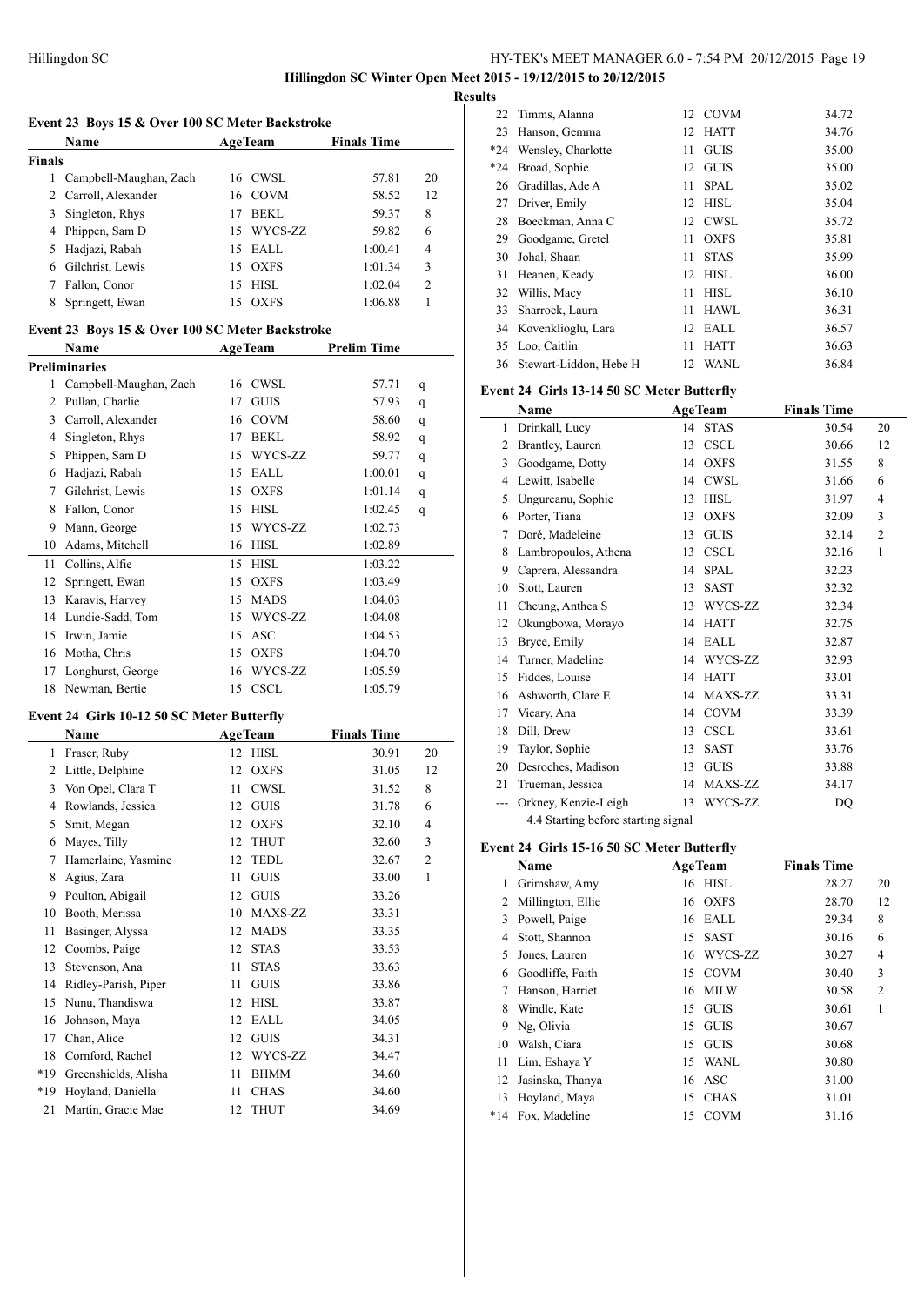**Hillingdon SC Winter Open Meet 2015 - 19/12/2015 to 20/12/2015**

 $\overline{\phantom{a}}$ 

 $\overline{a}$ 

 $\overline{a}$ 

# **(Event 24 Girls 15-16 50 SC Meter Butterfly)**

|       | Name                    | AgeTeam           | <b>Finals Time</b> |
|-------|-------------------------|-------------------|--------------------|
| $*14$ | Cook, Amber             | 15 MAXS-ZZ        | 31.16              |
| $*16$ | Shea, Izzy              | WYCS-ZZ<br>15     | 31.19              |
| $*16$ | Seymour, Bella          | WANL<br>15        | 31.19              |
| 18    | Winchcombe, Caitlin M   | MAXS-ZZ<br>15     | 31.22              |
| 19    | Webster, Olivia         | <b>OXFS</b><br>15 | 31.28              |
| 20    | Bridges, Hannah         | <b>CROL</b><br>16 | 31.29              |
| 21    | Gotta, Lucy             | <b>OXFS</b><br>15 | 31.40              |
| 22    | Kidd, Danielle          | WYCS-ZZ<br>15     | 31.53              |
| 23    | Coombs, Amy             | <b>OXFS</b><br>16 | 31.67              |
| 24    | Farnfield, Sammy L      | <b>CHAS</b><br>15 | 31.86              |
| 25    | Bench, Emily            | WYCS-ZZ<br>16     | 31.88              |
| 26    | Norman, Sarah           | <b>GUIS</b><br>15 | 32.15              |
| 27    | Hortop, Amy             | ASC<br>15         | 32.32              |
| 28    | Still, Abigayle         | <b>THUT</b><br>15 | 32.34              |
| 29    | Ramos-Yamasaki, Akemi A | <b>STAS</b><br>15 | 32.42              |
| 30    | Barder, Beatrice        | <b>SAST</b><br>16 | 32.55              |
| 31    | Harvey, Ella            | <b>CSCL</b><br>16 | 32.68              |
| 32    | Werner, Alex            | <b>CWSL</b><br>15 | 32.74              |
| 33    | Green, Emma             | <b>TEDL</b><br>15 | 32.76              |
| 34    | Biggs, Katja            | <b>BEKL</b><br>15 | 32.82              |
| 35    | Rixon, Ellenor          | <b>GUIS</b><br>15 | 33.10              |
| 36    | Pollard, Amy E          | <b>GUIS</b><br>15 | 33.57              |

# **Event 24 Girls 17 & Over 50 SC Meter Butterfly**

|    | Name             |    | <b>AgeTeam</b> | <b>Finals Time</b> |                |
|----|------------------|----|----------------|--------------------|----------------|
| 1  | McNally, Eleanor | 17 | <b>OXFS</b>    | 29.07              | 20             |
| 2  | Gowing, Leah     | 18 | <b>COVM</b>    | 29.18              | 12             |
| 3  | Smith, Georgia   | 17 | <b>GUIS</b>    | 29.57              | 8              |
| 4  | Philp, Chloe     | 17 | <b>STAS</b>    | 30.50              | 6              |
| 5  | McQuaid, Kate    | 17 | <b>HATT</b>    | 30.68              | 4              |
| 6  | Baxter, Issy     | 18 | WYCS-ZZ        | 30.72              | 3              |
| 7  | Hall, Adele      | 18 | <b>HISL</b>    | 30.78              | $\overline{2}$ |
| 8  | Ashworth, Becca  | 17 | MAXS-ZZ        | 31.31              | 1              |
| 9  | Motha, Roshani   | 19 | <b>OXFS</b>    | 31.37              |                |
| 10 | Glover, Lucy     | 17 | <b>COVM</b>    | 31.45              |                |
| 11 | Cook, Fearn      | 20 | <b>BEKL</b>    | 31.62              |                |
| 12 | Handley, Olivia  | 19 | <b>BEKL</b>    | 32.15              |                |
| 13 | Westcough, Fiona | 18 | <b>ENSL</b>    | 35.83              |                |

#### **Event 25 Boys 10-12 50 SC Meter Breaststroke**

|    | Name                  | <b>AgeTeam</b> |             | <b>Finals Time</b> |                |
|----|-----------------------|----------------|-------------|--------------------|----------------|
| 1  | Wotton, Billy         |                | 12 OXFS     | 34.79              | 20             |
| 2  | Smith, Tommy          | 12             | <b>COVM</b> | 36.53              | 12             |
| 3  | Windle, Max           | 11             | <b>GUIS</b> | 36.65              | 8              |
| 4  | Ellington, William    | 12             | ALTS        | 36.89              | 6              |
| 5  | McGowan, Sean-Patrick | 12             | <b>HISL</b> | 37.83              | 4              |
| 6  | Castronovo, Amir      |                | 12 CSCL     | 38.12              | 3              |
| 7  | Ramini, JJ            |                | 12 WANL     | 39.03              | $\overline{2}$ |
| 8  | Stearn, Oliver        | 12             | <b>STAS</b> | 39.15              | 1              |
| *9 | Latham, Oliver        | 12             | HISL        | 39.52              |                |
| *9 | Bedworth, Ollie       | 12             | STAS        | 39.52              |                |
| 11 | Jarvis, Harrison      | 11             | <b>THUT</b> | 40.13              |                |
| 12 | Hui, Jordan           | 12             | <b>HISL</b> | 40.27              |                |
| 13 | Boyden, Jacob L       |                | 12 CSCL     | 40.94              |                |
| 14 | Bartholomew, Cameron  | 11             | HISL        | 41.40              |                |
| 15 | Martin-McKevitt, Luca | 12             | HISL        | 41.49              |                |

|  | <b>Results</b> |                   |  |         |       |  |  |  |
|--|----------------|-------------------|--|---------|-------|--|--|--|
|  |                | 16 Markov, Danny  |  | 12 CSCL | 42.63 |  |  |  |
|  |                | 17 Fakih, Gaby    |  | 12 SPAL | 42.69 |  |  |  |
|  |                | --- Wong, Vincent |  | 12 HISL | DO    |  |  |  |
|  |                |                   |  |         |       |  |  |  |

#### **Event 25 Boys 13-14 50 SC Meter Breaststroke**

|    | Name                    | <b>AgeTeam</b> |             | <b>Finals Time</b> |                |
|----|-------------------------|----------------|-------------|--------------------|----------------|
| 1  | James, Cole             | 14             | <b>HATT</b> | 32.62              | 20             |
| 2  | Bainbridge, Teo         | 14             | <b>TEDL</b> | 33.96              | 12             |
| 3  | Wilkinson, Freddie      | 14             | <b>OXFS</b> | 33.97              | 8              |
| 4  | Owen, Jamie             | 13             | <b>ASC</b>  | 34.13              | 6              |
| 5  | Shala, Eris             | 14             | <b>CSCL</b> | 34.23              | $\overline{4}$ |
| 6  | Vazirani, Rohan         | 14             | EALL        | 34.43              | 3              |
| 7  | Santos, Avrey           | 14             | <b>STAS</b> | 34.71              | $\overline{2}$ |
| 8  | Harvey, Ronnie          | 13             | <b>COVM</b> | 34.95              | $\mathbf{1}$   |
| 9  | Brennan, Ciaran         | 14             | <b>CROL</b> | 35.15              |                |
| 10 | Filby, Harrison         | 13             | <b>EALL</b> | 35.22              |                |
| 11 | Fenton, Christian       | 14             | <b>CWSL</b> | 35.48              |                |
| 12 | Taylor, Ewan            | 13             | <b>STAS</b> | 35.50              |                |
| 13 | Rowson, Alex            | 13             | <b>CWSL</b> | 35.55              |                |
| 14 | Doest, Noa              | 13             | <b>GUIS</b> | 35.64              |                |
| 15 | McClenn, James          | 13             | <b>CHAS</b> | 35.85              |                |
| 16 | McBain, Ewan            | 14             | <b>OXFS</b> | 36.09              |                |
| 17 | Aitmarri, Azar          | 14             | <b>THUT</b> | 36.46              |                |
| 18 | Chu, Tomas              | 14             | <b>CSCL</b> | 36.66              |                |
| 19 | Stearn, Callum          | 14             | <b>STAS</b> | 36.75              |                |
| 20 | Degen, Harry            | 13             | <b>STAS</b> | 36.85              |                |
| 21 | Williams, Sam M         | 14             | <b>WANL</b> | 37.04              |                |
| 22 | Pirie, Luca X           | 13             | <b>CSCL</b> | 37.54              |                |
| 23 | Almadin, Oscar          | 14             | MAXS-ZZ     | 39.55              |                |
| 24 | Lollesgaard, Frederik F | 13             | EALL        | 41.62              |                |
| 25 | Thornton, Samuel        | 14             | <b>EALL</b> | 41.82              |                |

#### **Event 25 Boys 15-16 50 SC Meter Breaststroke**

|    | Name               |    | <b>AgeTeam</b> | <b>Finals Time</b> |                |
|----|--------------------|----|----------------|--------------------|----------------|
| 1  | Rogers, Alexander  | 16 | <b>BHMM</b>    | 30.99              | 20             |
| 2  | Collins, Alfie     | 15 | <b>HISL</b>    | 31.91              | 12             |
| 3  | Slattery, Finn     | 16 | <b>BEKL</b>    | 31.99              | 8              |
| 4  | Simmons, George    | 16 | WYCS-ZZ        | 32.05              | 6              |
| 5  | Aydin, Oscar       | 15 | <b>TEDL</b>    | 32.13              | 4              |
| 6  | Manser, George     | 16 | MAXS-ZZ        | 32.36              | 3              |
| 7  | Lezard, Alex J     | 16 | <b>CSCL</b>    | 32.50              | $\overline{2}$ |
| 8  | Cox, Jack          | 16 | WYCS-ZZ        | 33.55              | 1              |
| 9  | Longhurst, George  | 16 | WYCS-ZZ        | 33.62              |                |
| 10 | McAvoy, Terry R    | 15 | <b>CSCL</b>    | 34.18              |                |
| 11 | Chadwick, Matthew  | 15 | MAXS-ZZ        | 34.49              |                |
| 12 | Birmingham, Marcus | 15 | <b>TAMS</b>    | 34.73              |                |
| 13 | Aydin, George      | 15 | <b>TEDL</b>    | 34.88              |                |
| 14 | Ross, Oliver       | 15 | WYCS-ZZ        | 34.93              |                |
| 15 | Davis, Ben N       | 16 | <b>WANL</b>    | 35.05              |                |
| 16 | Mann, George       | 15 | WYCS-ZZ        | 35.30              |                |
| 17 | Karavis, Harvey    | 15 | <b>MADS</b>    | 35.36              |                |
| 18 | Moloney, Luke E    | 16 | <b>CHAS</b>    | 35.76              |                |
| 19 | Block, Harry       | 15 | <b>TAMS</b>    | 36.59              |                |

### **Event 25 Boys 17 & Over 50 SC Meter Breaststroke**

| <b>Name</b>     | <b>AgeTeam</b> | <b>Finals Time</b> |    |
|-----------------|----------------|--------------------|----|
| 1 Spain, Luke   | $23$ HISL      | 28.38              | 20 |
| 2 Hodgson, Mike | 48 GUIS        | 30.17              |    |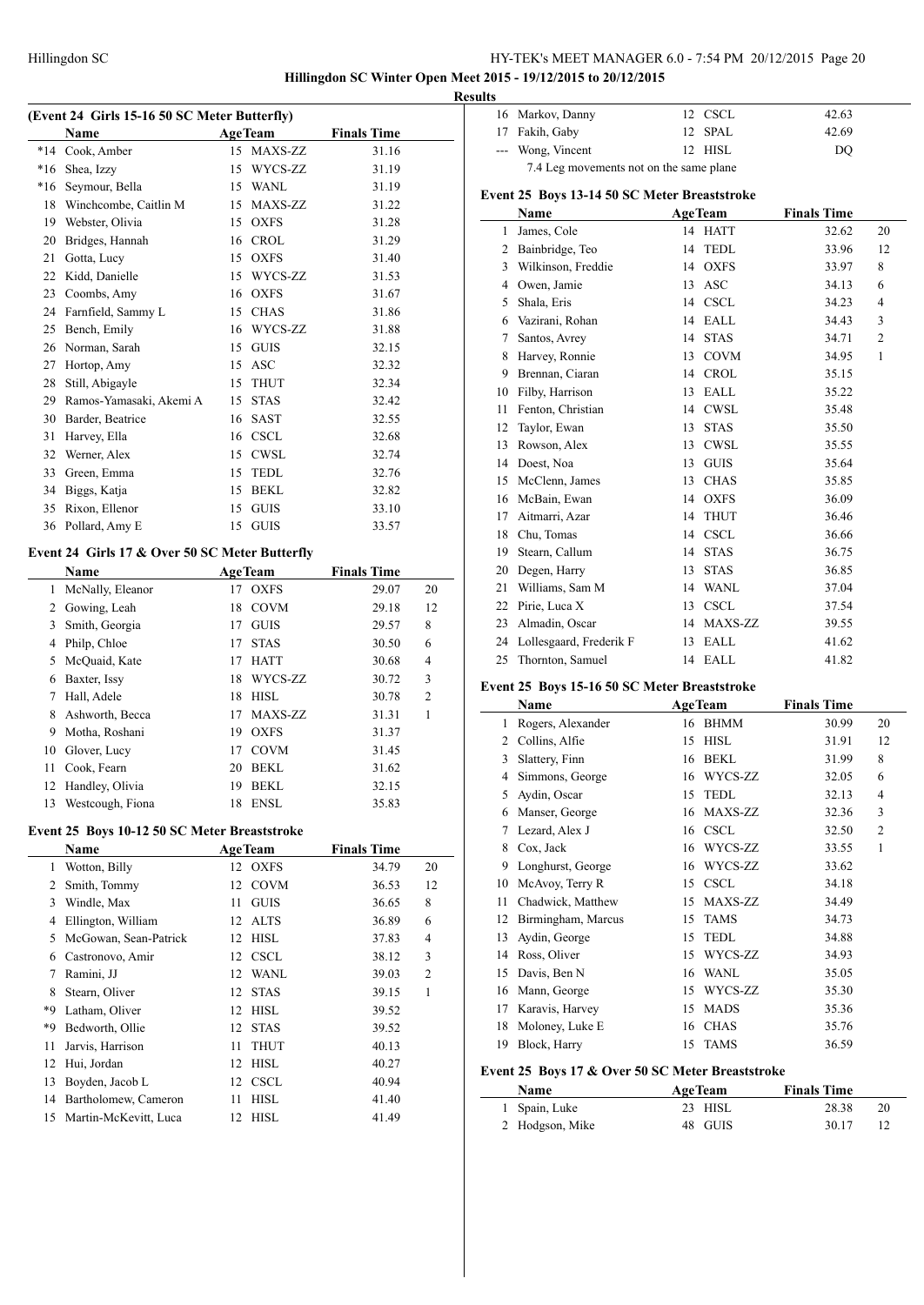$\overline{a}$ 

# HY-TEK's MEET MANAGER 6.0 - 7:54 PM 20/12/2015 Page 21 **Hillingdon SC Winter Open Meet 2015 - 19/12/2015 to 20/12/2015**

**Results**

 $\overline{a}$ 

| (Event 25 Boys 17 & Over 50 SC Meter Breaststroke) |                         |    |                |                    |                |  |
|----------------------------------------------------|-------------------------|----|----------------|--------------------|----------------|--|
|                                                    | Name                    |    | <b>AgeTeam</b> | <b>Finals Time</b> |                |  |
|                                                    | 3 Hall, Oliver          |    | 18 COVM        | 30.76              | 8              |  |
|                                                    | 4 Chete, Sergiu         | 17 | <b>GUIS</b>    | 30.82              | 6              |  |
|                                                    | 5 Parker, Harry         |    | 17 HATT        | 31.21              | $\overline{4}$ |  |
|                                                    | 6 Winchcombe, Cameron T |    | MAXS-ZZ        | 31.51              | $\mathbf{3}$   |  |

| 7 Moriarty, Edward     | 19 BEKL | 31.93 |  |
|------------------------|---------|-------|--|
| 8 Pullen, Aaron M      | 18 EALL | 32.51 |  |
| 9 Ramsey, Matthew      | 17 STAS | 32.73 |  |
| 10 Ni Yan, Eric        | 17 EALL | 32.79 |  |
| 11 Robinson, Timothy D | 19 WANL | 32.88 |  |

#### **Event 26 Girls 10-12 200 SC Meter Backstroke**

|    | Name                   |    | <b>AgeTeam</b> | <b>Finals Time</b> |                |
|----|------------------------|----|----------------|--------------------|----------------|
| 1  | Negrine, Sophie        |    | 12 BHMM        | 2:27.69            | 20             |
| 2  | Seymour, Daisy         | 12 | <b>GUIS</b>    | 2:27.89            | 12             |
| 3  | Fakkel, Isabella       | 12 | <b>GUIS</b>    | 2:29.58            | 8              |
| 4  | Hamerlaine, Yasmine    | 12 | <b>TEDL</b>    | 2:29.85            | 6              |
| 5  | Patrick, Jessica       | 12 | <b>SAST</b>    | 2:30.08            | 4              |
| 6  | Davies, Erin           | 12 | <b>BHMM</b>    | 2:32.23            | 3              |
| 7  | Lewitt, Caroline       | 12 | <b>CWSL</b>    | 2:32.54            | $\overline{c}$ |
| 8  | Harry, Isabel          | 12 | <b>STAS</b>    | 2:38.26            | 1              |
| 9  | Whittles, Madalena     | 12 | <b>CWSL</b>    | 2:38.61            |                |
| 10 | Peppiatt, Megan        | 12 | <b>HISL</b>    | 2:39.11            |                |
| 11 | Poulton, Abigail       | 12 | <b>GUIS</b>    | 2:39.61            |                |
| 12 | Bryant, Izzy           | 12 | <b>GUIS</b>    | 2:39.73            |                |
| 13 | Basinger, Alyssa       | 12 | <b>MADS</b>    | 2:39.76            |                |
| 14 | Jones, Erin            | 12 | <b>COVM</b>    | 2:39.89            |                |
| 15 | Nakariakova, Elena     | 12 | <b>SPAM</b>    | 2:41.08            |                |
| 16 | Coombs, Paige          | 12 | <b>STAS</b>    | 2:43.48            |                |
| 17 | Holmes, Emily          | 12 | <b>HISL</b>    | 2:45.47            |                |
| 18 | Stewart-Liddon, Hebe H |    | 12 WANL        | 2:45.75            |                |

#### **Event 26 Girls 13-14 200 SC Meter Backstroke**

|    | Name                   |    | <b>AgeTeam</b> | <b>Finals Time</b> |                |
|----|------------------------|----|----------------|--------------------|----------------|
| 1  | Barber, Ceara          |    | 13 HISL        | 2:16.80            | 20             |
| 2  | Wilkes, Bailey         | 14 | <b>HATT</b>    | 2:26.95            | 12             |
| 3  | O'Leary, Charlotte     | 13 | <b>CWSL</b>    | 2:26.99            | 8              |
| 4  | Burdyszek, Anna H      | 14 | <b>WANL</b>    | 2:27.05            | 6              |
| 5  | Richmond, Hollie       | 13 | <b>BHMM</b>    | 2:27.83            | 4              |
| 6  | Burham, Darcy          | 13 | <b>BHMM</b>    | 2:28.51            | 3              |
| 7  | Hunter-Young, Olivia   | 14 | <b>WANL</b>    | 2:29.02            | $\mathfrak{2}$ |
| 8  | Hoare, Madeleine       | 13 | <b>COVM</b>    | 2:29.04            | 1              |
| 9  | Michaelis, Rowena      | 13 | <b>CWSL</b>    | 2:29.27            |                |
| 10 | Mallon, Antoinette E   | 14 | <b>WANL</b>    | 2:29.79            |                |
| 11 | Podurgiel, Anna        | 13 | <b>CWSL</b>    | 2:30.15            |                |
| 12 | Stapleton, Ella        | 13 | <b>CWSL</b>    | 2:31.08            |                |
| 13 | Wallis, Megan          | 14 | <b>GUIS</b>    | 2:31.66            |                |
| 14 | Thomas, Sophie         | 13 | <b>GUIS</b>    | 2:32.26            |                |
| 15 | Wylie, Grace           | 14 | <b>SAST</b>    | 2:32.62            |                |
| 16 | Holden, Isobel         | 13 | <b>COVM</b>    | 2:32.67            |                |
| 17 | Caprera, Alessandra    | 14 | <b>SPAL</b>    | 2:33.03            |                |
| 18 | Turner, Madeline       | 14 | WYCS-ZZ        | 2:33.24            |                |
| 19 | McConnachie, Lauren    | 13 | <b>COVM</b>    | 2:34.05            |                |
| 20 | Karunanayaka, Naveesha | 14 | WYCS-ZZ        | 2:34.35            |                |
| 21 | West, Rebecca          | 13 | <b>THUT</b>    | 2:34.37            |                |
| 22 | Stott, Lauren          | 13 | <b>SAST</b>    | 2:34.49            |                |
| 23 | Meadows, Eleanor       | 14 | WYCS-ZZ        | 2:34.53            |                |

| 24 Neal, Joanne                                                                                                                                                                                                                | 13 HISL | 2:36.52 |
|--------------------------------------------------------------------------------------------------------------------------------------------------------------------------------------------------------------------------------|---------|---------|
| 25 Atherton, Lucy                                                                                                                                                                                                              | 14 COVM | 2:36.91 |
| 26 Weston, Tori                                                                                                                                                                                                                | 13 SAST | 2:39.38 |
| 27 Ungureanu, Sophie                                                                                                                                                                                                           | 13 HISL | 2:39.58 |
| 28 Doré, Madeleine                                                                                                                                                                                                             | 13 GUIS | 2:40.57 |
| 29 Peake, Cathryn                                                                                                                                                                                                              | 13 OXFS | 2:42.62 |
| --- Dunleavy, Maia H                                                                                                                                                                                                           | 14 WANL | DO      |
| the second control of the second control of the second control of the second control of the second control of the second control of the second control of the second control of the second control of the second control of th |         |         |

# 6.3 Left position on the back (other than to initiate a turn)

# **Event 26 Girls 15-16 200 SC Meter Backstroke**

|    | Name                |    | <b>AgeTeam</b> | <b>Finals Time</b> |                |
|----|---------------------|----|----------------|--------------------|----------------|
|    | Gibson, Megan       |    | 16 COVM        | 2:17.20            | 20             |
| 2  | Millington, Ellie   | 16 | <b>OXFS</b>    | 2:18.88            | 12             |
| 3  | Minikin, Lucy       | 15 | <b>GUIS</b>    | 2:21.22            | 8              |
| 4  | Windle, Kate        | 15 | <b>GUIS</b>    | 2:21.76            | 6              |
| 5. | Ramsay, Jessica     | 16 | <b>OXFS</b>    | 2:21.78            | 4              |
| 6  | Vos, Loulou         | 16 | <b>HISL</b>    | 2:21.88            | 3              |
|    | Shea, Izzy          | 15 | WYCS-ZZ        | 2:25.10            | $\overline{c}$ |
| 8  | Kidd, Danielle      | 15 | WYCS-ZZ        | 2:26.25            |                |
| 9  | Kenway, Ella        | 15 | <b>GUIS</b>    | 2:26.51            |                |
| 10 | Walsh, Ciara        | 15 | <b>GUIS</b>    | 2:27.66            |                |
| 11 | Stott, Shannon      | 15 | <b>SAST</b>    | 2:28.52            |                |
| 12 | Norman, Sarah       | 15 | <b>GUIS</b>    | 2:28.89            |                |
| 13 | Boeckman, Elizabeth | 15 | <b>CWSL</b>    | 2:29.14            |                |
|    |                     |    |                |                    |                |

#### **Event 26 Girls 17 & Over 200 SC Meter Backstroke**

| <b>Name</b>       | <b>AgeTeam</b> | <b>Finals Time</b> |  |
|-------------------|----------------|--------------------|--|
| 1 Handley, Olivia | 19 BEKL        | 2:29.65            |  |

# **Event 27 Boys 10 & Over 200 SC Meter Freestyle**

|        | <b>AgeTeam</b><br><b>Name</b> |    |             | <b>Finals Time</b> |                |  |
|--------|-------------------------------|----|-------------|--------------------|----------------|--|
| Finals |                               |    |             |                    |                |  |
|        | Pullan, Charlie               | 17 | <b>GUIS</b> | 1:50.82            | 20             |  |
|        | 2 Garcia, Andrew M            | 16 | <b>CSCL</b> | 1:56.79            | 12             |  |
| 3.     | Hollingsworth, Luke           |    | 16 ASC      | 1:58.33            | 8              |  |
|        | 4 Springett, Ewan             | 15 | <b>OXFS</b> | 1:58.57            | 6              |  |
|        | 5 Goldfinch, Benjamin         | 17 | WYCS-ZZ     | 2:00.23            | $\overline{4}$ |  |
| 6      | Williams, Benjamin            | 16 | <b>TAMS</b> | 2:02.15            | 3              |  |
|        | Jenkins, Daniel               | 14 | <b>OXFS</b> | 2:07.64            | $\mathfrak{D}$ |  |

#### **Event 27 Boys 10 & Over 200 SC Meter Freestyle**

|    | Name                 |    | <b>AgeTeam</b> | <b>Prelim Time</b> |   |
|----|----------------------|----|----------------|--------------------|---|
|    | <b>Preliminaries</b> |    |                |                    |   |
| 1  | Pullan, Charlie      | 17 | <b>GUIS</b>    | 1:51.28            | q |
| 2  | Baxter, James        | 17 | WYCS-ZZ        | 1:56.39            | q |
| 3  | Hollingsworth, Luke  | 16 | ASC            | 1:56.58            | q |
| 4  | Garcia, Andrew M     | 16 | <b>CSCL</b>    | 1:57.26            | q |
| 5  | Springett, Ewan      | 15 | <b>OXFS</b>    | 1:58.04            | q |
| 6  | Curran, Liam         | 17 | <b>SAST</b>    | 1:58.17            | q |
| 7  | Robinson, Timothy D  | 19 | <b>WANL</b>    | 1:58.50            | q |
| 8  | Goldfinch, Benjamin  | 17 | WYCS-ZZ        | 1:58.72            | q |
| 9  | Williams, Benjamin   | 16 | <b>TAMS</b>    | 1:59.26            |   |
| 10 | Pullen, Aaron M      | 18 | EALL           | 1:59.62            |   |
| 11 | Jenkins, Daniel      | 14 | <b>OXFS</b>    | 2:00.12            |   |
| 12 | Antanavicius, Lukas  | 17 | <b>BEKL</b>    | 2:00.16            |   |
| 13 | Moon, Christy        | 15 | <b>CWSL</b>    | 2:00.56            |   |
| 14 | Sheehan, Joseph      | 18 | EALL           | 2:00.60            |   |
| 15 | Owens, Thomas J      | 16 | <b>SPAL</b>    | 2:00.62            |   |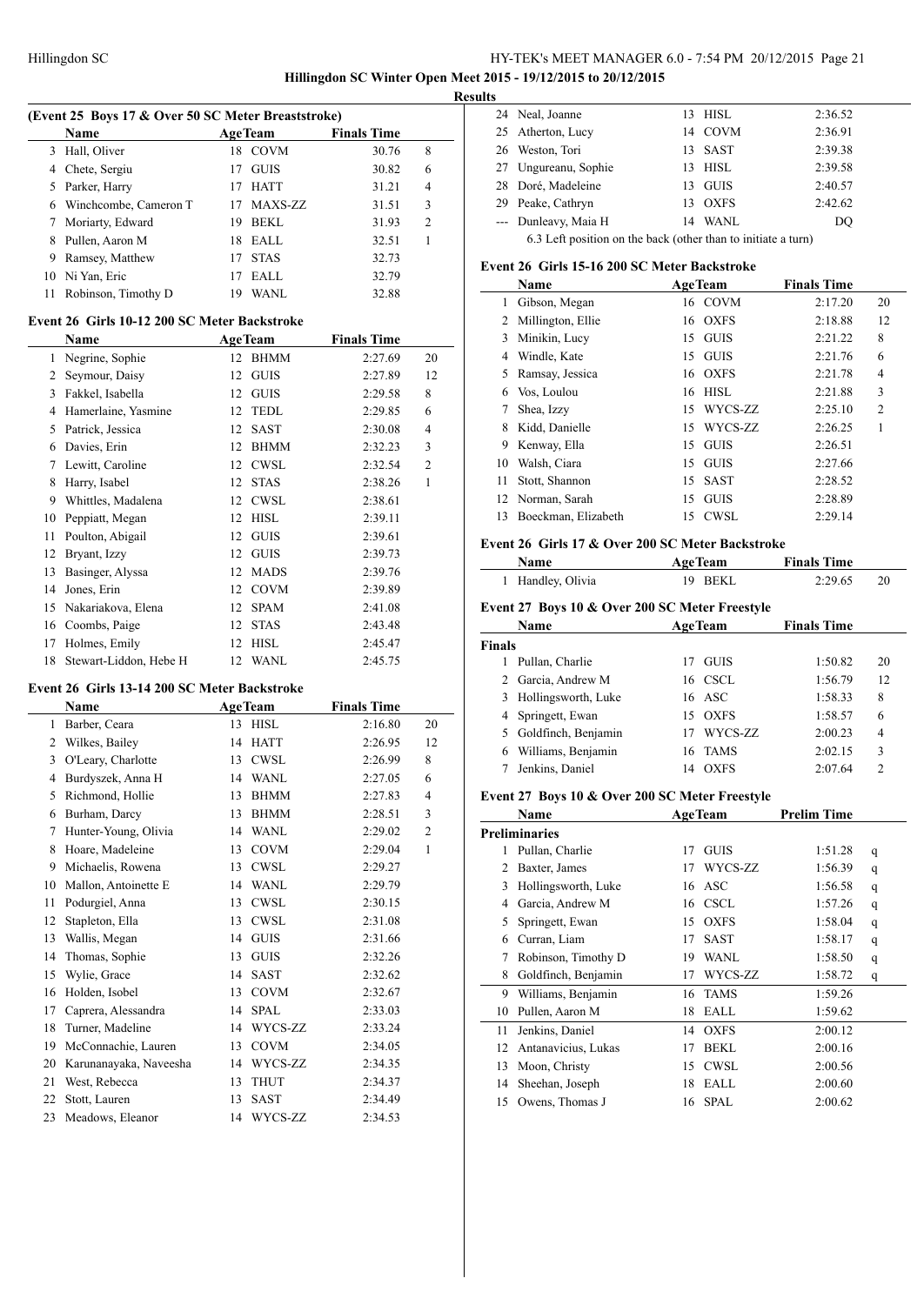**Hillingdon SC Winter Open Meet 2015 - 19/12/2015 to 20/12/2015 Results**

|    | Preliminaries  (Event 27 Boys 10 & Over 200 SC Meter Freestyle) |    |                |                    |
|----|-----------------------------------------------------------------|----|----------------|--------------------|
|    | Name                                                            |    | <b>AgeTeam</b> | <b>Prelim Time</b> |
| 16 | Smale, George                                                   | 16 | <b>GUIS</b>    | 2:01.88            |
| 17 | Lezard, Alex J                                                  | 16 | <b>CSCL</b>    | 2:02.13            |
| 18 | Phippen, Sam D                                                  | 15 | WYCS-ZZ        | 2:02.34            |
| 19 | Cox, Jack                                                       | 16 | WYCS-ZZ        | 2:02.41            |
| 20 | Slattery, Finn                                                  | 16 | BEKL           | 2:03.03            |
| 21 | Simmons, George                                                 | 16 | WYCS-ZZ        | 2:03.23            |
| 22 |                                                                 | 14 |                |                    |
|    | Akopian, Anton                                                  |    | EALL           | 2:03.70            |
| 23 | James, Cole                                                     | 14 | <b>HATT</b>    | 2:03.79            |
| 24 | Maxwell, Henry                                                  | 16 | <b>BEKL</b>    | 2:03.96            |
| 25 | Mann, George                                                    | 15 | WYCS-ZZ        | 2:04.10            |
| 26 | Burton, Matthew                                                 | 14 | EALL           | 2:04.16            |
| 27 | Lowell, Hugo                                                    | 16 | <b>CSCL</b>    | 2:04.17            |
| 28 | Birmingham, Marcus                                              | 15 | TAMS           | 2:04.35            |
| 29 | Watson, Oliver                                                  | 13 | <b>BHMM</b>    | 2:04.67            |
| 30 | Goriup, Charlie                                                 | 16 | <b>CROL</b>    | 2:04.74            |
| 31 | Manser, George                                                  | 16 | MAXS-ZZ        | 2:05.25            |
| 32 | Adams, Mitchell                                                 | 16 | <b>HISL</b>    | 2:05.58            |
| 33 | Aydin, Oscar                                                    | 15 | TEDL           | 2:05.76            |
| 34 | Block, Harry                                                    | 15 | TAMS           | 2:06.25            |
| 35 | Harvey, Ronnie                                                  | 13 | <b>COVM</b>    | 2:07.06            |
| 36 | Tolson, Toby                                                    | 15 | TEDL           | 2:07.22            |
| 37 | Rowett, Ben                                                     | 14 | GUIS           | 2:07.34            |
| 38 | Rowson, Alex                                                    |    | 13 CWSL        | 2:07.57            |
| 39 | Austen, James                                                   | 15 | <b>OXFS</b>    | 2:07.77            |
| 40 | Hindle, Alexander                                               | 13 | BHMM           | 2:07.97            |
| 41 | Davis, Ben N                                                    | 16 | <b>WANL</b>    | 2:07.99            |
| 42 | Pridmore, Rory                                                  | 14 | TAMS           | 2:08.82            |
| 43 | Campbell-Maughan, Zach                                          | 16 | CWSL           | 2:08.93            |
| 44 | Hunter-Young, James                                             | 14 | WANL           | 2:09.20            |
| 45 | Skelding, Luke                                                  | 13 | BHMM           | 2:09.44            |
| 46 | Withers, Luke                                                   | 16 | <b>MADS</b>    | 2:10.42            |
| 47 | Bainbridge, Teo                                                 | 14 | TEDL           | 2:10.49            |
| 48 | Wilkinson, Freddie                                              | 14 | <b>OXFS</b>    | 2:10.68            |
| 49 | Mitchell, Tom                                                   | 13 | <b>COVM</b>    | 2:10.69            |
| 50 | Maxwell, Finlay                                                 | 13 | <b>BEKL</b>    | 2:11.14            |
| 51 | Philp, Ross                                                     | 13 | <b>STAS</b>    | 2:11.16            |
| 52 | McPhail, Jordon                                                 |    | 12 GUIS        | 2:11.31            |
| 53 | Ellington, William                                              | 12 | <b>ALTS</b>    | 2:11.41            |
| 54 | Lee-Knowles, Billy                                              | 12 | HISL           | 2:11.79            |
| 55 | McGowan, Sean-Patrick                                           | 12 | HISL           | 2:11.96            |
| 56 | Kibblewhite, Joe                                                | 14 | <b>BEKL</b>    | 2:12.00            |
| 57 | Thornton, Samuel                                                | 14 | EALL           | 2:12.41            |
| 58 | Bradshaw, Benjamin L                                            | 14 | <b>CWSL</b>    | 2:13.25            |
| 59 | Vazirani, Rohan                                                 | 14 | EALL           | 2:13.35            |
| 60 | Wotton, Billy                                                   | 12 | <b>OXFS</b>    | 2:13.82            |
| 61 | Connell, Hymie                                                  | 14 | COVM           | 2:14.18            |
| 62 | Taylor, Ewan                                                    | 13 | STAS           | 2:14.30            |
|    | Dark, Jamie                                                     |    |                |                    |
| 63 |                                                                 | 12 | <b>BHMM</b>    | 2:14.62            |
| 64 | Sansome, Thomas                                                 | 12 | WYCS-ZZ        | 2:14.91            |
| 65 | Smith, Tommy                                                    | 12 | <b>COVM</b>    | 2:14.94            |
| 66 | Skelton, Nicholas                                               | 12 | <b>OXFS</b>    | 2:15.13            |
| 67 | Fenton, Christian                                               | 14 | <b>CWSL</b>    | 2:16.10            |
| 68 | Bedworth, Ollie                                                 | 12 | <b>STAS</b>    | 2:17.79            |
| 69 | Morgan, Ellis                                                   | 12 | ASC            | 2:17.98            |
| 70 | Speers, James                                                   | 12 | <b>THUT</b>    | 2:18.10            |
| 71 | Donovan, Daniel                                                 | 12 | <b>GUIS</b>    | 2:18.30            |

| ults           |                                                 |    |                           |                               |                |
|----------------|-------------------------------------------------|----|---------------------------|-------------------------------|----------------|
| 72             | Stewart, Toby                                   |    | 12 GUIS                   | 2:18.53                       |                |
| 73             | Wareing, Henry                                  |    | 12 HISL                   | 2:19.41                       |                |
|                | 74 Burton, Luke                                 |    | 12 EALL                   | 2:19.46                       |                |
|                | 75 Windle, Max                                  | 11 | <b>GUIS</b>               | 2:19.92                       |                |
|                | 76 Woolley, Acer                                |    | 12 BHMM                   | 2:20.86                       |                |
|                | 77 Everett, Timothy                             |    | 12 ASC                    | 2:22.10                       |                |
| 78             | Martin-McKevitt, Luca                           |    | 12 HISL                   | 2:24.10                       |                |
|                | 79 Edgings, James                               | 12 | <b>THUT</b>               | 2:27.00                       |                |
|                | 80 Latham, Oliver                               |    | 12 HISL                   | 2:27.89                       |                |
| 81             | Ramini, JJ                                      | 12 | <b>WANL</b>               | 2:28.28                       |                |
|                | Event 28 Girls 10-12 200 SC Meter Butterfly     |    |                           |                               |                |
|                | Name                                            |    | <b>AgeTeam</b>            | <b>Finals Time</b>            |                |
| 1              | Smit, Megan                                     |    | 12 OXFS                   | 2:39.43                       | 20             |
|                | 2 Fraser, Ruby                                  | 12 | HISL                      | 2:40.71                       | 12             |
|                | 3 Fodor, Ellie                                  |    | 12 COVM                   | 2:41.73                       | 8              |
|                | 4 Rowlands, Jessica                             |    | 12 GUIS                   | 2:42.04                       | 6              |
|                | 5 Timms, Alanna                                 |    | 12 COVM                   | 2:47.40                       | $\overline{4}$ |
|                | 6 Checkley, Millie                              | 11 | <b>BHMM</b>               | 2:51.61                       | 3              |
| $\tau$         | Stewart-Liddon, Hebe H                          |    | 12 WANL                   | 3:08.23                       | 2              |
|                | Event 28 Girls 13-14 200 SC Meter Butterfly     |    |                           |                               |                |
|                | Name                                            |    | <b>AgeTeam</b>            | <b>Finals Time</b>            |                |
| 1              | Goodgame, Dotty                                 |    | 14 OXFS                   | 2:27.58                       | 20             |
|                | 2 Hansen-Hamilton, Tilly                        | 13 | GUIS                      | 2:31.13                       | 12             |
| $\mathbf{3}$   | Rigg, Charlotte                                 | 13 | BHMM                      | 2:31.40                       | 8              |
|                | 4 Drinkall, Lucy                                |    | 14 STAS                   | 2:38.51                       | 6              |
|                | 5 Dill, Drew                                    |    | 13 CSCL                   | 2:41.39                       | $\overline{4}$ |
| 6              | Caprera, Alessandra                             |    | 14 SPAL                   | 2:44.47                       | 3              |
|                | 7 Doré, Madeleine                               |    | 13 GUIS                   | 2:44.78                       | 2              |
|                | 8 Burden, Rebecca                               | 13 | <b>COVM</b>               | 2:44.85                       | 1              |
| 9              | Desroches, Madison                              | 13 | <b>GUIS</b>               | 2:54.35                       |                |
|                | Event 28 Girls 15-16 200 SC Meter Butterfly     |    |                           |                               |                |
|                | Name                                            |    | <b>AgeTeam</b>            | <b>Finals Time</b>            |                |
| 1              | Thornton, Lucy                                  |    | 16 EALL                   | 2:17.75                       | 20             |
|                | 2 Armitage, Niamh                               |    | 16 GUIS                   | 2:25.47                       | 12             |
|                | 3 Fox, Madeline                                 |    | 15 COVM                   | 2:28.27                       | 8              |
|                | 4 Farrow, Jessica                               |    | 15 HATT                   | 2:33.49                       | 6              |
|                | 5 Grantham, Abbie                               | 15 | COVM                      | 2:36.38                       | 4              |
| 6              | Gotta, Lucy                                     | 15 | <b>OXFS</b>               | 2:38.81                       | 3              |
|                |                                                 |    |                           |                               |                |
|                | Event 28 Girls 17 & Over 200 SC Meter Butterfly |    |                           |                               |                |
| 1              | Name<br>Ashworth, Becca                         | 17 | <b>AgeTeam</b><br>MAXS-ZZ | <b>Finals Time</b><br>2:27.39 | 20             |
| $\overline{2}$ |                                                 | 17 | <b>STAS</b>               | 2:33.35                       | 12             |
|                | Philp, Chloe                                    |    |                           |                               |                |

# **Event 29 Boys 10-12 50 SC Meter Freestyle**

|    | <b>Name</b>           | <b>AgeTeam</b>     | <b>Finals Time</b> |                |
|----|-----------------------|--------------------|--------------------|----------------|
| 1  | McGowan, Sean-Patrick | HISL<br>12         | 27.58              | 20             |
|    | 2 Lee-Knowles, Billy  | HISL<br>12         | 27.74              | 12             |
| 3  | Morgan, Ellis         | 12 ASC             | 28.09              | 8              |
| 4  | Wotton, Billy         | OXFS<br>12         | 28.28              | 6              |
| 5  | Skelton, Nicholas     | OXFS<br>12         | 28.34              | 4              |
| 6  | Ellington, William    | <b>ALTS</b><br>12. | 28.63              | 3              |
| 7  | Bingham, Herbert T    | 12 CWSL            | 29.38              | $\overline{2}$ |
| 8  | Windle, Max           | <b>GUIS</b><br>11  | 29.45              | 1              |
| *9 | Divet, Yann           | <b>CSCL</b><br>12  | 29.58              |                |
| *9 | Bedworth, Ollie       | <b>STAS</b><br>12  | 29.58              |                |
| 11 | Markov, Danny         | <b>CSCL</b><br>12  | 29.78              |                |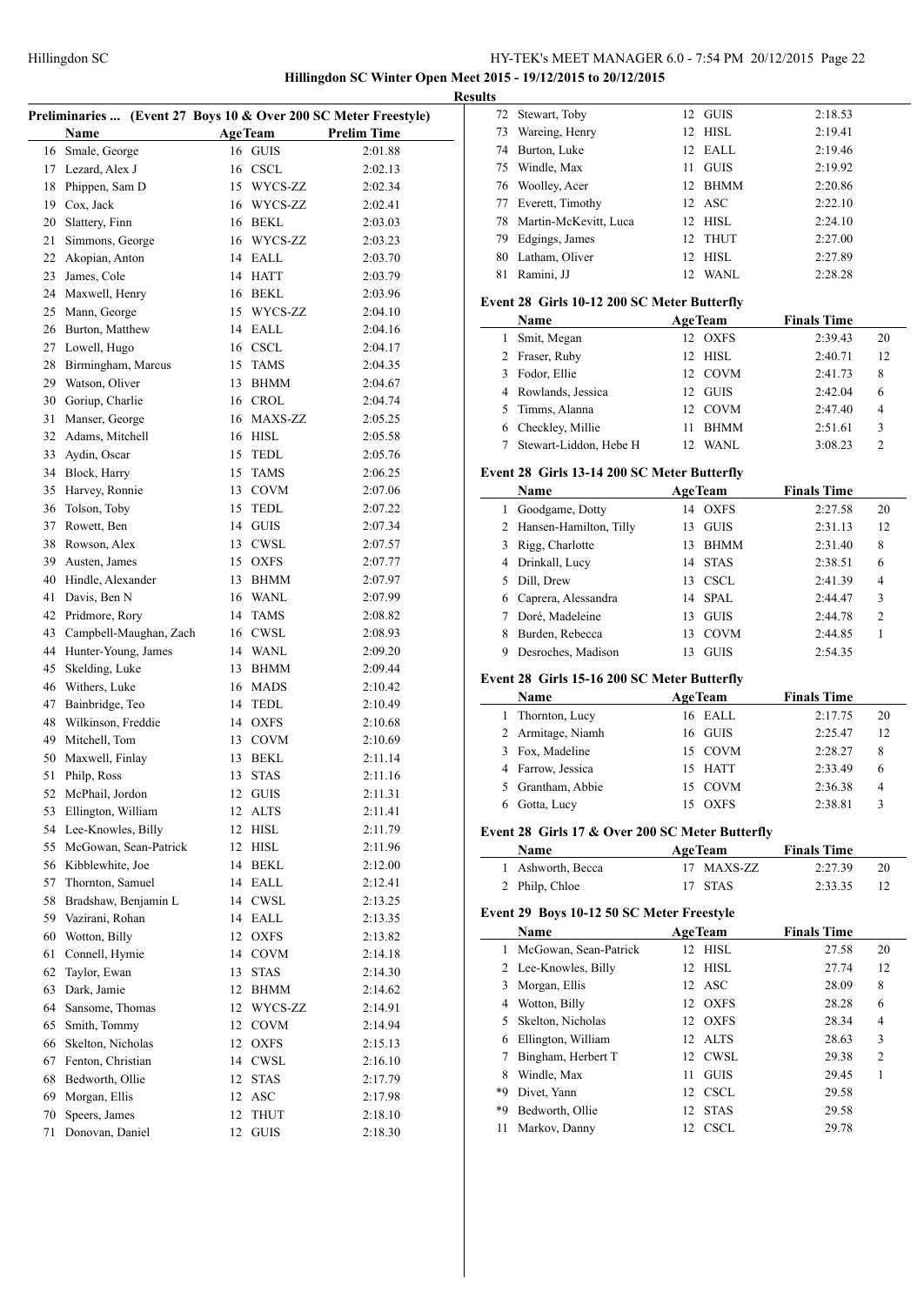**Hillingdon SC Winter Open Meet 2015 - 19/12/2015 to 20/12/2015**

|  | (Event 29 Boys 10-12 50 SC Meter Freestyle) |  |
|--|---------------------------------------------|--|

|     | (EVEIIL 29 DOYS 10-12 SU SC MEIEF FFEESLYIE) |    |                |                    |    |
|-----|----------------------------------------------|----|----------------|--------------------|----|
|     | Name                                         |    | <b>AgeTeam</b> | <b>Finals Time</b> |    |
| 12  | Klimaszewski, Michael                        | 11 | <b>HATT</b>    | 29.93              |    |
| 13  | Everett, Timothy                             | 12 | ASC            | 29.99              |    |
| 14  | Wareing, Henry                               |    | 12 HISL        | 30.04              |    |
| 15  | Churchill, Joseph                            | 11 | <b>STAS</b>    | 30.30              |    |
| 16  | Castronovo, Amir                             |    | 12 CSCL        | 30.32              |    |
| 17  | Martin-McKevitt, Luca                        |    | 12 HISL        | 30.62              |    |
| 18  | Poulton, Jan                                 | 11 | WYCS-ZZ        | 30.67              |    |
| 19  | Clark, Henry                                 |    | 12 WYCS-ZZ     | 31.01              |    |
| 20  | Stewart, Toby                                |    | 12 GUIS        | 31.07              |    |
| *21 | Ubertalli, Pietro                            | 11 | CWSL           | 31.10              |    |
| *21 | Colling, Logan                               |    | 12 HISL        | 31.10              |    |
| 23  | Varela, Aslak                                |    | 12 CROL        | 31.14              |    |
| 24  | Donovan, Daniel                              |    | 12 GUIS        | 31.15              |    |
| 25  | Santos, Aljeroe                              | 11 | <b>STAS</b>    | 31.49              |    |
| 26  | Eddy, David                                  | 11 | WYCS-ZZ        | 31.67              |    |
| 27  | Scott, Alister                               | 12 | <b>STAS</b>    | 32.00              |    |
| 28  | Booth, Rex                                   |    | 10 EALL        | 32.03              |    |
| 29  | Lee-Knowles, Harry                           |    | 10 HISL        | 32.08              |    |
| 30  | Garcia, Christopher                          |    | 10 EALL        | 32.23              |    |
| 31  |                                              |    |                |                    |    |
|     | Wong, Vincent                                |    | 12 HISL        | 32.41              |    |
| 32  | Betts, Tom                                   |    | 12 STAS        | 32.49              |    |
| 33  | Karpik, Dawid                                |    | 12 CWSL        | 32.73              |    |
| 34  | Cox, Daniel                                  | 11 | WYCS-ZZ        | 32.76              |    |
| 35  | Hui, Jordan                                  |    | 12 HISL        | 32.93              |    |
| 36  | Cheung, Aaron                                | 11 | WYCS-ZZ        | 32.95              |    |
| 37  | Almadin, Carmelo                             |    | 10 MAXS-ZZ     | 33.63              |    |
|     | Event 29 Boys 13-14 50 SC Meter Freestyle    |    |                |                    |    |
|     |                                              |    |                |                    |    |
|     |                                              |    |                |                    |    |
|     | <b>Name</b>                                  |    | AgeTeam        | <b>Finals Time</b> |    |
| 1   | Akopian, Anton                               |    | 14 EALL        | 24.58              | 20 |
| 2   | Doest, Noa                                   | 13 | <b>GUIS</b>    | 26.13              | 12 |
| 3   | McClenn, James                               |    | 13 CHAS        | 26.39              | 8  |
| 4   | Hunter-Young, James                          |    | 14 WANL        | 26.46              | 6  |
| 5   | James, Cole                                  |    | 14 HATT        | 26.71              | 4  |
| 6   | Connell, Hymie                               |    | 14 COVM        | 26.95              | 3  |
| 7   | Kibblewhite, Joe                             |    | 14 BEKL        | 27.01              | 2  |
| 8   | Taylor, Ewan                                 | 13 | <b>STAS</b>    | 27.05              | 1  |
| 9   | White, Auryn                                 | 13 | EALL           | 27.22              |    |
| 10  | Pridmore, Rory                               | 14 | <b>TAMS</b>    | 27.30              |    |
| 11  | Rowson, Alex                                 | 13 | CWSL           | 27.41              |    |
| 12  | Santos, Avrey                                | 14 | <b>STAS</b>    | 27.47              |    |
| 13  | Gherman, Andreas                             | 13 | EALL           | 27.52              |    |
| 14  | Bradshaw, Benjamin L                         | 14 | CWSL           | 27.58              |    |
| 15  | Hassall, Oliver W                            | 13 | MAXS-ZZ        | 27.59              |    |
| 16  | Owen, Jamie                                  | 13 | <b>ASC</b>     | 27.60              |    |
| 17  | Vazirani, Rohan                              | 14 | EALL           | 27.69              |    |
| 18  | Thornton, Samuel                             | 14 | EALL           | 27.72              |    |
| 19  | Fenton, Christian                            | 14 | <b>CWSL</b>    | 27.78              |    |
| 20  | McBain, Ewan                                 | 14 | <b>OXFS</b>    | 27.80              |    |
| 21  | Chu, Tomas                                   | 14 | CSCL           | 27.95              |    |
| 22  | Shala, Eris                                  |    | 14 CSCL        | 28.04              |    |
| 23  | Pullan, George                               |    | 14 GUIS        | 28.20              |    |
| 24  | Williams, Joshua                             | 13 | <b>TAMS</b>    | 28.44              |    |
| 25  | Cadenhead, Thomas                            | 13 | SAST           | 28.45              |    |
| 26  | Nghiem, Anthony                              | 13 | <b>COVM</b>    | 28.47              |    |

| <b>Results</b> |                            |    |            |       |
|----------------|----------------------------|----|------------|-------|
|                | 28 Williams, Sam M         |    | 14 WANL    | 28.55 |
| 29             | Philp, Ross                |    | 13 STAS    | 28.72 |
|                | 30 Penney, Rohan A         |    | 14 WANL    | 28.87 |
|                | 31 Wilson, Alexander       |    | 14 CWSL    | 28.97 |
|                | 32 Degen, Harry            |    | 13 STAS    | 29.01 |
|                | 33 Almadin, Oscar          |    | 14 MAXS-ZZ | 29.51 |
|                | 34 Thomas, Joshua          |    | 13 STAS    | 29.59 |
|                | *35 Poulton, Tom           |    | 13 WYCS-ZZ | 30.15 |
|                | *35 Ross, Tom              |    | 13 WYCS-ZZ | 30.15 |
|                | 37 Lollesgaard, Frederik F | 13 | EALL       | 30.31 |
|                | 38 Decermic, Milos         | 13 | EALL       | 30.47 |

# **Event 29 Boys 15-16 50 SC Meter Freestyle**

|         | Name                  | <b>AgeTeam</b>    | <b>Finals Time</b> |                |
|---------|-----------------------|-------------------|--------------------|----------------|
| 1       | Slattery, Finn        | <b>BEKL</b><br>16 | 24.40              | 20             |
| $*_{2}$ | Scott, Christian      | <b>STAS</b><br>16 | 25.03              | 10             |
| $*2$    | Garcia, Andrew M      | <b>CSCL</b><br>16 | 25.03              | 10             |
| 4       | Cox, Jack             | WYCS-ZZ<br>16     | 25.47              | 6              |
| 5       | Springett, Ewan       | <b>OXFS</b><br>15 | 25.53              | $\overline{4}$ |
| 6       | Lezard, Alex J        | <b>CSCL</b><br>16 | 25.63              | 3              |
| 7       | Williams, Benjamin    | <b>TAMS</b><br>16 | 25.69              | $\overline{2}$ |
| 8       | Aydin, Oscar          | <b>TEDL</b><br>15 | 26.17              | 1              |
| 9       | Gilchrist, Lewis      | <b>OXFS</b><br>15 | 26.74              |                |
| 10      | Block, Harry          | <b>TAMS</b><br>15 | 26.77              |                |
| 11      | Mann, George          | WYCS-ZZ<br>15     | 26.81              |                |
| 12      | Aydin, George         | <b>TEDL</b><br>15 | 27.32              |                |
| 13      | Withers, Luke         | <b>MADS</b><br>16 | 27.35              |                |
| 14      | Cook, James           | SAST<br>15        | 27.39              |                |
| 15      | Ross, Oliver          | WYCS-ZZ<br>15     | 27.56              |                |
| 16      | Fraser-Allen, Charlie | <b>CSCL</b><br>15 | 27.59              |                |
| 17      | Chadwick, Matthew     | MAXS-ZZ<br>15     | 27.65              |                |
| 18      | Newton, James         | <b>TAMS</b><br>16 | 28.03              |                |
| 19      | Ahern, Alex           | WYCS-ZZ<br>15     | 28.34              |                |
| 20      | Austen, James         | <b>OXFS</b><br>15 | 28.73              |                |

# **Event 29 Boys 17 & Over 50 SC Meter Freestyle**

|    | Name                       |    | <b>AgeTeam</b> | <b>Finals Time</b> |                |
|----|----------------------------|----|----------------|--------------------|----------------|
| 1  | Brunt, Connor              | 21 | <b>GUIS</b>    | 23.59              | 20             |
| 2  | Dallimore, Samuel          | 24 | <b>HATT</b>    | 23.68              | 12             |
| 3  | Pullan, Charlie            | 17 | <b>GUIS</b>    | 23.82              | 8              |
| 4  | Ramsey, Matthew            | 17 | <b>STAS</b>    | 23.87              | 6              |
| 5  | Baxter, James              | 17 | WYCS-ZZ        | 23.89              | 4              |
| 6  | Taylor, Ross               | 17 | <b>STAS</b>    | 24.86              | 3              |
| 7  | Curran, Liam               | 17 | <b>SAST</b>    | 24.99              | $\overline{2}$ |
| 8  | Goldfinch, Benjamin        | 17 | WYCS-ZZ        | 25.16              | 1              |
| 9  | Minchella - Cochran, Harry | 17 | BEKL           | 25.38              |                |
| 10 | Harazawa, Kahoru           | 18 | <b>BEKL</b>    | 25.60              |                |
| 11 | Minikin, Toby              | 18 | <b>GUIS</b>    | 25.80              |                |
| 12 | Eddy, Matt                 | 17 | WYCS-ZZ        | 26.08              |                |
| 13 | Haq, Saad                  | 22 | <b>TEDL</b>    | 26.16              |                |
| 14 | Morrison, Kaze             | 17 | EALL           | 26.36              |                |
| 15 | Ni Yan, Eric               | 17 | EALL           | 26.87              |                |
| 16 | Chete, Sergiu              | 17 | <b>GUIS</b>    | 30.34              |                |

#### **Event 30 Girls 10-12 200 SC Meter IM**

 $\overline{a}$ 

| <b>Name</b>        | <b>AgeTeam</b> | <b>Finals Time</b> |  |
|--------------------|----------------|--------------------|--|
| 1 Negrine, Sophie  | 12 BHMM        | 2:28.91<br>20      |  |
| 2 Davies, Erin     | 12 BHMM        | 2:30.41<br>12      |  |
| 3 Fakkel, Isabella | 12 GUIS        | 2:31.07            |  |